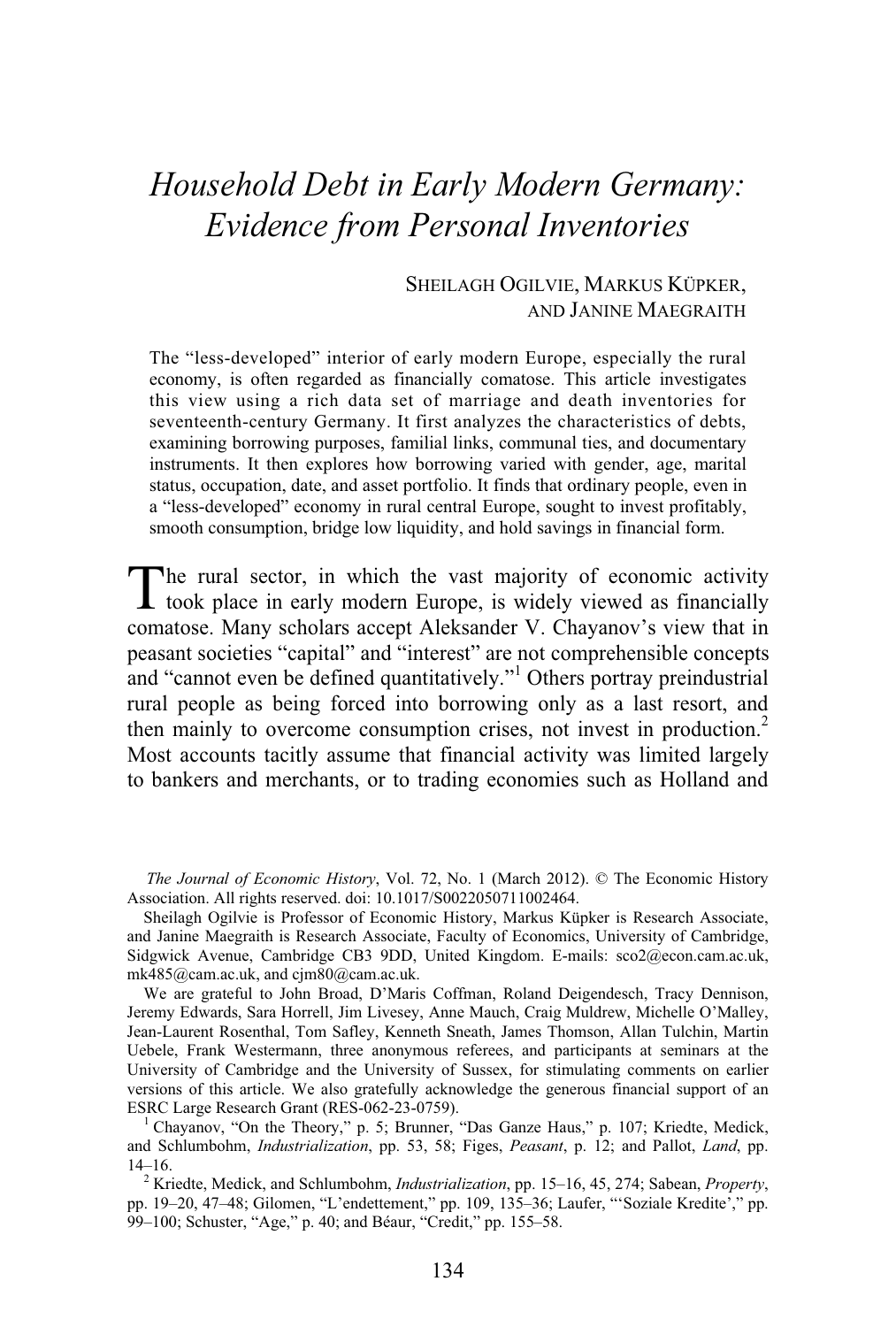England, where modern financial instruments were emerging.<sup>3</sup> Outside such precocious commercial enclaves, borrowing was nonproductive, investment was negligible, and people saved through hoarding rather than financial assets. The minimal financial activity that occurred was dominated by monopolistic local moneylenders and personalized credit relationships until the nineteenth century.<sup>4</sup> Country dwellers in the "lessdeveloped" interior of early modern Europe, according to this account, were either unwilling or unable to participate in financial activity.

 This article questions these widely held assumptions. Our alternative theory is that most people wish to smooth their consumption over time by borrowing, finance profitable investments that cannot be funded from current resources, bridge episodes of low liquidity, find productive uses for savings by lending, and spread risks by holding wealth in diverse forms including financial assets. If these motivations are general, one would expect to observe borrowing and lending in some form in every economy. The interesting question is: what form does this credit take in different places and times? One context that has been almost wholly neglected is the countryside of early modern central Europe. Although market-oriented in many ways, central Europe followed a much more gradual growth trajectory than the precocious North Atlantic economies, and its financial sector is often portrayed as virtually nonexistent until the celebrated German banking system emerged in the nineteenth century.<sup>5</sup>

 We focus here on debt in a small, rural community in the Black Forest, remote from urban centers, whose inhabitants earned their livings from neither long-distance commerce nor international finance, but rather those small-scale activities—farming, crafts, proto-industrial work, local services, and day laboring—which generated the vast majority of European output before industrialization. We exploit a unique data set of inventories recording all assets—and liabilities—at marriage, remarriage, widowhood, and death, covering a large majority of adults across the seventeenth century.

 In line with the standard economic model of intertemporal allocation, we define debt to be the sum total of all liabilities which individuals are contractually obliged to fulfill. $6$  Our justification for adopting this definition is that we expect individuals, when deciding whether to incur a liability, not to distinguish between different types of liability

 $3$  For a survey of this widely held view, see Hoffman, Postel-Vinay, and Rosenthal, "Information," pp. 69–71.

 $^4$  On these views, see Boelcke, "Zur Entwicklung," pp. 324–35 and "Agrarkredit," pp. 195, 198, 200, 202, 207–11; Blömer, *Entwicklung*, pp. 2–43; and Blessing, ""Ökonom"," p. 879. 198, 200, 202, 207–11; Blömer, *Entwicklung*, pp. 2–43; and Blessing, "'Okonom'," p. 879.<br><sup>5</sup> Boelcke, "Zur Entwicklung," pp. 324–35 and "Agrarkredit," pp. 195, 198, 200, 202,

<sup>207–11;</sup> Blömer, *Entwicklung*, pp. 2–43; and Blessing, "'Ökonom'," p. 879. <sup>6</sup> Attanasio and Weber, "Consumption," pp. 705–08.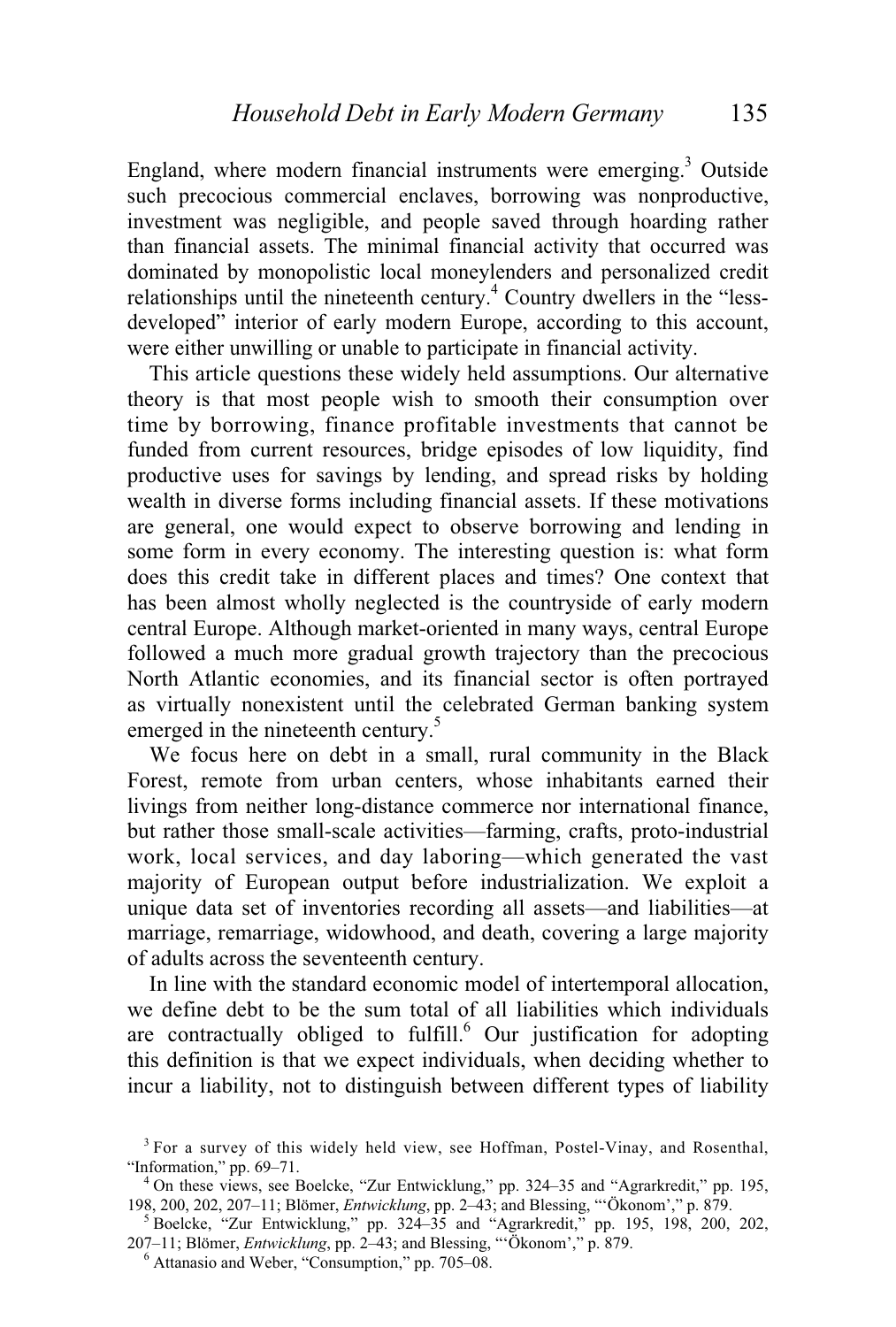—between tradable and nontradable ones, or between liabilities that may be linked to other transactions and those that are not. Consistent with this reasoning, we assume that individuals, when they incur debts, consider their *solvency* (i.e., their ability to meet all their contractual obligations), not their *liquidity* (i.e., whether they can quickly raise funds to meet obligations). That is, in making decisions about how much debt to incur, we assume that people take into account *all* their other obligations. It is this sum total of all obligations of an individual or household that these early modern German rural inventories record and that this article analyzes.

 The borrowing recorded in these inventories reveals clear similarities between the "less-developed" interior of the continent and the fastergrowing northwest European economies in the early modern period —but also striking differences. Counter to traditional historiography, financial dealings in early modern Europe were not restricted to the urban, mercantile, or industrial sectors of commercialized Holland, Flanders, England, or France, but were vigorously practiced even in remote rural areas such as the Black Forest. Credit relationships were not limited either to the elite or to the destitute, but extended across all demographic groups and socioeconomic strata. Borrowing was not primarily an indicator of crisis or poverty but instead a strategy deployed by a wide cross-section of rural society to smooth consumption, make investments, and diversify risks. Yet this lively borrowing activity also manifests interesting contrasts with some more sophisticated early modern financial sectors, differences that can be traced to both institutional and economic characteristics of this central European society.

### THE MICRO-STUDY

 The context in which we analyze rural borrowing is the south German territory of Württemberg, specifically the locality of Wildberg, located in the Nagold Valley of the northern Black Forest.<sup>7</sup> Although legally a town, Wildberg was a small settlement whose inhabitants lived from farming alongside crafts, proto-industry, and local services. With fewer than 1,000 inhabitants in 1600, its population rose to around 1,650 before the Imperial invasion of 1634. From then to the end of the Thirty Years War in 1648, its population hovered around 1,000 inhabitants, and although it gradually recovered to about 1,400 by the mid-1670s, renewed war with France in the 1680s and 1690s reduced its size to some  $1,200$  inhabitants in  $1700$ .<sup>8</sup> Proto-industrial textile

 $<sup>7</sup>$  For details, see Ogilvie, Küpker, and Maegraith, "Community Characteristics."</sup>

 $8$  Ibid., pp. 8–10, table 1, figure 1.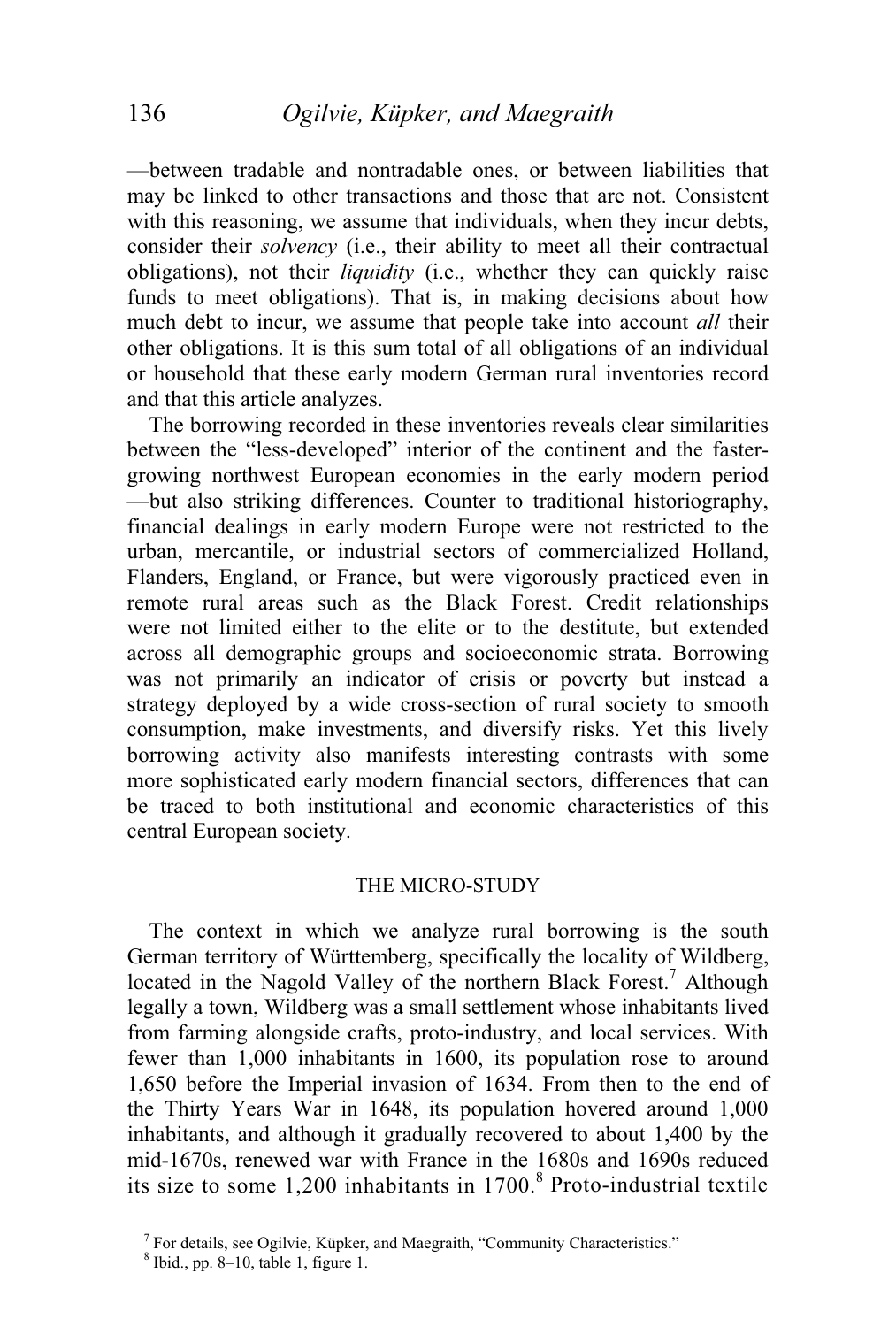production made inroads after about 1580. By the 1630s about 40 percent of Wildberg households engaged in export-oriented worstedweaving and spinning had become a mainstay of its female inhabitants. In a parallel development, the percentage of Wildberg taxpayers owning land (other than cottage gardens) declined from 70 percent in 1565 to 50 percent in 1614 and 1629, but the proportion then recovered to 60 percent during the rest of century.<sup>9</sup> Early modern Wildberg was thus a small, rural community where most households combined small-scale farming with other occupations.<sup>10</sup>

 Most secondary- and tertiary-sector occupations in Württemberg, including the weaving, dyeing, and exporting of proto-industrial worsteds, were controlled by rural-urban guilds, which until the nineteenth century maintained entry barriers, fixed wages and prices, and excluded women, migrants, Jews, laborers, and many others. The courts, councils, assemblies, and officials of Württemberg's powerful local communities closely monitored and administered settlement, marriage, migration, inheritance, consumption, prices, wages, land transactions—and financial dealings. The Württemberg state also regulated factor and product markets in symbiosis with local communities and occupational corporations.<sup>11</sup>

 This institutional context influenced financial dealings in a number of ways. For one thing, state and communities provided a comprehensive framework for recording debt contracts and enforcing repayment within rural settlements, across administrative districts, and even beyond the national borders.<sup>12</sup> The first judicial instance at which defaulting debtors could be pursued was the local community court, at which the "social capital" of information and sanctions inside Württemberg communities could be mobilized.13 At the next level of jurisdiction, debt contracts were enforced by the district court, manned by town council members and chaired by the district governor (a princely bureaucrat). Princely officials also pursued debtors by writing to officials in other districts and even beyond the borders of Württemberg.<sup>14</sup>

 Württemberg's institutions were unusually strict in that ordinary people had to secure permission from their community to borrow small sums, and from the state for larger ones.<sup>15</sup> The powerful

<sup>&</sup>lt;sup>9</sup> Hauptstaatsarchiv Stuttgart, Stuttgart, Germany A573 Bü. 1055–69 (1565, 1594, 1614, 1629, 1645, 1686, 1695), 5386 (1639, 1640, 1642, 1643).

<sup>&</sup>lt;sup>10</sup> Ogilvie, *State Corporatism*, chap. 2 and *Bitter Living*, chap. 2; and Ogilvie, Küpker, and Maegraith, "Community Characteristics."

<sup>&</sup>lt;sup>11</sup> Sabean, *Property*; Maisch, *Notdürftiger Unterhalt*; Medick, *Weben*; and Ogilvie, *State Corporatism*, "German State," and *Bitter Living*.

<sup>&</sup>lt;sup>12</sup> Ogilvie, Küpker, and Maegraith, "Household Debt," pp. 16–17.<br><sup>13</sup> Sabean, *Property*, e.g., p. 425; and Ogilvie, *State Corporatism*, chap. 3.<br><sup>14</sup> Ogilvie, Küpker, and Maegraith, "Household Debt," p. 17; and Ogilvie p. 68.<br><sup>15</sup> Ogilvie, Küpker, and Maegraith, "Household Debt," pp. 18–19.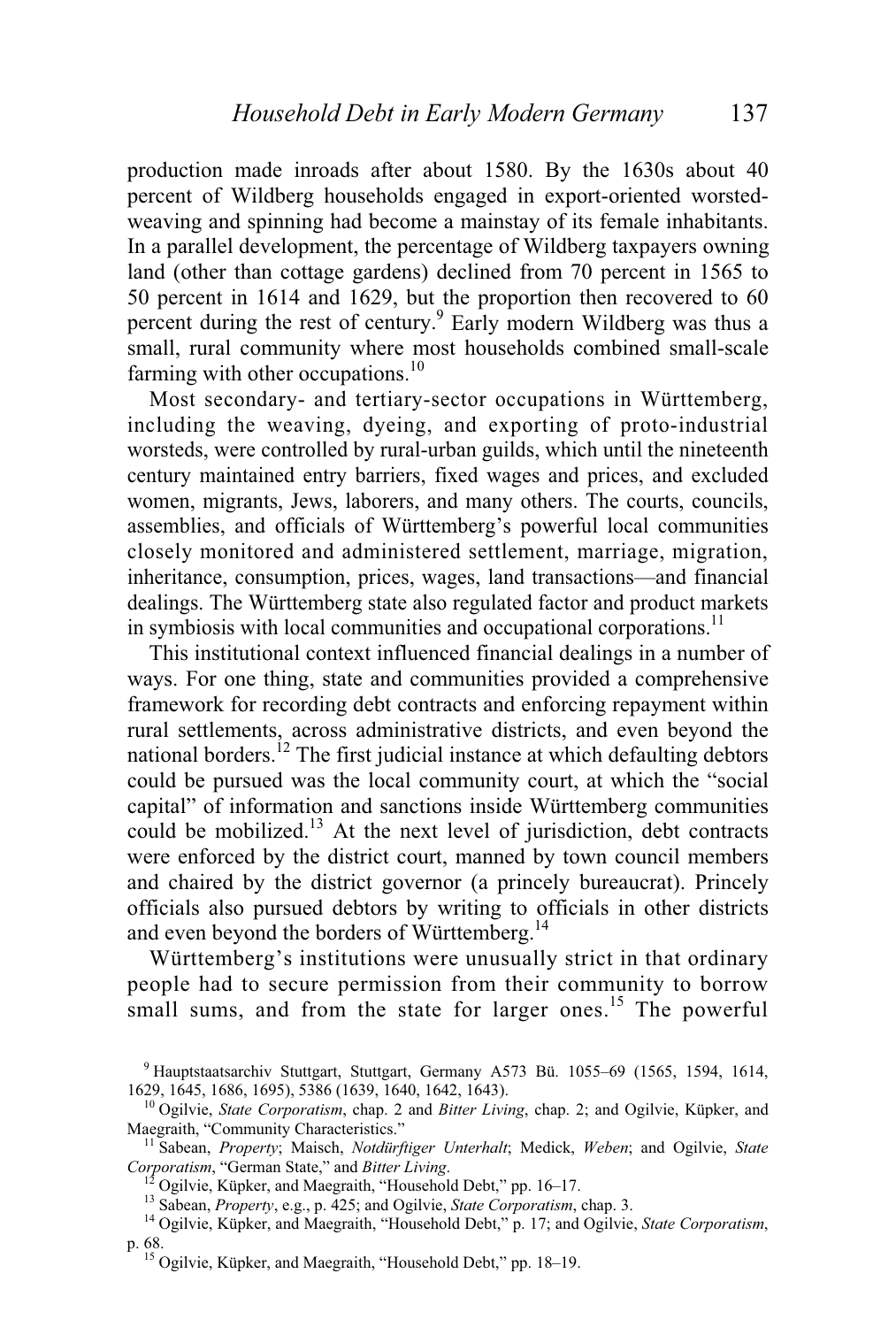community courts had (and enforced) the right to veto ratification (*Fertigung*) for debts secured by real property.16 To give a personal bond (*Gültbrief*) one had to get permission from the communal court and district bureaucrats. Additionally, all loans above a certain size (25 *Gulden* (fl) in 1621, 100 fl by 1781) required a princely permit.<sup>17</sup> More sophisticated debt instruments, such as bills of exchange (*Wechselbriefe*), were legally reserved for merchants and members of the princely court. Ordinary people who wanted to use such financial instruments had to seek a costly government permit, and inevitably many preferred to engage in less formal types of borrowing.<sup>18</sup>

 Like many other places, Württemberg had usury laws. The state fixed a legal interest rate ceiling of 5 percent per annum and prohibited lending practices that circumvented this ceiling.<sup>19</sup> Community courts were forbidden to ratify or enforce loans with an explicit or implicit interest above 5 percent.<sup>20</sup> Studies of Württemberg credit markets from the sixteenth through to the mid-nineteenth century find thoroughgoing compliance with the 5 percent ceiling in formally recorded or enforced debts.<sup>21</sup> This rate ceiling clearly created excess demand for loans, as shown by borrowers' eagerness to borrow at higher rates in the black market. $^{22}$  Furthermore, interest rate ceilings meant that marginal borrowers, especially women and the poor, were either excluded from credit altogether, or could only obtain loans in the informal sector at illegally high rates and without the benefits of legal protection.<sup>23</sup>

 Our data on borrowing were generated by a further component of the Württemberg institutional framework, its inheritance rules. Under this strictly partible system, spouses retained rights over property brought into marriage, and daughters inherited equally with sons. To facilitate the community-based administration of this system, from 1551 onwards the government mandated that communal officials called *Inventierer* (inventory makers) record people's possessions at death in two forms —"contingent inheritance inventories" (*Eventualteilungen*), drawn up for a couple when one spouse died, at which inheritance shares were

<sup>&</sup>lt;sup>16</sup> Sabean, *Property*, p. 425; and Ogilvie, *State Corporatism*, p. 68.<br><sup>17</sup> Reyscher, *Sammlung*, vol. 12, p. 216, #49 (2.1.1552); vol. 12, pp. 742–45, #214 (11.11.1621); and vol. 6, p. 629, #422 (14.04.1781).

<sup>&</sup>lt;sup>18</sup> Reyscher, *Sammlung*, vol. 6, pp. 534–39, #397 (24.03.1759).<br><sup>19</sup> Reyscher, *Sammlung*, vol. 12, pp. 202–05, #49 (2.1.1552), vol. 6, pp. 177–183, #212 (5.12.1692); Wächter, *Handbuch*, pp. 495–510, 1008–11; and Ogilvie, Küpker, and Maegraith, "Household Debt," pp. 19–20.

<sup>&</sup>lt;sup>20</sup> For an example from Wildberg in 1623, see Ogilvie, *Bitter Living*, pp. 241–42.<br><sup>21</sup> Maisch, *Notdürftiger Unterhalt*, pp. 180, 202; Mauch, "Ländliches Darlehenswesen," pp. 3031, 91 (Anlage 2). Cf. Lindgren, "Modernization," p. 811.

<sup>&</sup>lt;sup>22</sup> Reyscher, *Sammlung*, vol. 6, pp. 177–183,  $\#212$  (5.12.1692); Wächter, *Handbuch*, pp. 495–510, 1008–11; and Ogilvie, Küpker, and Maegraith, "Household Debt," pp. 19–20.

 $^{23}$  Lipp, "Aspekte," p. 32; see also Guinnane, "Cooperatives," p. 368 with n. 6.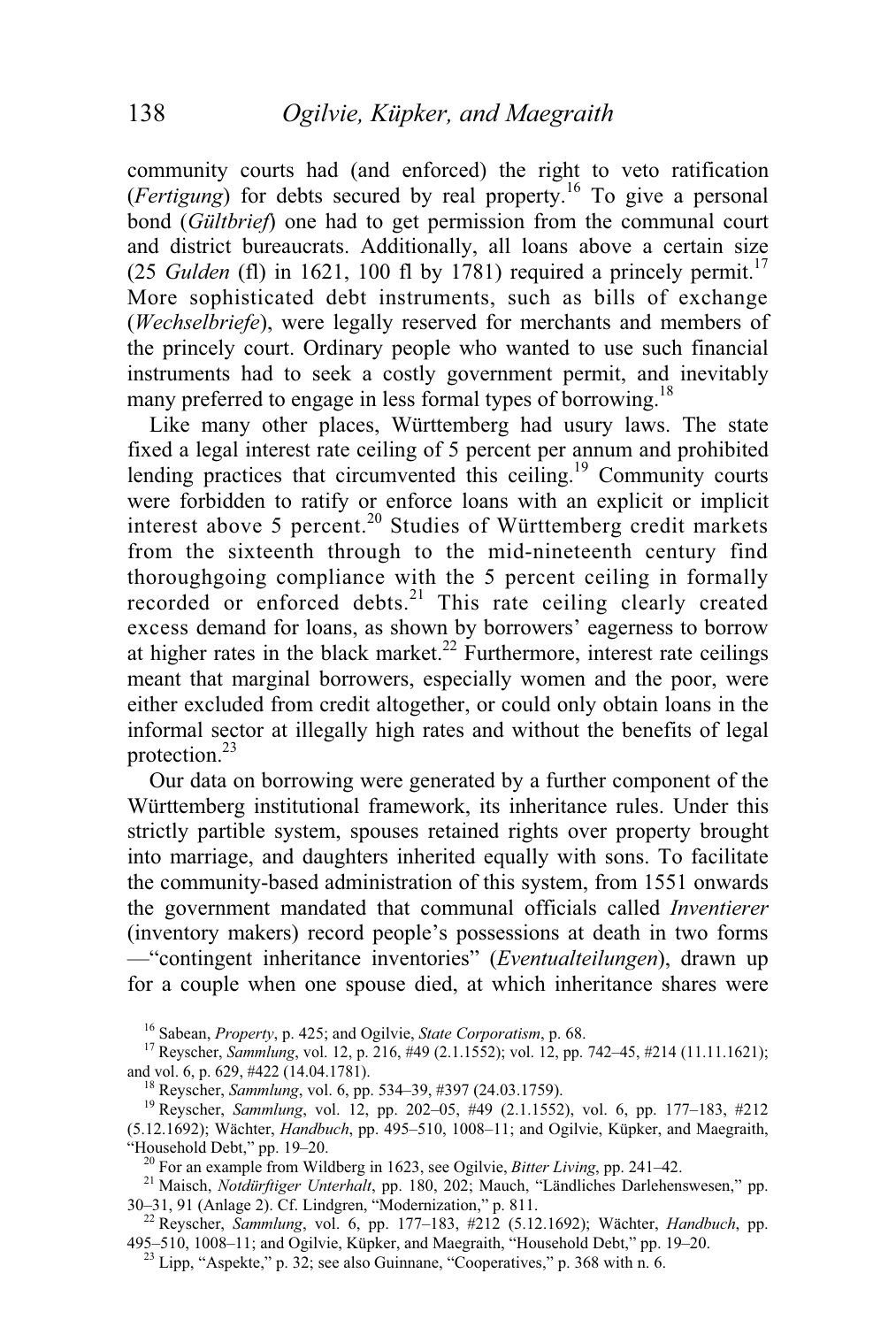recorded but not actually allocated among heirs; and "actual inheritance inventories" (*Realteilungen*), drawn up for widowed (and a few nevermarried) persons, at which inheritance shares were actually distributed. From 1610 onwards the government also mandated inventories at marriage and remarriage (*Beibringungsinventare*).

 A person or couple was not legally obliged to be inventoried by communal officials if they possessed a special legal status, left a written will, agreed to marital community of property, got the district court's approval, drew up a private inventory, had only one heir, or obtained agreement from all their heirs—although such people *could* be inventoried, since these rules were just treated as guidelines. Administrative breakdown, corruption, and negligence could also prevent inventorying.<sup>24</sup> Nonetheless, a substantial and growing proportion of marriages and deaths in early modern Württemberg generated inventories.<sup>25</sup>

 To test for representativeness, we linked all surviving Wildberg marriage and death inventories for  $1602-1700$  with 12 tax registers covering the period 1599–1705. Tax registers recorded all autonomous economic units—i.e., those pursuing independent livelihoods—including women, solitaries, and persons with zero taxable assets (i.e., no real estate).<sup>26</sup> As early as 1614 over one-third of Wildberg's male taxpayers could be linked definitively with at least one inventory, rising to over 40 percent by 1629, over 50 percent by 1639, over 67 percent by 1661, and over 80 percent by 1695. Even among female taxpayers, 23 percent could be linked with at least one inventory by 1614, rising to 44 percent by 1629, and over 75 percent by 1695. Although the wealth of inventoried taxpayers was on average higher than that of non-inventoried ones, the difference was not always statistically significant, and each cross-section included inventoried taxpayers with zero taxable wealth.<sup>27</sup> Württemberg inventories were neither universal nor perfectly representative, but they encompass most people with the autonomy needed to take out loans, and include both women and the landless. 28 Moreover, because they record both formal and informal liabilities, their coverage is far superior to any other available data source on early modern rural borrowing.

A Württemberg inventory began by recording locality, date, and personal details for inventoried individuals, plus current and former

<sup>&</sup>lt;sup>24</sup> Mannheims, *Inventar*, pp. 28-29: "special legal status" was enjoyed by members of the royal family, state bureaucrats and their families, and other groups with specific jurisdictional

<sup>&</sup>lt;sup>25</sup> Benscheidt, *Kleinbürgerlicher Besitz*; Sabean, *Property*; Mannheims, *Inventar*; Medick, *Weben*; Frey, "Industrious Households"; and Ogilvie, "Consumption."

<sup>&</sup>lt;sup>26</sup> Unlike Dutch tax registers: McCants, "Inequality," pp. 3–4, 12.<br><sup>27</sup> Throughout this article, "significant" means the null hypothesis is rejected at the 0.05 level.<br><sup>28</sup> Coverage surpasses nineteenth-century Swedish 818-19.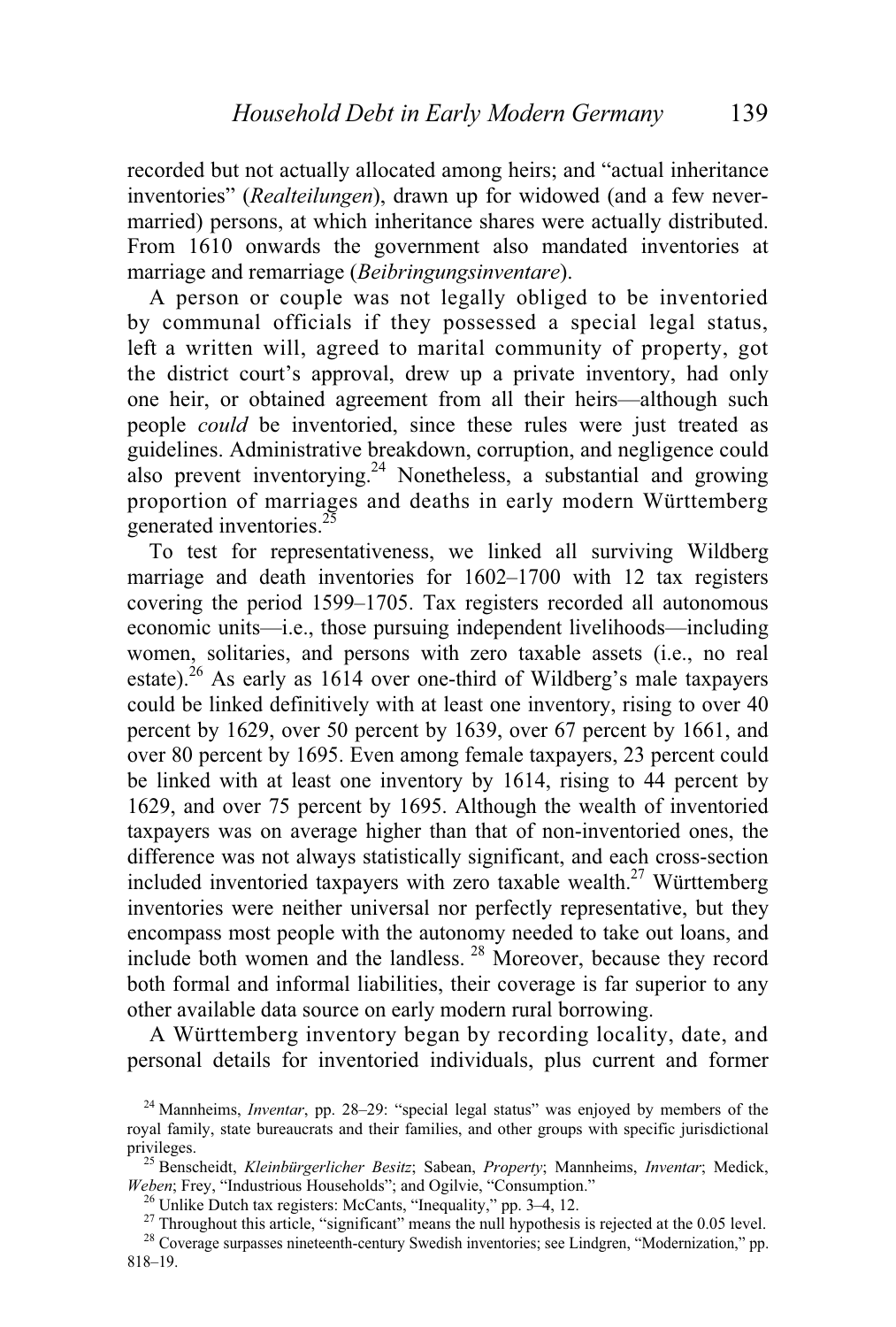spouses, parents, offspring, and other heirs. A second section listed real estate, subdivided into buildings, gardens, arable fields, pastures, woods, and fishing waters. A third recorded all moveable goods down to those worth only one *Heller* (the smallest currency unit), including cash, jewelry, silver, men's clothing, women's clothing, books, bedding, household linen, household vessels, furniture, general household goods, farm and craft tools, business wares, animals, food and grain stores.29 A fourth section recorded unpaid debts (*Passiva*) and financial assets (*Aktiva*). The final section produced an accounting of the net assets of a person or couple, allocated inheritance shares, and recorded participants' signatures.

 Württemberg inventories were supposed to record monetary values for all items, although early ones did not always do so. Although historians have sometimes claimed that inventories were based on a standardized set of prices, there are strong reasons to believe that in Württemberg they recorded actual prices. For one thing, inventory makers were not casual amateurs but specially appointed community officials (*Inventierer*) assisted by professional clerks, an important part of whose training consisted in learning how to draw up inventories carefully so as to avoid inheritance conflicts. Inventory makers even sometimes asked women to assist them in valuing gender-specific items.<sup>30</sup> Furthermore, certain items in the inventories themselves were explicitly described as having been paid for by the bride or groom personally and prices for the same item type in the same inventory varied with quality.<sup>31</sup> Finally, inheritance shares were legally allocated and debts were legally paid according to inventory valuations, a practice to which heirs, creditors, and law courts would hardly have consented had the valuations not been accurate. Prices of all items in an inventory would have had to be "wrong" to precisely the same degree in order to satisfy sharp-eyed heirs and creditors. It was surely more straightforward for inventory makers simply to use the prices paid for these items on the market, which the evidence suggests they did.

### CHARACTERISTICS OF DEBTS

 The number and value of debts listed in the inventories for seventeenth-century Wildberg already cast doubt on any simple view that premodern central European rural economies were financially torpid. The surviving marriage and death inventories for this locality between 1602 and 1700 list a total of 8,206 separate debts,

<sup>&</sup>lt;sup>29</sup> Mannheims, *Inventar*, p. 61.<br><sup>30</sup> Ibid., pp. 44–54, 61 with n. 27.<br><sup>31</sup> Boelcke, "Zur Entwicklung," p. 322 with n. 8.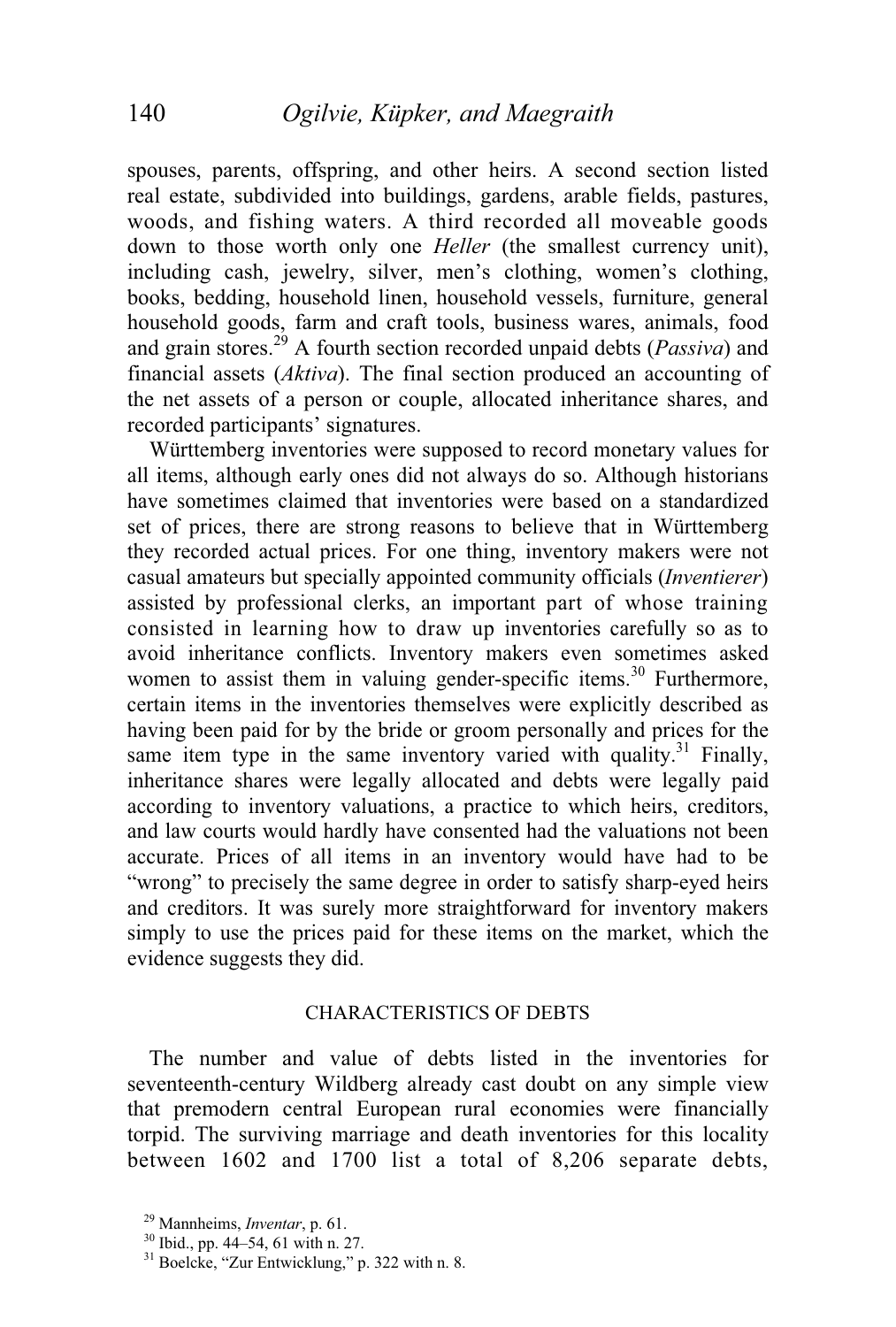approximately 4 debts per inventoried person.<sup>32</sup> The total value of borrowing was nontrivial relative to assets: in the 1,182 lists for individuals recording monetary values for all items, the value of debts amounted to 11.5 percent of the value of total possessions; in the 638 lists for couples, debts amounted to 13.4 percent of the value of total possessions. The average size of a single debt in an individual inventory was 13.6 inflation-adjusted *Gulden* (fl), in a couple inventory 14.3 fl; this was nearly two times the annual cash wage of an average male servant in seventeenth-century Wildberg and over four times that of a female servant.<sup>33</sup>

 Borrowing was thus quantitatively important among ordinary people in this rural economy. But what were its characteristics? What light do these 8,206 debts shed on premodern rural finance?

### *Why Did People Borrow?*

 We begin by investigating the widely held assumption that premodern country dwellers borrowed mainly to survive food crises,<sup>34</sup> engage in conspicuous consumption,<sup>35</sup> or for other nonproductive purposes.<sup>36</sup> To find out why people actually borrowed in seventeenth-century Wildberg, Table 1 categorizes the recorded purposes of the 8,180 inventoried debts with known values. $37$  Not all inventoried debts had specific purposes recorded. About 30 percent of debts by value were described only in general terms (capital sum, interest payments, installments, etc.), in which capital sums made up two-thirds of the category. Another approximately 24 percent of debts by value were described only in terms of the creditor, in which debts to private persons comprised over two-thirds of the category.

 $32$  The 662 marriage inventories comprise 632 documents with separate lists for bride and groom, 20 documents with bride lists only, 8 documents with groom lists only, and 2 documents with combined couple lists. The 448 death inventories comprise 304 documents with combined couple lists, 93 with female lists, and 51 with male lists. Persons inventoried totalled 2,048, yielding 4.01 debts per person. 33 All values are in Württemberg *Gulden* (fl), indexed for inflation with 1565 as the index

year. On servants' wages, see Ogilvie, *Bitter Living*, table 3.8.<br><sup>34</sup> As discussed in Kriedte, Medick, and Schlumbohm, *Industrialization*, pp. 47–50, 102–07;

Gilomen, "L'endettement," pp. 108–09, 135–36; Laufer, "'Soziale Kredite'," pp. 99–109; Schuster, "Age," pp. 40–41; and Béaur, "Credit," pp. 55–58.

Schuster, "Age," pp. 40–41; and Béaur, "Credit," pp. 55–58.<br><sup>35</sup> See the literature surveyed in Boelcke, "Zur Entwicklung," pp. 324–35; Blömer,

*Entwicklung*, pp. 2–43; and Blessing, "'Ökonom'," p. 879.<br><sup>36</sup> This influential view is discussed in Hoffman, Postel-Vinay, and Rosenthal, "Information," pp. 69–71.<br> $37$  See Ogilvie, Küpker, and Maegraith, "Household Debt," pp. 40–45 with Tables 12–13, for

further detail.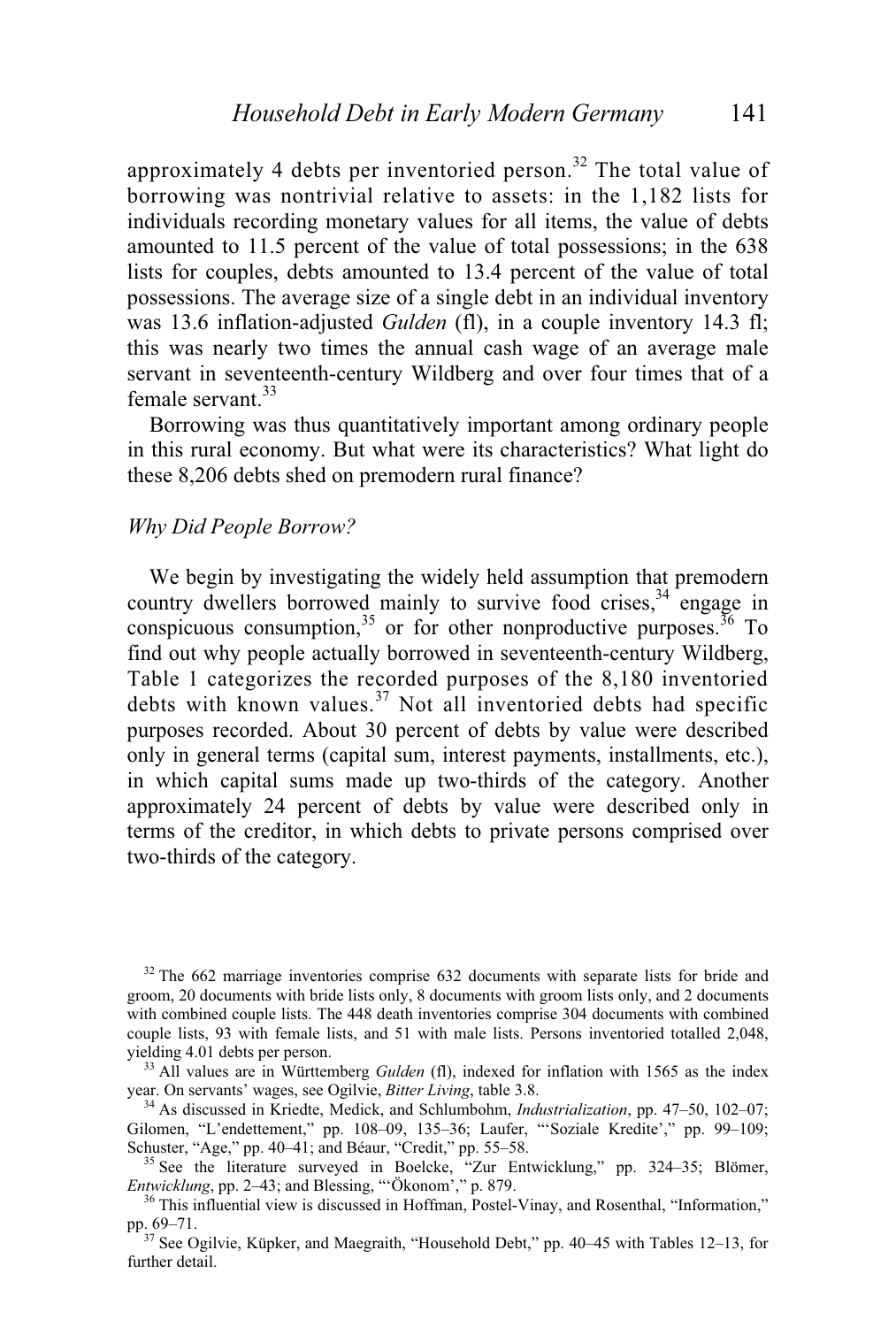| Purpose of debt                   | 1602-1633 |      | 1634-1648             |               | 1649-1686      |      | 1687-1700     |               | 1602-1700            |               |
|-----------------------------------|-----------|------|-----------------------|---------------|----------------|------|---------------|---------------|----------------------|---------------|
|                                   | Value     | $\%$ | Value                 | $\frac{0}{0}$ | Value          | $\%$ | Value         | $\frac{0}{0}$ | Value                | $\frac{0}{0}$ |
| Consumption                       |           |      |                       |               |                |      |               |               |                      |               |
| Grain                             | 69.1      | 2.0  | 26.4                  | 2.0           | 198.1          | 3.6  | 47.5          | 3.5           | 341.0                | 3.0           |
| Comestibles                       | 165.4     | 4.9  | 95.3                  | 7.3           | 207.4          | 3.8  | 89.6          | 6.6           | 557.7                | 4.9           |
| Clothing and shoes                | 42.1      | 1.2  | 1.9                   | 0.1           | 6.6            | 0.1  | 7.1           | 0.5           | 57.8                 | 0.5           |
| Wedding expenses                  | 7.3       | 0.2  | 0.0                   | 0.0           | 0.9            | 0.0  | 0.2           | 0.0           | 8.4                  | 0.1           |
| Medical expenses                  | 7.5       | 0.2  | 3.3                   | 0.3           | 15.7           | 0.3  | 3.3           | 0.2           | 29.8                 | 0.3           |
| Funeral expenses                  | 2.5       | 0.1  | 3.5                   | 0.3           | 25.9           | 0.5  | 61.6          | 4.5           | 93.4                 | 0.8           |
| Maintenance                       | 2.0       | 0.1  | 2.5                   | 0.2           | 34.6           | 0.6  | 7.8           | 0.6           | 46.8                 | 0.4           |
| expenses                          |           |      |                       |               |                |      |               |               |                      |               |
| Miscellaneous                     | 4.7       | 0.1  | 11.9                  | 0.9           | 19.6           | 0.4  | 7.9           | 0.6           | 44.1                 | 0.4           |
| Consumption total                 | 300.5     | 8.9  | 144.9                 | 11.1          | 508.8          | 9.4  | 224.9         | 16.5          | 1,179.1              | 10.3          |
| Production                        |           |      |                       |               |                |      |               |               |                      |               |
| Land                              | 304.0     | 9.0  | 46.2                  | 3.5           | 377.6          | 6.9  | 35.7          | 2.6           | 763.6                | 6.6           |
| Cloth                             | 154.7     | 4.6  | 12.4                  | 1.0           | 73.5           | 1.4  | 0.2           | 0.0           | 240.9                | 2.1           |
| Textile intermediate              | 28.3      | 0.8  | 0.0                   | 0.0           | 17.6           | 0.3  | 12.8          | 0.9           | 58.7                 | 0.5           |
| Worsted-trading co.               | 0.0       | 0.0  | 0.0                   | 0.0           | 42.4           | 0.8  | 3.9           | 0.3           | 46.3                 | 0.4           |
| Leather industry                  | 81.1      | 2.4  | 1.6                   | 0.1           | 19.3           | 0.4  | 12.5          | 0.9           | 114.5                | 1.0           |
| Tools                             | 14.1      | 0.4  | 0.1                   | 0.0           | 0.9            | 0.0  | 92.3          | 6.8           | 107.5                | 0.9           |
| Wages                             | 84.7      | 2.5  | 30.0                  | 2.3           | 235.9          | 4.3  | 14.2          | 1.0           | 364.8                | 3.2           |
| Raw materials                     | 228.4     | 6.8  | 57.1                  | 4.4           | 588.7          | 10.8 | 107.7         | 7.9           | 982.0                | 8.5           |
| Miscellaneous                     | 0.0       | 0.0  | 0.0                   | 0.0           | 7.8            | 0.1  | 0.0           | 0.0           | 7.8                  | 0.1           |
| Production total                  | 895.4     | 26.5 | 147.5                 | 11.3          | 1,363.8        | 25.1 | 279.4         | 20.4          | 2,686.1              | 23.4          |
| Mixed                             |           |      |                       |               |                |      |               |               |                      |               |
| <b>Buildings</b>                  | 1,742.1   | 51.6 | 629.4                 | 48.1          | 2,274.9        | 41.8 | 578.3         | 42.3          | 5,224.7              | 45.5          |
| Mixed real estate                 | 21.1      | 0.6  | 3.5                   | 0.3           | 23.5           | 0.4  | 49.2          | 3.6           | 97.3                 | 0.8           |
| Animals                           | 45.8      | 1.4  | 14.3                  | 1.1           | 148.8          | 2.7  | 34.6          | 2.5           | 243.4                | 2.1           |
| Wares                             | 56.1      | 1.7  | 10.6                  | 0.8           | 141.9          | 2.6  | 16.7          | 1.2           | 225.3                | 2.0           |
| Taxes                             | 66.7      | 2.0  | 61.4                  | 4.7           | 357.8          | 6.6  | 140.5         | 10.3          | 626.4                | 5.5           |
| Fines                             | 0.4       | 0.0  | 0.3                   | 0.0           | 15.6           | 0.3  | 1.1           | 0.1           | 17.3                 | 0.2           |
| Inheritance-related               | 171.0     | 5.1  | 212.2                 | 16.2          | 525.7          | 9.7  | 24.9          | 1.8           | 933.8                | 8.1           |
| Charitable donation               | 17.6      | 0.5  | 31.7                  | 2.4           | 11.3           | 0.2  | 0.0           | 0.0           | 60.5                 | 0.5           |
| Inventorying and<br>writing costs | 35.2      | 1.0  | 21.8                  | 1.7           | 19.2           | 0.4  | 3.6           | 0.3           | 79.7                 | 0.7           |
| Miscellaneous                     | 23.9      | 0.7  | 29.9                  | 2.3           | 47.0           | 0.9  | 13.4          | 1.0           | 114.3                | 1.0           |
| Mixed total                       | 2,179.8   |      | 64.6 1,015.0          | 77.6          | 3,565.6        | 65.6 | 862.3         | 63.1          | 7,622.7              | 66.4          |
| Specific purpose given            | 3,375.7   |      | 44.1 1,307.4          | 42.6          | 5,438.2        |      | 52.4 1,366.6  |               | 38.0 11,487.9        | 46.5          |
| General purpose given 2,508.8     |           |      | 32.8 1,045.6          | 34.1          | 2,560.2        |      | 24.7 1,241.7  | 34.5          | 7,356.4              | 29.8          |
| No purpose given                  | 1,774.9   | 23.2 | 716.0                 | 23.3          | 2,372.9        | 22.9 | 992.4         | 27.6          | 5,856.2 23.7         |               |
| Total debts                       |           |      | 7,659.4 100.0 3,069.0 |               | 100.0 10,371.3 |      | 100.0 3,600.7 |               | 100.0 24,700.4 100.0 |               |

TABLE 1 VALUE OF DEBTS BY PURPOSE, WILDBERG, 1602-1700

*Notes:* Values measured in inflation-adjusted *Gulden* (fl); index year 1565. Includes only those debts for which values were recorded ( $n = 8,180$ ). Columns do not always add up to 100 percent because of rounding.

Sources: HStAS, A573, Bü. 4798-4802, 4804, 4806-4808, 4814 (Abschriften); Bü. 4870-4871, 4874, 4876-4892, 4895-4897, and 4901-4947 (Originale) (1602-1700).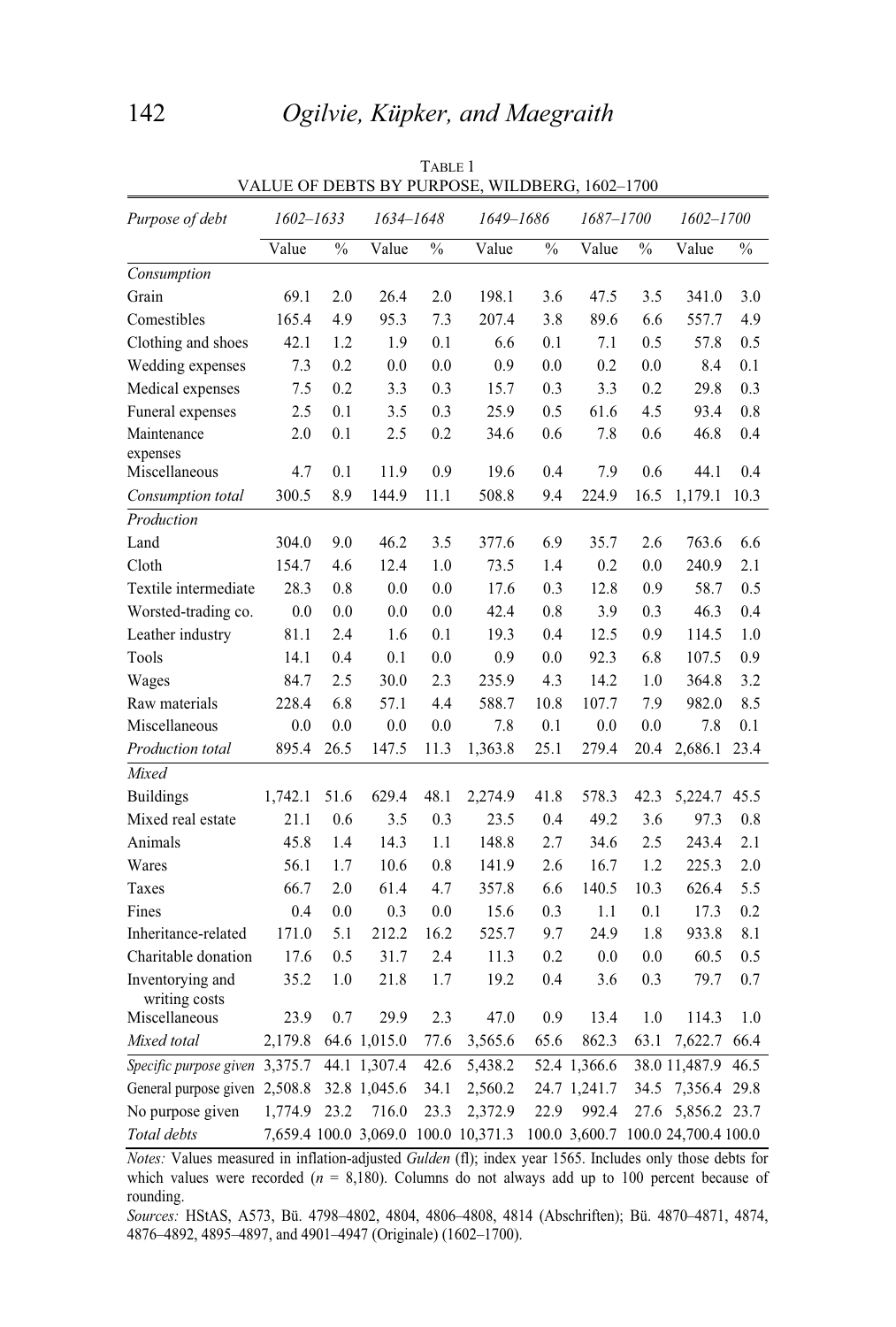But 46.5 percent of inventoried debts by value—an unusually high proportion—recorded a clear, specific purpose.38 Although this subset of debts may be unrepresentative, the fact that virtually all conceivable purposes for borrowing appear suggests that none was systematically ignored. Table 1 categorizes these into consumption, production, and "mixed" purposes. Production and consumption were closely linked in early modern households, of course, so many debts—such as those for buildings (used for both residence and work) and animals (producers of food, draft power, and industrial materials)—had to be categorized as "mixed"

 The most salient class of "mixed" debts were for buildings, though these declined from about 50 percent of specific-purpose debts before mid-century to about 42 percent thereafter. A second important class of "mixed" debts were for inheritance claims, which made up 8 percent across the century, though much higher percentages during the Thirty Years War, probably as fallout from high wartime mortality. Taxes comprised a third notable "mixed" purpose, rising significantly from only 2 percent of specific-purpose loans before 1634 to over 10 percent after 1687. Although indebtedness caused by tax demands had a long tradition in Germany, these findings for Wildberg suggest that the accelerating state growth of the seventeenth century swelled private borrowing.<sup>39</sup>

 Was it true that people borrowed mainly for consumption—either to stave off starvation or to purchase luxuries beyond their means—and hence that most borrowing was for nonproductive purposes? The answer is no. Production debts comprised 23 percent of debts by value, compared to only 10 percent for consumption debts. Only in the worst wartime period  $(1634-1648)$  did consumption and production account for nearly equal proportions (10 and 11 percent, respectively)—interestingly, consumption debt did not increase, it was just that production-related debt declined. By contrast, in peacetime  $(1602-1633, 1649-1686)$ production debts were nearly three times as high as consumption debts. The share of consumption debts only rose after 1687, and even then remained lower than production debts. The same low proportion of consumption debts emerges from several other German debt studies,<sup>40</sup> but contrasts intriguingly with the primacy of consumption loans in probate accounts in seventeenth-century England, notoriously one of

<sup>&</sup>lt;sup>38</sup> On paucity of historical sources recording purposes of borrowing, see Gilomen, "L'endettement," p. 135; Sczesny, *Zwischen Kontinuität*, pp. 300–01, 305, 316; Fertig, "Urban Capital," pp. 171, 193; Mauch, "Ländliches Darlehenswesen," pp. 40–41, 92 (Anlage 6); and Lambrecht, "Rural Credit," p. 86.

<sup>&</sup>lt;sup>39</sup> See Schuster, "Age," p. 41; and Ogilvie, "German State." <br><sup>40</sup> Sczesny, *Zwischen Kontinuität*, pp. 317–20; Laufer, "'Soziale Kredite'," pp. 108–11, tables 3–4; and Mauch, "Ländliches Darlehenswesen," pp. 40–41, 92 (Anlage 6).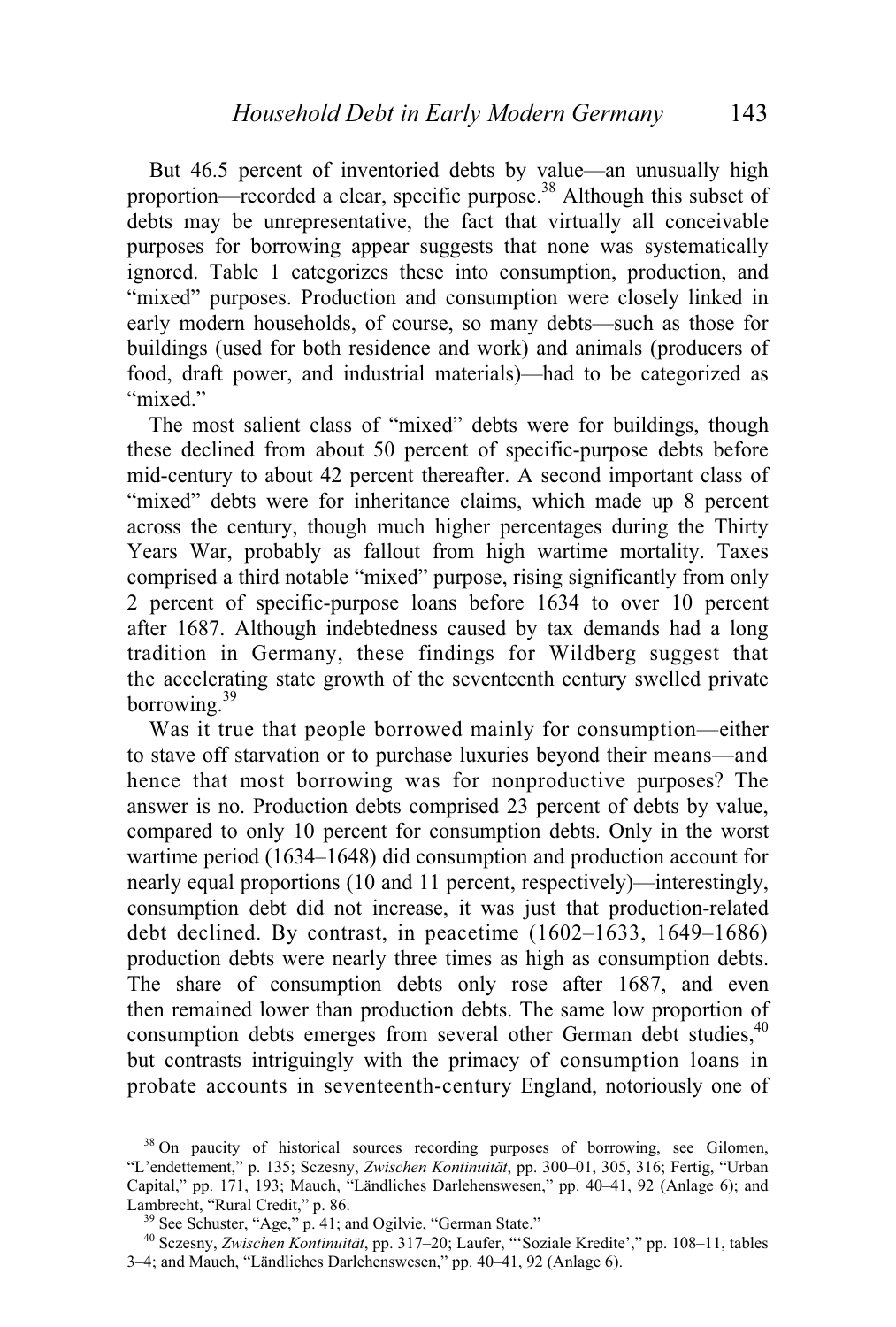the cradles of the early modern Consumer Revolution.<sup>41</sup> People in early modern Wildberg did borrow to bridge consumption gaps, but they borrowed much more to invest in their own productive capacities.

 Breaking down production borrowing between economic sectors yields just over one-third for agricultural purposes and just under two-thirds for industrial ones.<sup>42</sup> This finding is consistent with the proto-industrial specialization of Wildberg and the low agricultural productivity growth in Württemberg as a whole before  $c.1850<sup>43</sup>$  It is also mirrored in a mainly agricultural Württemberg village in the mid-nineteenth century, where craftsmen were disproportionately represented among debtors.<sup>44</sup> But it contrasts intriguingly with the importance of agriculture-related loans in early modern Flanders, Holland, and England, whose Agricultural Revolutions were by this time in full swing.<sup>45</sup>

 When it came to consumption, did people borrow for luxury or display, the objection so often leveled at peasant borrowing by premodern elites?46 Again the answer is no. The largest tranche was for grain and comestibles, which made up four-fifths of consumption-related borrowing by value. Some grain may have been purchased as seed, which would make it production-related, but even with the relatively low Württemberg yield ratio of 5:1, most grain was for consumption.<sup>47</sup> People did not borrow to buy grain because they were too improvident to store food, since most inventories in Wildberg (and other Württemberg villages) record stocks of grain and comestibles.<sup>48</sup> Grain debts more probably arose, therefore, from temporary cash-flow problems. By comparison, debts for luxury and display—the "unnecessary" clothing, wedding celebrations, and funeral ceremonies castigated in seventeenth-century Württemberg sumptuary ordinances—made up only 2 percent of the value of all debts for known purposes, providing no evidence of any early modern Consumer Revolution fuelled by expanding credit. This is consistent with studies emphasizing the institutional and economic constraints on consumption by ordinary Württemberg people, and dating the spread of consumer luxuries only to the later eighteenth or early nineteenth centuries.49

<sup>46</sup> Laufer, "Soziale Kredite'," pp. 114–16.<br><sup>47</sup> Ogilvie, Küpker, and Maegraith, "Community Characteristics," pp. 178, 184–88 (table 53).<br><sup>48</sup> Ogilvie, Küpker, and Maegraith, "Household Debt," p. 6 with Tables 2–4; and M *Notdürftiger Unterhalt*, pp. 101–02.<br><sup>49</sup> Ogilvie, "Consumption," pp. 304–12; Frey, "Industrious Households," pp. 132–34; Benscheidt,

*Kleinbürgerlicher Besitz*, pp. 34–36, 226–30; and Medick, *Weben*, pp. 384–87, 398–406, 414, 427.

<sup>&</sup>lt;sup>41</sup> Muldrew, *Economy*, pp. 104–05 (tables 4.1–4.2), 118.<br><sup>42</sup> For detailed calculations, see Ogilvie, Küpker, and Maegraith, "Household Debt," pp. 43–44<br>with Tables 12–13.

<sup>&</sup>lt;sup>43</sup> Ogilvie, Küpker, and Maegraith, "Community Characteristics," pp. 178, 184–88.<br><sup>44</sup> Mauch, "Ländliches Darlehenswesen," pp. 51–52.<br><sup>45</sup> Holderness, "Credit," pp. 99–104; Lambrecht, "Rural Credit," pp. 77, 79–80; and T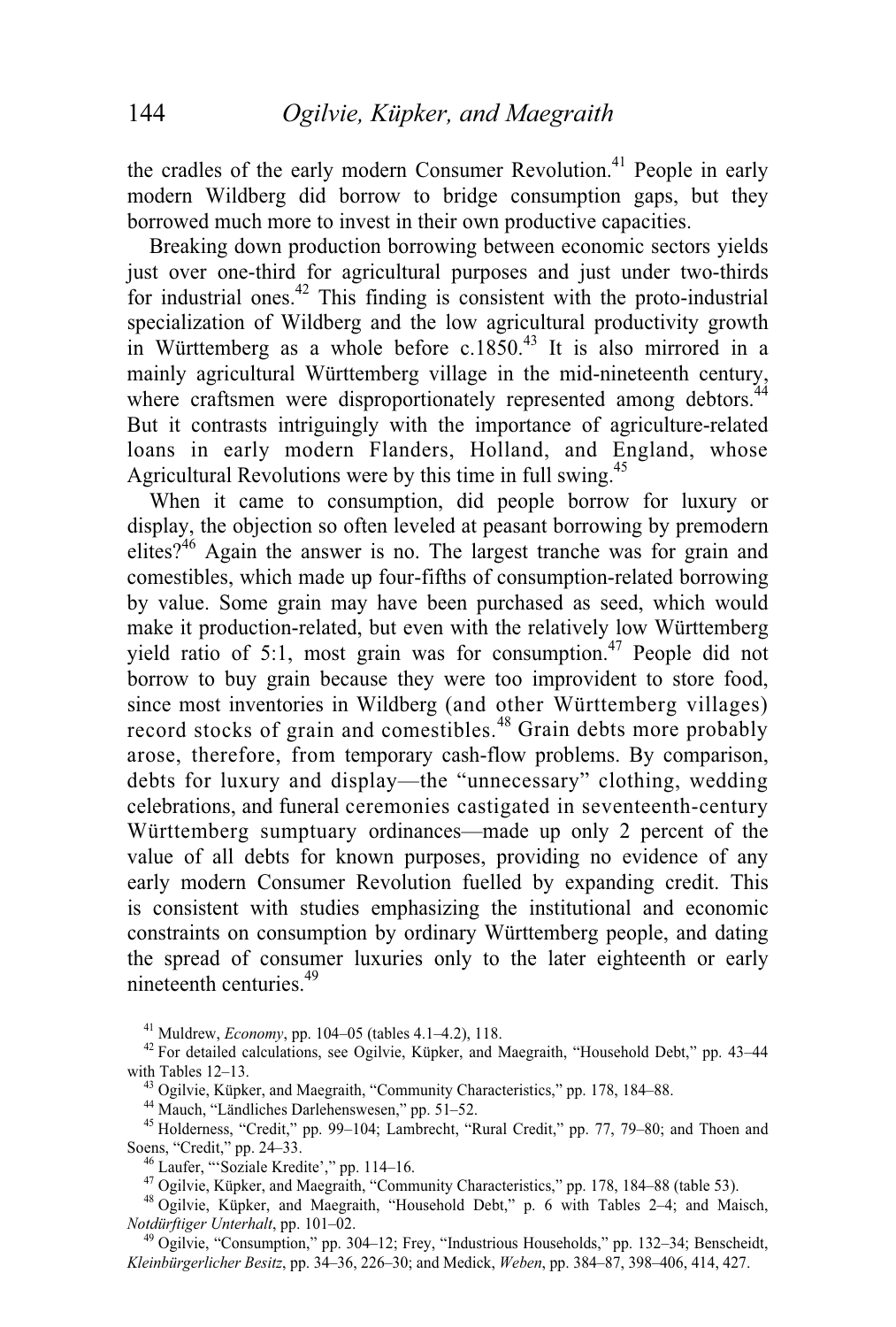|                                   | $1602 - 1633$ | 1634–1648                                                                    | $1649 - 1686$ | 1687-1700 | 1602-1700 |
|-----------------------------------|---------------|------------------------------------------------------------------------------|---------------|-----------|-----------|
| Value of total debts (fl)         | 7,659.4       | 3,069.0                                                                      | 10,371.3      | 3,600.7   | 24,700.4  |
| No documentation recorded $(\% )$ | 96.4          | 95.7                                                                         | 94.6          | 94.5      | 95.3      |
|                                   |               | Types of documentation<br>(as percentage of value of total documented debts) |               |           |           |
| Accounts                          | 38.7          | 55.2                                                                         | 43.9          | 48.1      | 44.7      |
| Registers and books               | 0.1           | 0.5                                                                          | 6.7           | 12.6      | 5.4       |
| Inheritance documents             | 21.6          | 32.8                                                                         | 3.2           | 0.0       | 10.4      |
| Legal and court documents         | 2.7           | 0.0                                                                          | 0.6           | 0.0       | 0.9       |
| Miscellaneous public              | 19.3          | 0.0                                                                          | 18.3          | 0.1       | 13.3      |
| Miscellaneous private             | 17.6          | 6.1                                                                          | 25.3          | 39.1      | 23.7      |
| Miscellaneous unknown             | 0.0           | 5.3                                                                          | 2.0           | 0.0       | 1.6       |
| Value of total documented debts   | 272.4         | 132.1                                                                        | 554.9         | 197.9     | 1,157.3   |

TABLE 2 VALUE OF DEBTS BY DOCUMENTATION, WILDBERG, 16021700

*Notes:* See Table 1.

*Sources:* See Table 1.

### *Were Debts Formally Documented?*

 But does all this borrowing in rural Württemberg testify to highly developed, formal credit markets of the sort described for early modern France, England, or the Low Countries? Debt documentation is one indicator of more formal credit markets in which borrowing is more often intermediated, repayment is more easily enforced, and financial instruments are negotiable.<sup>50</sup> By this measure, as Table 2 shows, seventeenth-century Wildberg borrowing was not highly formal, with only 4.7 percent of inventoried debts by value (2.6 percent by number) making any mention of documentation.<sup>51</sup> This is very low compared to other European economies in the same period. In early modern rural Flanders, for instance, three-quarters of debts in probate inventories were documented as bonds or annuities,  $52$  and in early modern Kent, over one-quarter of debts in probate accounts were documented.<sup>53</sup>

 This is not to say that documentation was wholly unavailable in early modern Württemberg. The few Wildberg debts that *did* mention documentation show the use of various types of account, register, inheritance record, legal court record, and miscellaneous documents

<sup>&</sup>lt;sup>50</sup> Hoffman, Postel-Vinay, and Rosenthal, "Révolution," pp. 387–88; Schofield and Lambrecht, "Introduction," pp. 7–8, 13; Lambrecht, "Rural Credit," pp. 75–78; and Limberger, "Credit," p. 66.

<sup>&</sup>lt;sup>51</sup> See Ogilvie, Küpker, and Maegraith, "Household Debt," pp. 46–49 with Tables 14–15, for further detail.

<sup>&</sup>lt;sup>52</sup> Lambrecht, "Rural Credit," pp. 78 (table 3.1), 91–93.<br><sup>53</sup> Spufford, "Long-Term Rural Credit," pp. 216–17.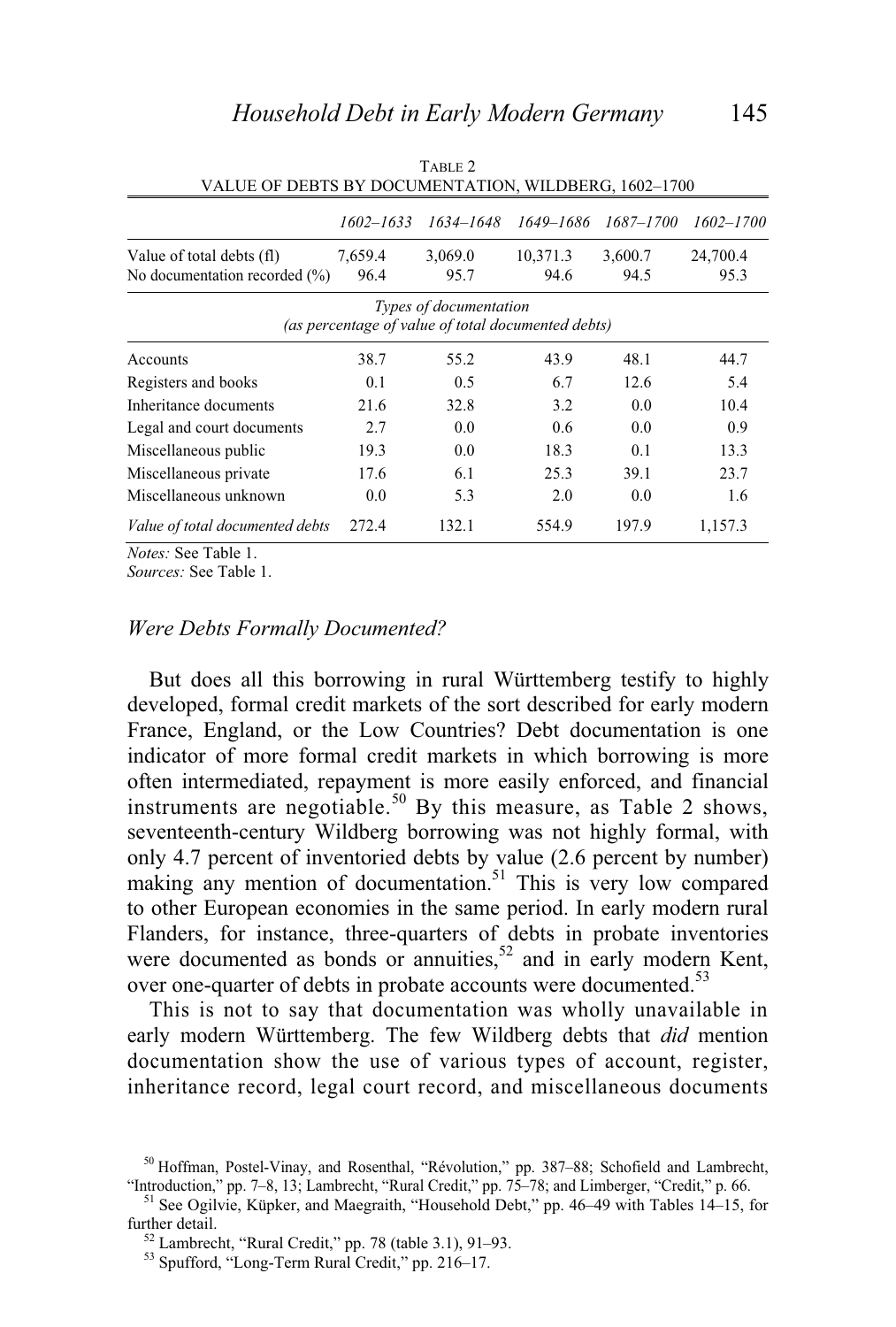ranging from the informal "Zettel" (slip of paper) to the formal "Urkunde" (debt certificate), "Gült" or "Obligation" (bond), or "Kontrakt" (contract).

 But closer analysis shows an intriguing pattern. Most of these documents were not specific to the credit market. Rather, they had been generated for other purposes, often by state or community offices. Thus over 44 percent of all debts mentioning documentation were supported by "accounts," over one-third of those being from state and community offices, the remainder from shopkeepers and craftsmen. A second major tranche (over 13 percent of debts mentioning documentation) was supported by other miscellaneous public documents—extracts, letters, lists, and specifications. A third tranche (over 10 percent of debts mentioning documentation) referred to the public administration of the inheritance system, particularly inventories and inheritance divisions. A fourth tranche (over 5 percent) referred to "registers," mainly those of state and community offices. Only the 24 percent of documented debts in the "miscellaneous private" category—less than 1 percent of total debts by value—were supported by any of the debt-specific instruments associated with the expansion of private finance in some other early modern European economies—annuities, bonds, debentures, deeds, letters of exchange, and so on.<sup>54</sup>

 In this respect, seventeenth-century Württemberg differed from early modern France or the post-French Revolution Rhineland, where debts were documented in notarial registers.<sup>55</sup> Württemberg also differed from early modern Flanders, where village clerks earned freelance fees by writing up private debt contracts and peasants used non-documented IOUs only for small loans.<sup>56</sup> Württemberg differed from early modern Holland, too, where village debts consisted heavily of documented annuities.<sup>57</sup> And Württemberg differed from England, where although oral debts existed, by the seventeenth century much borrowing was supported using sophisticated, credit-specific documentation.<sup>58</sup> Nor is there any evidence for early modern Wildberg of the *negotiable* debt instruments emerging in the northwest European economies in this period.

 Institutional features probably contributed to this relative paucity of credit market-specific documentation.<sup>59</sup> As mentioned earlier,

<sup>59</sup> See Ogilvie, Küpker, and Maegraith, "Household Debt," pp. 18–19, 48–49.

<sup>&</sup>lt;sup>54</sup> Holderness, "Credit," pp. 98-101; Muldrew, *Economy*, pp. 103-19; Spufford, "Long-Term Rural Credit," pp. 215–19; Lambrecht, "Rural Credit," pp. 76–78; Thoen and Soens, "Credit," p. 22; and Limberger, "Credit," pp. 65–69.

<sup>&</sup>lt;sup>55</sup> Gilomen, "L'endettement," pp. 136–37; Clemens and Reupke, "Kreditvergabe," p. 223; Béaur, "Credit," pp. 153, 155; and Schofield and Lambrecht, "Introduction," pp. 4–5.

<sup>&</sup>lt;sup>56</sup> Lambrecht, "Rural Credit," pp. 78 (table 3.1), 91–93.<br><sup>57</sup> Zuijderduijn, "Village-Borrowing," pp. 41–46.<br><sup>58</sup> Holderness, "Credit," pp. 98–101; Muldrew, *Economy*, pp. 103–19; and Spufford, "Long-<br>Term Rural Credit,"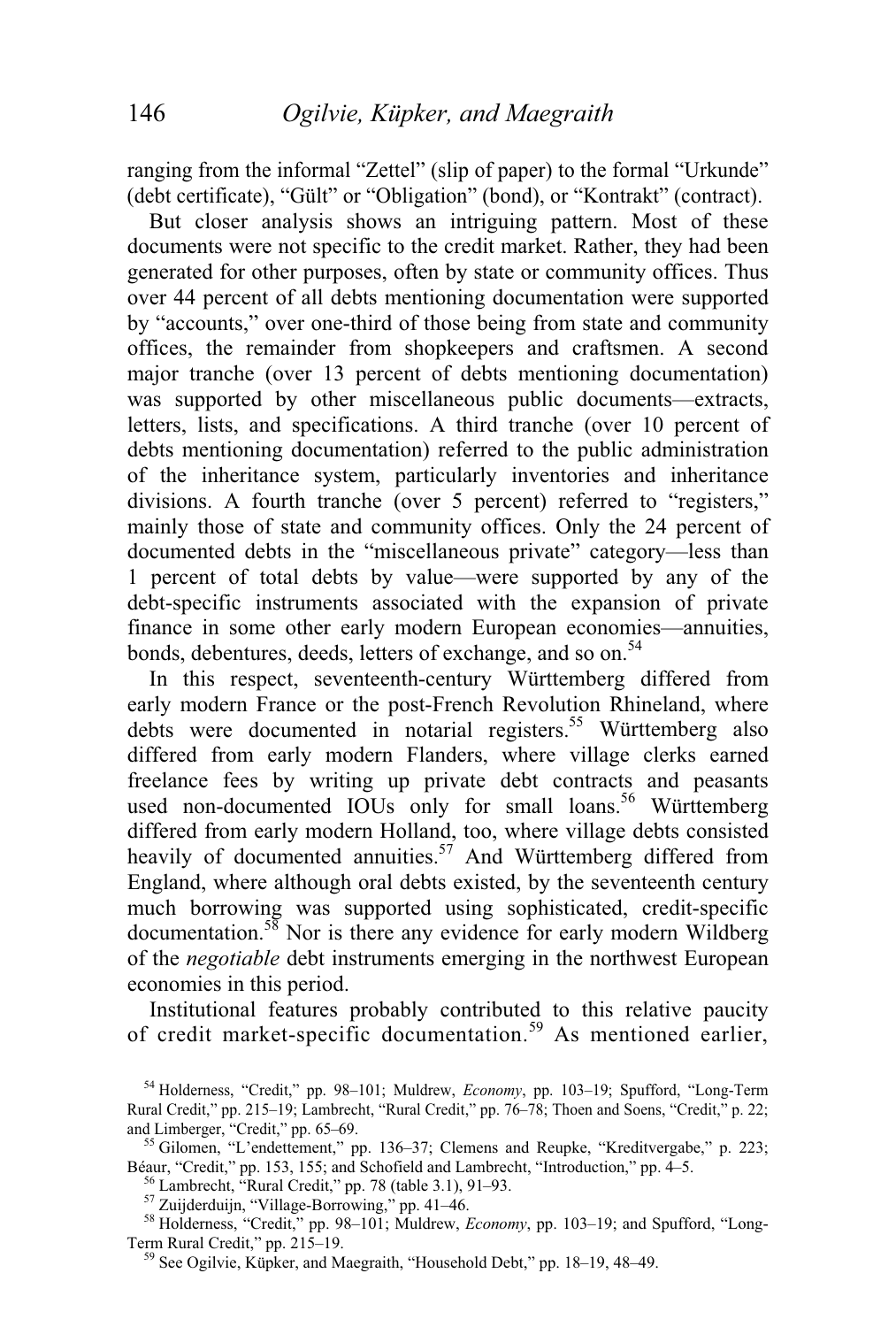formalization would have required obtaining communal or state authorization to borrow, which might well be denied. Furthermore, no one was allowed to borrow on a bond without approval from his community court for small sums and from the princely government for larger ones.<sup>60</sup> Only merchants and other high-status persons could use bills of exchange, while "craftsmen and other ordinary citizens and farmers" had to get special state permits.<sup>61</sup> Permits were expensive, as were formal debt certificates, for which community and state officials demanded high fees. $62$ 

 A further contributory factor may have been that the comprehensive *public* record keeping in early modern Württemberg reduced incentives to develop the sophisticated *private* debt instruments of England or the Low Countries, or the quasi-private notarial instruments of France and the French-influenced Rhineland. The Württemberg government required debt documentation to be written up only by official public clerks (*Amtsschreiber*) and certified only by princely or communal officials.63 When foreign notaries began to operate in Württemberg in the 1790s, the government passed legislation restricting their activities.64 Communal and state officials may have played the debt recording and brokerage role in early modern Germany and Switzerland<sup>65</sup> that notaries played in France,<sup>66</sup> county attorneys in England, $67$  or village clerks in Flanders. $68$ 

# *Was Borrowing Personalized?*

 A rather different indicator of the formality of credit markets is the extent to which borrowing extends beyond the boundaries of family and community, and here Wildberg looks more formal—or at least not personalized. Table 3 categorizes the creditors from whom Wildberg inhabitants had borrowed into persons, officials, institutions (guilds, religious foundations), and groups (children under guardianship, sets of heirs).

 Contrary to the assumption that premodern rural borrowing was highly personalized, nearly 19 percent of Wildberg debts by value were owed to nonpersonal creditors (mostly institutions and officials), rising from

- 
- 
- <sup>60</sup> Reyscher, *Sammlung*, vol. 6, p. 629, #422 (14.04.1781).<br>
<sup>61</sup> Ibid., pp. 534–39, #397 (24.03.1759).<br>
<sup>62</sup> Ibid., p. 714, #455 (17.03.1798).<br>
<sup>63</sup> Reyscher, *Sammlung*, vol. 12, pp. 364–65, #214 (11.11.1621).<br>
<sup>64</sup> R
-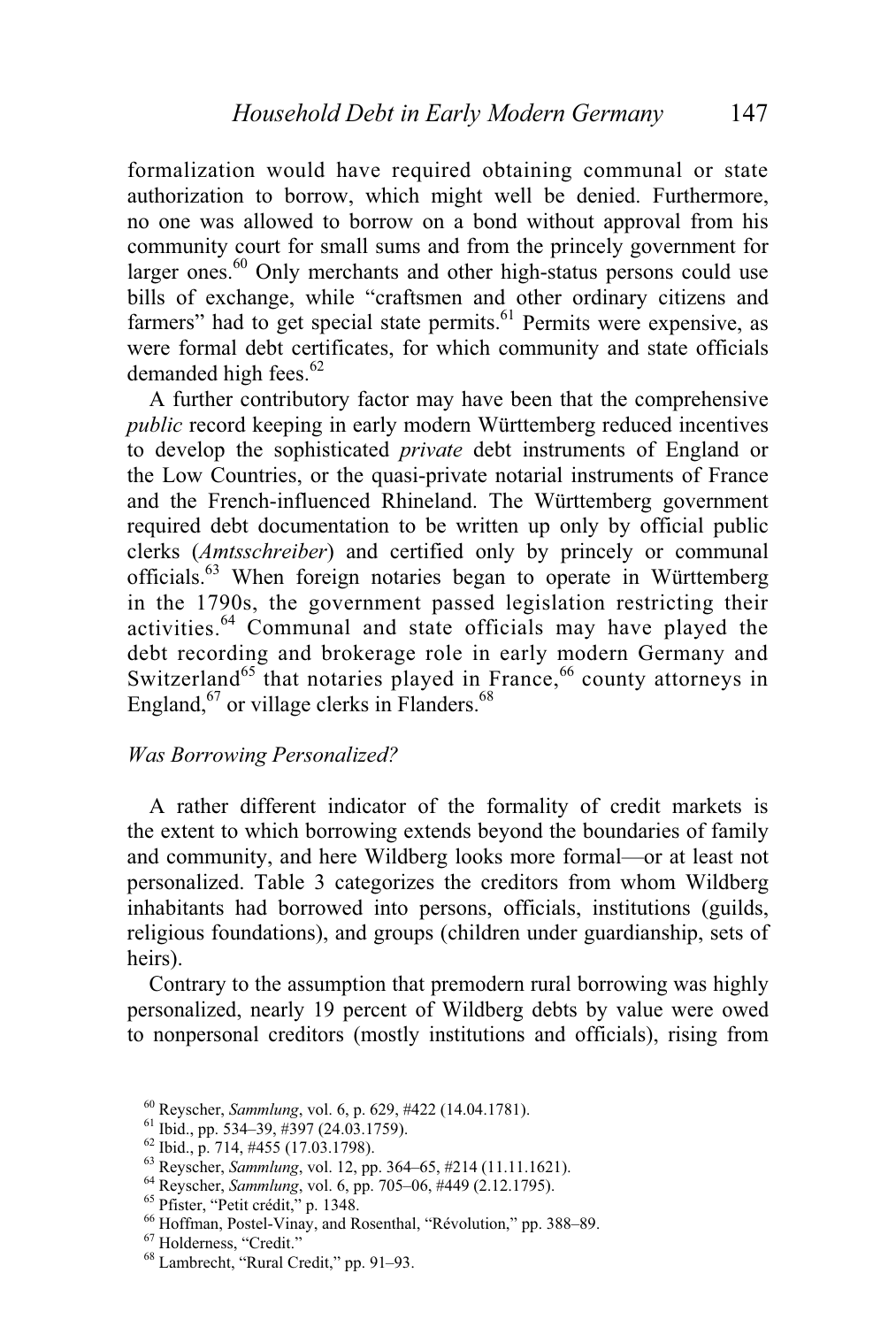# 148 *Ogilvie, Küpker, and Maegraith*

| Creditors                    | 1602–1633 |         | 1634-1648 1649-1686 1687-1700 1602-1700 |         |          |
|------------------------------|-----------|---------|-----------------------------------------|---------|----------|
| Persons                      |           |         |                                         |         |          |
| Kin                          | 28.0      | 8.8     | 14.8                                    | 12.3    | 17.8     |
| Servants and masters         | 0.1       | 0.8     | 0.9                                     | 0.3     | 0.5      |
| Guardians and wards          | 0.4       | 0.6     | 0.1                                     | 0.0     | 0.2      |
| No relationship recorded     | 61.3      | 75.5    | 61.4                                    | 58.1    | 62.7     |
| Total persons                | 89.8      | 85.6    | 77.1                                    | 70.8    | 81.2     |
| <b>Nonpersons</b>            |           |         |                                         |         |          |
| Officials                    | 1.8       | 1.8     | 3.9                                     | 3.0     | 2.9      |
| Institutions                 | 8.1       | 8.9     | 17.6                                    | 25.8    | 14.8     |
| Groups                       | 0.3       | 3.6     | 1.3                                     | 0.4     | 1.1      |
| Total nonpersons             | 10.2      | 14.4    | 22.9                                    | 29.2    | 18.8     |
| Kin as $\%$ persons          | 31.2      | 10.3    | 19.2                                    | 17.4    | 21.9     |
| No relationship as % persons | 68.3      | 88.1    | 79.6                                    | 82.2    | 77.2     |
| Value of total debts         | 7,659.4   | 3,069.0 | 10,371.3                                | 3,600.7 | 24,700.4 |
| $Notow Coa Table 1$          |           |         |                                         |         |          |

TABLE 3 DEBTS BY RELATIONSHIP BETWEEN DEBTORS AND CREDITORS, WILDBERG, 1602-1700 (as % of value of total debts)

*Notes*: See Table 1.

*Sources*: See Table 1.

11 percent in the first half of the century to nearly 23 percent 1649 $-1686$ , and over 29 percent after 1687. The proportion of "impersonal" debts in this economy was thus nontrivial and rising. However, this was not because the growth of the market was encouraging exchange with strangers but rather because the growth of the state was swelling fiscal demands and borrowing from public institutions.

 Only about 81 percent of debts by value in seventeenth-century Wildberg were owed to creditors who were persons, and only about 18 percent were owed to persons recorded as being related to borrowers through kinship, employment, or guardianship. Table 3 shows that this proportion varied from one period to another, but showed no clear trend across the century, with the highest share of "personalized" borrowing in the  $1602-1633$  period but the lowest proportion in the  $1634-1648$ period, and intermediate proportions after mid-century. Of course, these fluctuations may merely result from unsystematic recording. But insofar as they reflect economic practice, they cast doubt on two widely held views. First, borrowing was not predominantly personalized, since less than one-fifth of borrowing in Wildberg occurred between persons with recorded relationships. And second, borrowing was not becoming more impersonal over time, since both the highest and the lowest proportions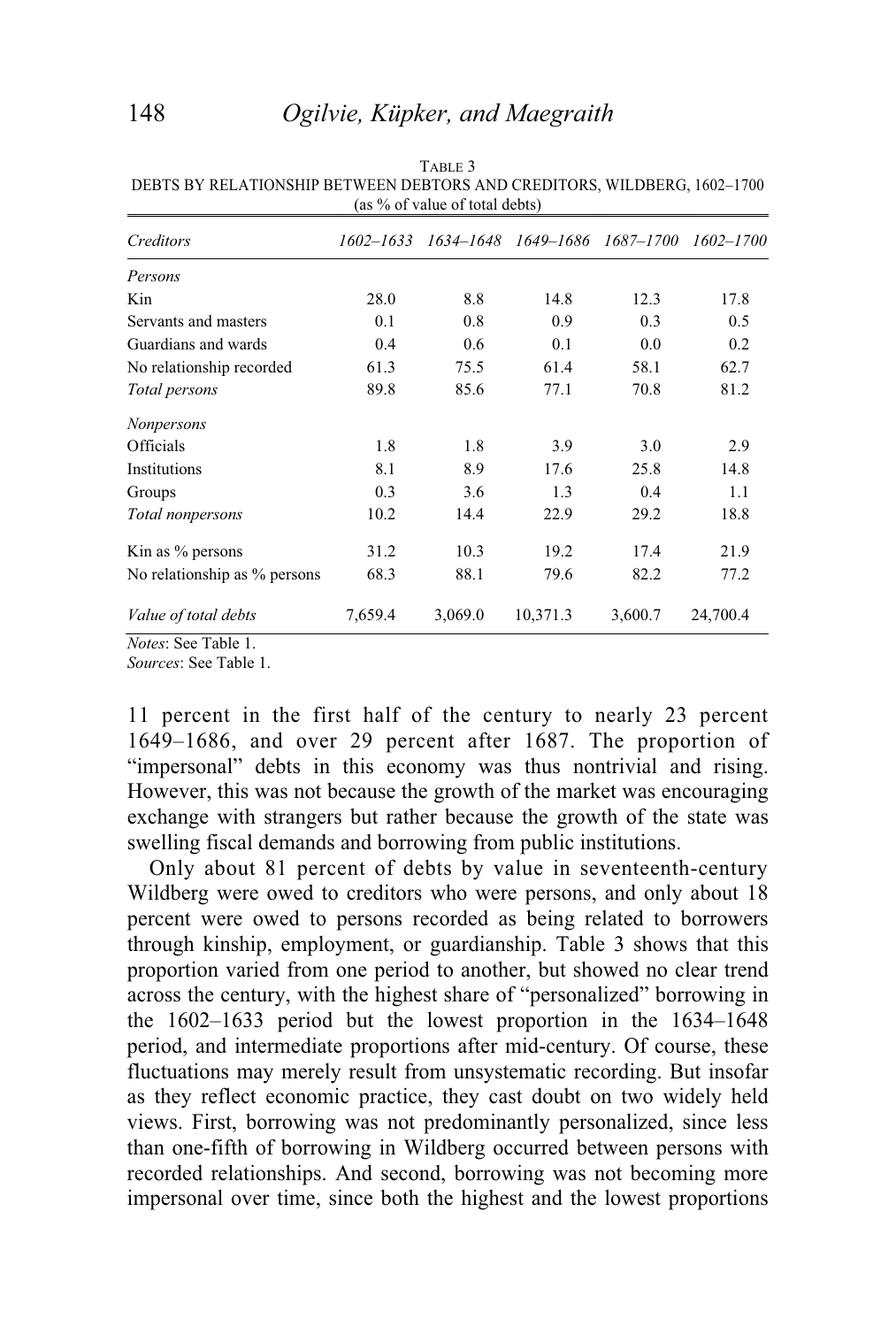| Locality of creditor       |         |         | 1602-1633 1634-1648 1649-1686 1687-1700 |         | 1602–1700 |
|----------------------------|---------|---------|-----------------------------------------|---------|-----------|
| Definitely Wildberg        | 15.1    | 13.4    | 17.8                                    | 27.4    | 17.8      |
| Definitely non-Wildberg    | 27.0    | 34.8    | 28.7                                    | 21.0    | 27.8      |
| Place not given            | 57.9    | 51.8    | 53.5                                    | 51.7    | 54.4      |
| Value of total debt        | 7,659.4 | 3,069.0 | 10,371.3                                | 3,600.7 | 24,700.4  |
| <i>Notes:</i> See Table 1. |         |         |                                         |         |           |

TABLE 4 DEBTS BY LOCALITY OF CREDITORS, WILDBERG, 1602-1700 (as % of value of total debts)

*Sources*: See Table 1.

of personalized borrowing occurred in the first half of the seventeenth century. Furthermore, Andreas Maisch's study of another Württemberg rural community in the eighteenth century found  $13-16$  percent of inventoried borrowing among kin, almost identical to the proportion in post-1650 Wildberg. $^{69}$ 

 Impersonality is also reflected in the degree to which borrowing extends beyond the local community.<sup>70</sup> Table 4 shows that less than 18 percent of Wildberg borrowing by value took place inside the community. Borrowing that definitely occurred within the community actually rose over time, from  $13-15$  percent before 1649 to  $17-27$  percent in the second half of the century. Even assuming that all borrowing with unrecorded locality was actually within Wildberg shows the highest proportion (79 percent) in the post-1687 period. These findings are consistent with the high proportions of intracommunal borrowing found in nineteenth-century Württemberg villages by both Maisch and Anne Mauch, based on different documentary sources, suggesting that they reflect economic practice rather than recording conventions.<sup>71</sup>

 Borrowing in rural Württemberg was thus not predominantly personalized. But nor did it become more impersonal as the early modern period passed. On the contrary, borrowing between relatives fluctuated unsystematically across the seventeenth century in Wildberg, and literature on other localities suggests that it remained at similar levels well into the eighteenth century. Borrowing within the community actually increased in Wildberg across the seventeenth century, and literature on other localities shows it remaining high into the nineteenth century. Personalized borrowing in this economy was thus not the dominant pattern; but nor is there any evidence of depersonalization across the early modern period.

<sup>&</sup>lt;sup>69</sup> Maisch, *Notdürftiger Unterhalt*, pp. 181–82.<br><sup>70</sup> Hoffman, Postel-Vinay, and Rosenthal, "Révolution," pp. 388–89; Zuijderduijn, "Village-Borrowing," pp. 153–55; and Ogilvie, Küpker, and Maegraith, "Household Debt," p

<sup>&</sup>lt;sup>71</sup> Maisch, *Notdürftiger Unterhalt*, pp. 180–82 with tab 4.4.7.a; and Mauch, "Ländliches Darlehenswesen," pp. 47–48, 79.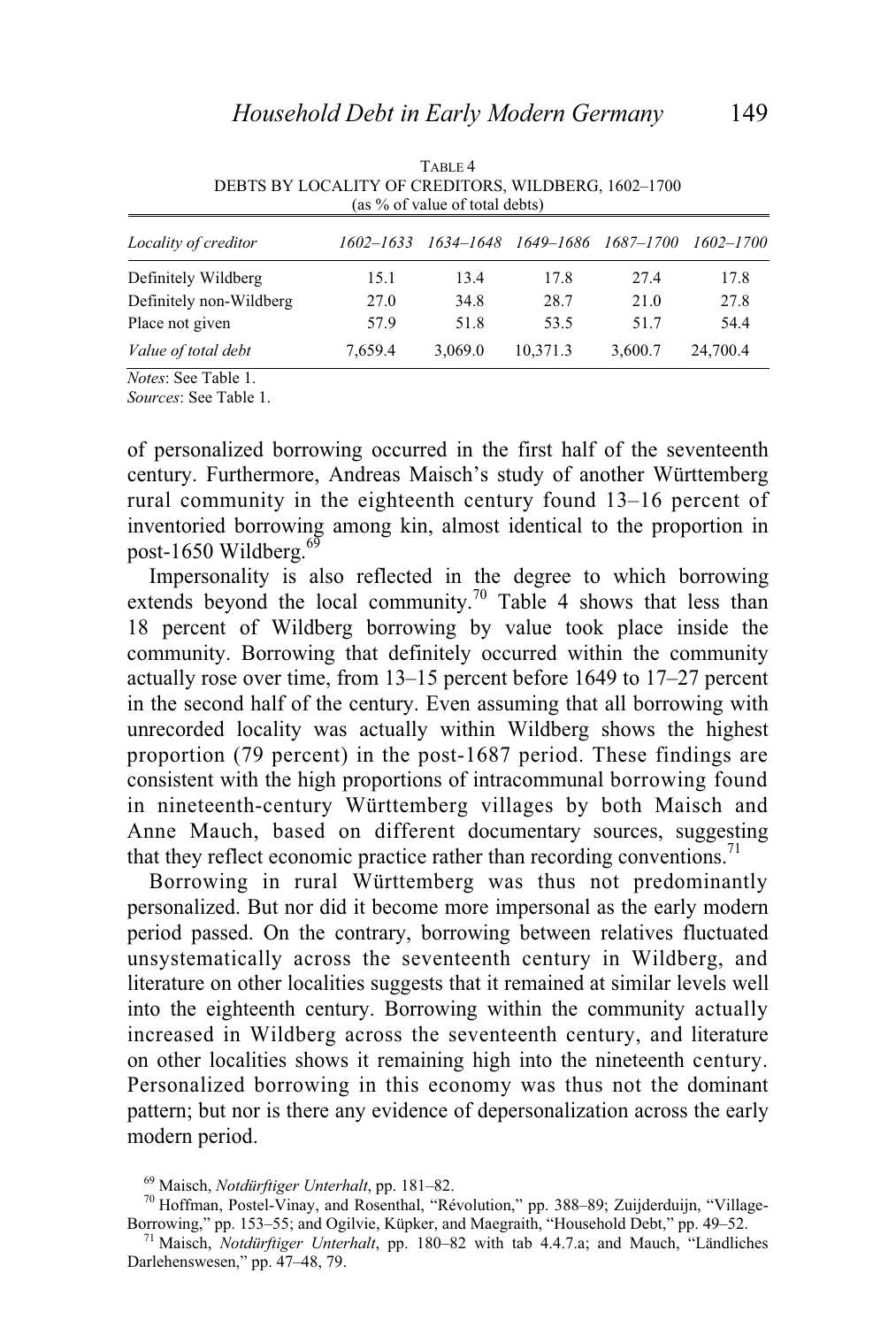# 150 *Ogilvie, Küpker, and Maegraith*

#### THE PREVALENCE OF BORROWING

 But who was it who engaged in all this borrowing? Seventeenthcentury Wildberg marriage inventories show that both brides and grooms were involved in borrowing and lending: over one-quarter of individuals had outstanding debts at marriage, nearly one-third had financial assets, and more than one-sixth were both debtors and creditors.<sup>72</sup> At death, both men and women were even more heavily involved in borrowing and lending than at marriage: 88 percent had debts, 81 percent had financial assets, and 71 percent had both.<sup>73</sup> Borrowing and lending were also widespread among couples: at marriage, just under half had debts, half had financial assets, and a third had both; by the time one spouse died, 94 percent of couples had debts, 78 percent had financial assets, and 74 percent had both.<sup>74</sup>

 Borrowing also extended across society. As Table 5 shows, at least some members of every wealth stratum owed some money.<sup>75</sup> But less than 1 percent of individuals or couples borrowed sums in excess of their total wealth. Only 2.1 percent of individuals and 3.6 percent of couples even violated the contemporary rule of thumb that one should not borrow sums exceeding three-fifths of the value of the collateral one could provide.<sup>76</sup>

 Counter to the stereotype that only destitute people borrowed, in Wildberg debt was significantly *lower* among the poor than the rich.<sup>77</sup> Among individuals, as Table 5 shows, less than 12 percent of those with under 100 fl total wealth had unpaid debts in their inventories, compared to 47 percent of those with over 100 fl. Among couples, the corresponding figures were 27 percent and 62 percent.

 The *degree* of indebtedness also varied significantly and positively with wealth.<sup>78</sup> Thus only 7 percent of individuals with assets under 100 fl owed more than 10 percent of their wealth, compared to 29 percent of individuals with wealth over 100 fl; the corresponding figures for couples were 19 percent and 36 percent. Such findings casts doubt on premodern elites' view that an ignorant, uncommercialized, and irrational rural population did not know how to calibrate its borrowing to its economic means. Further doubts are raised by comparing borrowing to real estate and moveable goods.<sup>79</sup> In seventeenth-century Wildberg, fewer than 10

<sup>&</sup>lt;sup>72</sup> Ogilvie, Küpker, and Maegraith, "Household Debt," p. 21 with Table 2.<br><sup>73</sup> Ibid., pp. 21–22 with Table 3.<br><sup>74</sup> Ibid., p. 22 with Table 4.<br><sup>75</sup> Ibid., pp. 22–23 with Table 5.

<sup>&</sup>lt;sup>76</sup> Boelcke, "Agrarkredit," p. 212.

<sup>&</sup>lt;sup>77</sup> See the literature in Boelcke, "Zur Entwicklung," pp. 324-35; Blömer, *Entwicklung*, pp. 2-43; Boelcke, "Agrarkredit," pp. 195, 198, 200, 202, 207-11; and Blessing, ""Ökonom'," p. 879. <sup>78</sup> Ogilvie, Küpker, and Maegraith, "Household Debt," pp. 22-23 with Table 5. <sup>79</sup> Ibid., p. 24 with Table 6.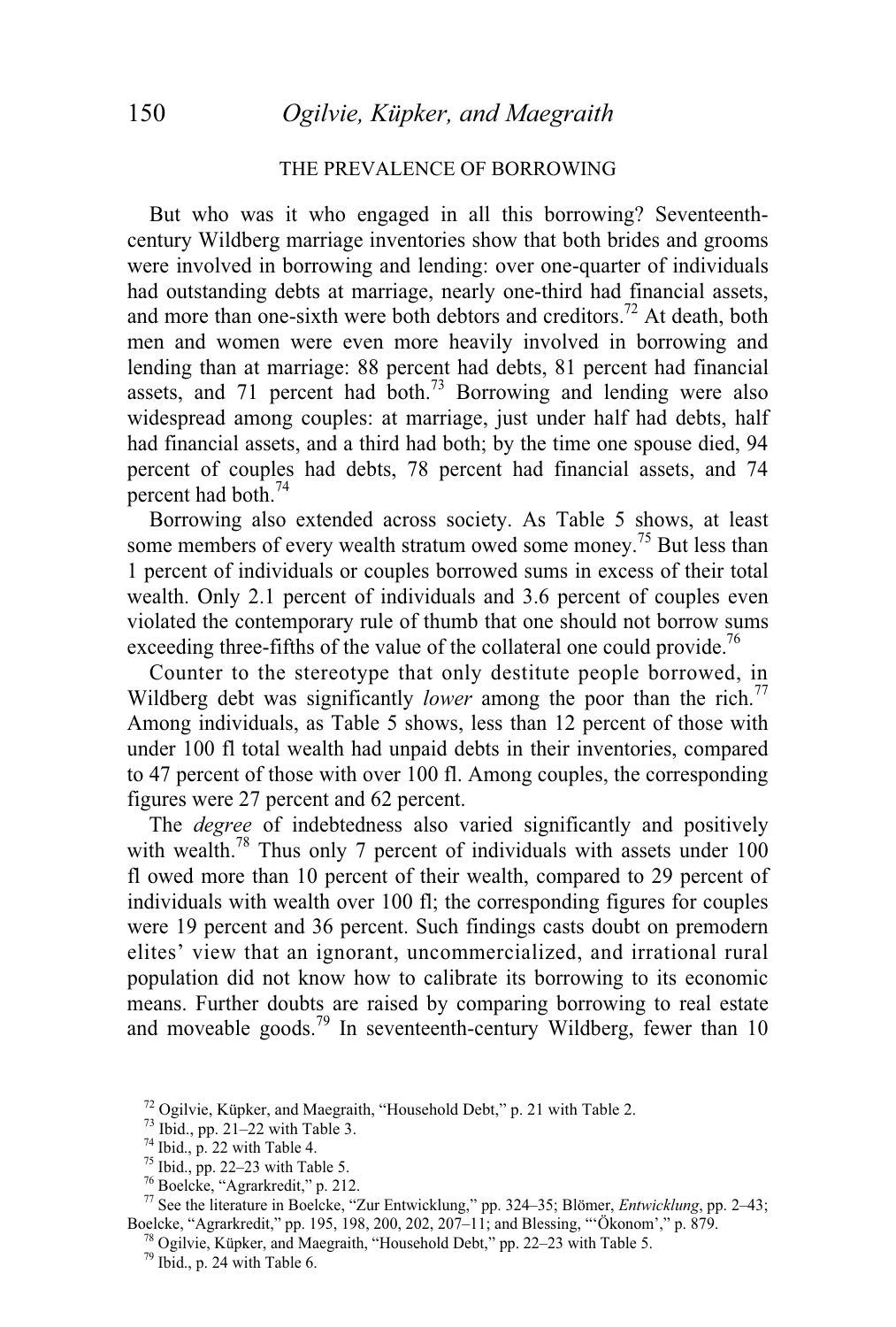|                             | Panel A: Individuals |               |                                  |               |                             |               |             |               |  |
|-----------------------------|----------------------|---------------|----------------------------------|---------------|-----------------------------|---------------|-------------|---------------|--|
|                             | Zero<br>Wealth       |               | <b>Below</b><br>$100 \text{ fl}$ |               | $100 \text{ fl}$<br>or Over |               |             | Total         |  |
|                             | No.                  | $\frac{0}{0}$ | No.                              | $\frac{0}{0}$ | No.                         | $\frac{0}{0}$ | No.         | $\frac{0}{0}$ |  |
| Zero debts                  | 5                    | 83.3          | 556                              | 88.8          | 288                         | 52.4          | 849         | 71.8          |  |
| Debts $0.1-9.9\%$ of wealth | $\mathbf{0}$         | 0.0           | 26                               | 4.2           | 103                         | 18.7          | 129         | 10.9          |  |
| Debts $10-19.9\%$ of wealth | $\mathbf{0}$         | 0.0           | 16                               | 2.6           | 53                          | 9.6           | 69          | 5.8           |  |
| Debts $20-29.9%$ of wealth  | $\mathbf{0}$         | 0.0           | 7                                | 1.1           | 41                          | 7.5           | 48          | 4.1           |  |
| Debts $30-39.9%$ of wealth  | $\theta$             | 0.0           | 8                                | 1.3           | 23                          | 4.2           | 31          | 2.6           |  |
| Debts 40–49.9% of wealth    | $\theta$             | 0.0           | 3                                | 0.5           | 14                          | 2.5           | 17          | 1.4           |  |
| Debts $50-59.9\%$ of wealth | $\Omega$             | 0.0           | 1                                | 0.2           | 14                          | 2.5           | 15          | 1.3           |  |
| Debts $60-100\%$ of wealth  | $\overline{0}$       | 0.0           | $\overline{2}$                   | 0.3           | 13                          | 2.4           | 15          | 1.3           |  |
| Debts $>100\%$ of wealth    | $\mathbf{0}$         | 0.0           | 7                                | 1.1           | 1                           | 0.2           | 8           | 0.7           |  |
| Positive debts, zero wealth | 1                    | 16.7          | $\mathbf{0}$                     | 0.0           | $\theta$                    | 0.0           | 1           | 0.1           |  |
| Total individuals           | 6                    | 100.0         | 626                              | 100.0         | 550                         | 100.0         | 1,182 100.0 |               |  |

TABLE 5 INDEBTEDNESS BY ECONOMIC STRATUM, MARRIAGE AND DEATH INVENTORIES WITH COMPLETE VALUES, WILDBERG, 1602-1700

|                             | Panel B: Couples                 |               |                  |               |                  |               |  |
|-----------------------------|----------------------------------|---------------|------------------|---------------|------------------|---------------|--|
|                             | <b>Below</b><br>$100 \text{ fl}$ |               | 100f1<br>or Over |               | Total            |               |  |
|                             | No.                              | $\frac{0}{0}$ | No.              | $\frac{0}{0}$ | No.              | $\frac{0}{0}$ |  |
| Zero debts                  | 90                               | 72.6          | 196              | 38.1          | 286              | 44.8          |  |
| Debts $0.1-9.9\%$ of wealth | 10                               | 8.1           | 132              | 25.7          | 142              | 22.3          |  |
| Debts 10-19.9% of wealth    | 7                                | 5.6           | 70               | 13.6          | 77               | 12.1          |  |
| Debts $20-29.9%$ of wealth  | 5                                | 4.0           | 44               | 8.6           | 49               | 7.7           |  |
| Debts $30-39.9%$ of wealth  | 5                                | 4.0           | 32               | 6.2           | 37               | 5.8           |  |
| Debts 40-49.9% of wealth    | 2                                | 1.6           | 17               | 3.3           | 19               | 3.0           |  |
| Debts 50-59.9% of wealth    | $\mathbf{0}$                     | 0.0           | 5                | 1.0           | 5                | 0.8           |  |
| Debts 60-100% of wealth     | $\overline{4}$                   | 3.2           | 16               | 3.1           | 20               | 3.1           |  |
| Debts $>100\%$ of wealth    | 1                                | 0.8           | $\overline{c}$   | 0.4           | 3                | 0.5           |  |
| Positive debts, zero wealth | 0.0                              | 0.0           | $\mathbf{0}$     | 0.0           | $\boldsymbol{0}$ | 0.0           |  |
| Total individuals           | 124                              | 100.0         |                  | 514 100.0     |                  | 638 100.0     |  |

*Notes*: See Table 1. Couples with zero wealth did not appear in the data because an inventory was made only if there were possessions to record. Individuals with zero wealth appeared in the data when they married someone with possessions. *Sources*: See Table 1.

percent of individuals and fewer than 14 percent of couples had borrowed sums exceeding the value of their real estate—and, as the inventories themselves show, real estate was not the only kind of asset people owned. Indeed, "excessive" borrowing was lower here than in rural England at the same period. Whereas in Wildberg, 6.6 percent of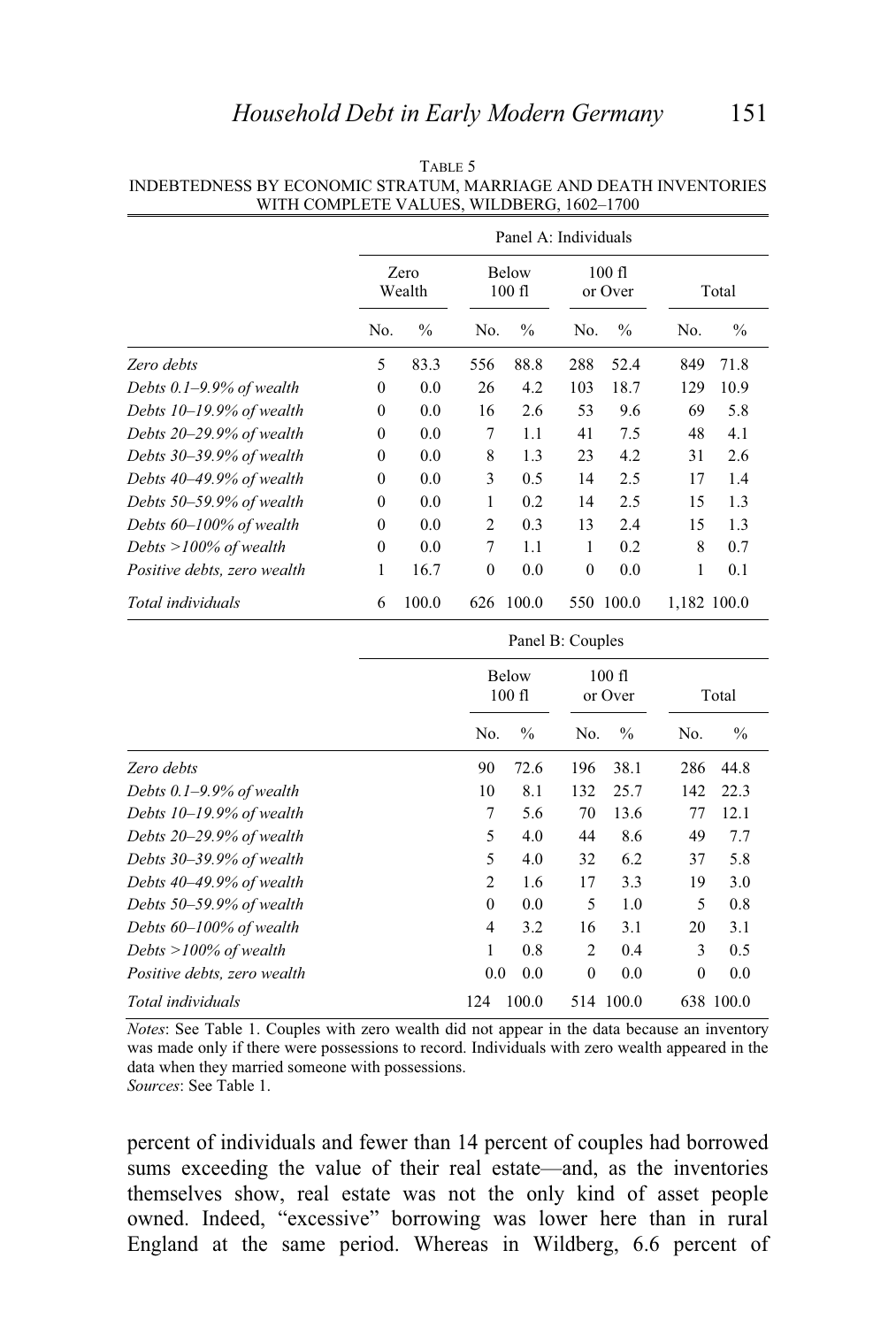individuals and 7.2 percent of couples had borrowed sums worth more than the value of their moveable goods (including financial assets), the corresponding figure for early modern Yorkshire was significantly higher, at  $15.7$  percent. $80$  The credit market in seventeenth-century Württemberg was thus accessible to those without real estate, and even to a few people without any assets at all, but credit was severely rationed.<sup>81</sup>

# WHAT WERE THE CHARACTERISTICS OF EARLY MODERN BORROWERS?

 In this less-developed economy everyone borrowed: women and men; the unmarried, the married, and the widowed; those entering marriage, those losing a spouse, and those leaving life; those with no assets and those with many. But what characteristics were associated with high levels of debt?

 We do not know all possible influences on borrowing. But for 1,182 individuals and 638 couples inventoried at marriage or death in Wildberg between 1602 and 1700, we have information about the sums they had borrowed, the value of their possessions, and a number of their personal characteristics, derived either from inventories or from tax registers, censuses, and parish registers.<sup>82</sup>

 We hypothesized that people borrowed to smooth their consumption, finance profitable investments, and diversify their wealth, but that their ability to do so was affected by their personal characteristics. To explore borrowers' characteristics systematically, we estimated a regression in which the dependent variable was the inflation-adjusted value of the debts recorded in an inventory. We used a Tobit model because the dependent variable was left-censored (74 percent of individuals and 45 percent of couples for whom values of all items were recorded had no liabilities).

 To test the hypothesis that borrowing was influenced by personal characteristics, we included as independent variables sex and marital status (for individuals only) and (for both individuals and couples) occupation, migration status, life-cycle juncture of inventorying (marriage or death), number of living offspring, and number of non-offspring heirs.

 To explore the hypothesis that people chose the amount they borrowed in combination with allocating their wealth among different asset types, a second set of independent variables consisted of the value of the individual's (or couple's) buildings, land, animals, cash,

<sup>&</sup>lt;sup>80</sup> Sneath, "Consumption," pp. 165–66 (table 11).<br><sup>81</sup> For comparable findings, see Boelcke, "Zur Entwicklung," p. 346; and Maisch, *Notdürftiger Unterhalt*, p. 181.<br><sup>82</sup> On the composition of the data set, see Ogilvie, Küpker, and Maegraith, "Household Debt,"

pp.  $26-27$  with Tables 7-8.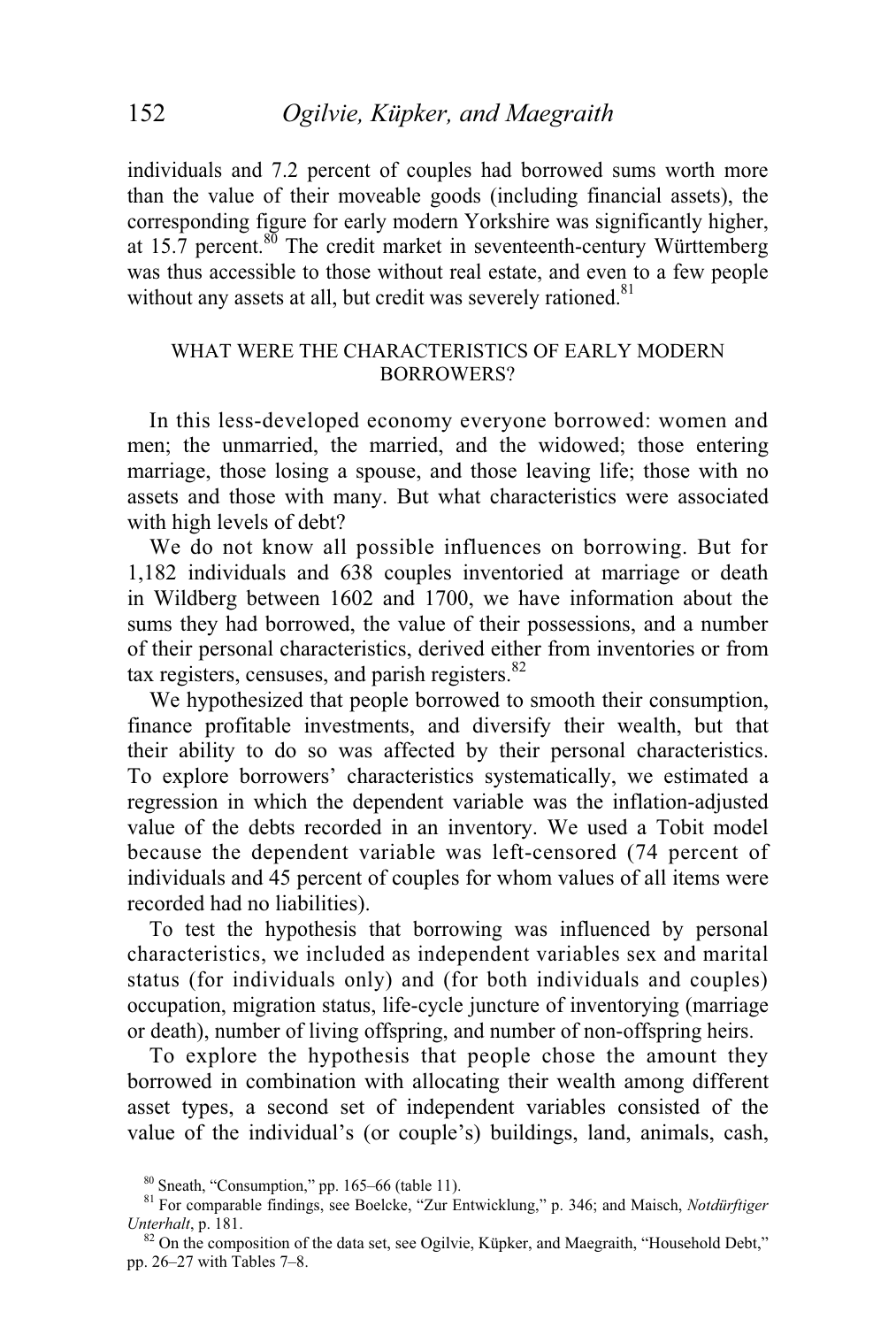silver, financial assets, personal items (clothing, weapons, jewelry, etc.), and durable and nondurable household items. All values were indexed for inflation. Since our hypothesis is that these wealth variables were chosen together with the amount of borrowing, the regression results must of course be interpreted as multivariate correlations rather than unidirectional causal effects.

 To investigate whether the association between borrowing and assets differed according to sex, marital status, or inventory type, we included interaction terms between those three binary variables and all the asset variables.

 Since influences on borrowing might change over time, as with the recurrent surges of early modern central European warfare, we included "date" as an independent variable. In our specification, the effect of date on borrowing was allowed to differ between four periods, with breakpoints reflecting the major caesura of seventeenth-century Württemberg history, at 1634 (Imperial invasion of the territory), 1648 (Peace of Westphalia), and 1687 (French invasion).

 We also postulated that borrowing might be affected by a person's age. Our family reconstitution yielded ages for 74.7 percent of inventoried individuals and for both spouses in 58.2 percent of inventoried couples. This revealed that the inventories covered the entire spectrum of adult ages, from 17 to 76 years for marriage inventories and from 23 to 87 years for death inventories.<sup>83</sup> Controlling for age in this data subset enabled us both to address the criticism frequently leveled at inventory studies—that they reflect the decisions only of older persons close to death—and to explore the life-cycle of borrowing in this economy.

 We therefore began by estimating the regression for the data subset for which age was known. For the 75 percent of individuals for which age was known, age had no statistically significant effect on borrowing, enabling us to drop age as an independent variable for individuals.<sup>84</sup> For the 58 percent of couples whose ages were known, by contrast, both husband's and wife's age did significantly affect borrowing. The coefficient on age itself was positive while the coefficient on the square of age was negative, indicating an inverted U-shaped relationship, and implying that borrowing peaked at 39.8 years for men and 49.8 years for women.

 This age profile contrasts with the U-shape assumed for modern economies, but is understandable in terms of the early modern economic life cycle. Formal human capital investment in youth was low: in early modern Württemberg, schooling was compulsory but ended at age

<sup>&</sup>lt;sup>83</sup> Ibid., pp. 9, 29, Table 9.<br><sup>84</sup> Throughout this article, "significant" means that the null hypothesis is rejected at the 0.05 level; "borderline significant" means that it is rejected at the 0.10 level.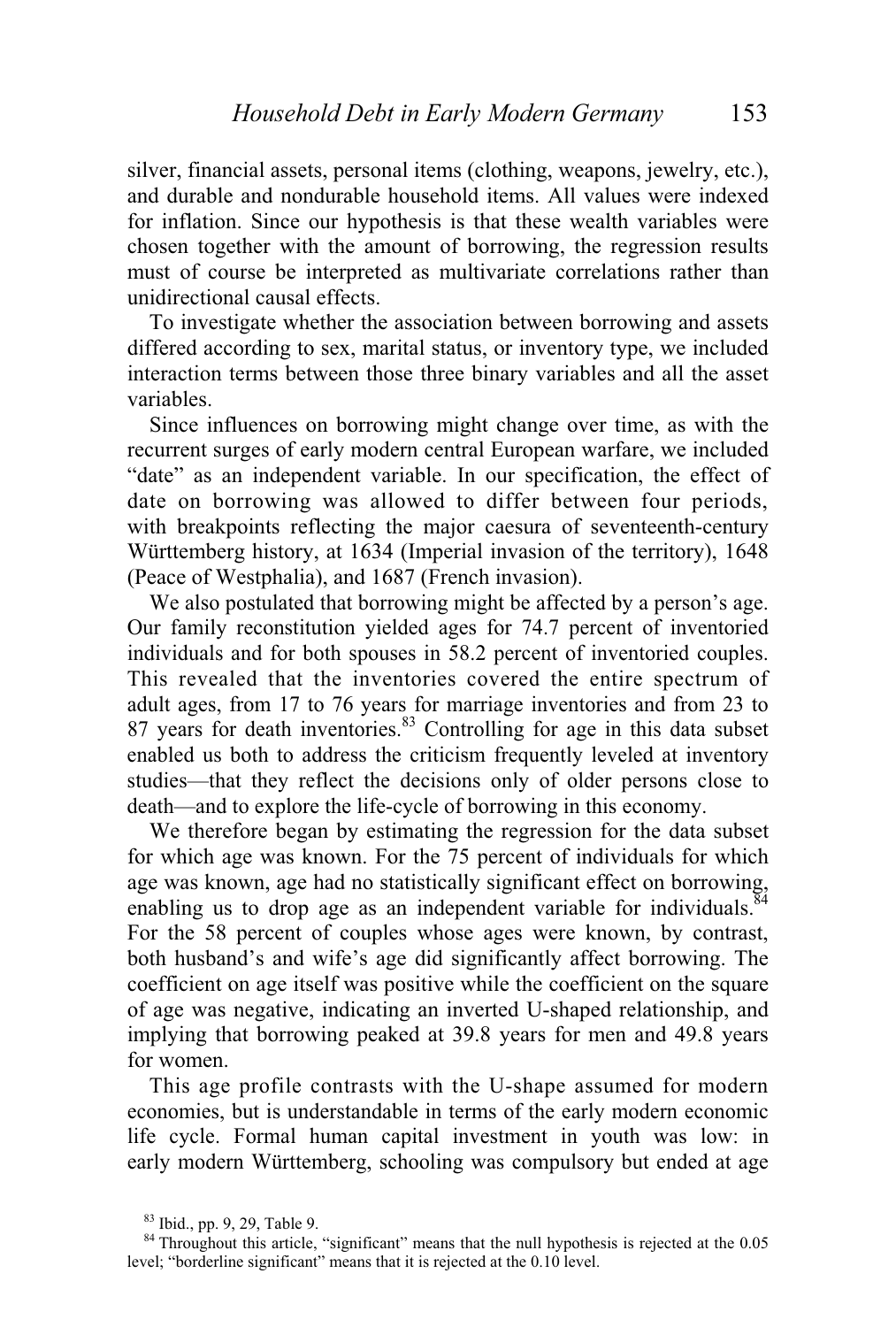14; females typically received no further formal training because guilds excluded them; many males followed apprenticeship and journeymanship but completed these before first marrying, which occurred on average at age 26 for both sexes in seventeenth-century Wildberg.<sup>85</sup> In old age, retirement was rare, implying relatively low "dissaving" until one's final illness. One would therefore expect borrowing to be highest in middle life, when couples were operating agricultural and proto-industrial businesses with high demand for production loans. However, it seems likely that there was some mismatch between the phase of peak mid-life *demand* (between the ages of 26 and 40, the 15-year period after first marriage when couples were typically setting up shop and supporting dependent children) and the phase of peak access to *supply* (after age 40, when offspring were productive, businesses had become established, and households enjoyed peak credibility vis-à-vis creditors). The regression findings showing peak borrowing between the ages of 40 and 50 suggest that supply considerations predominated, which is consistent with the credit rationing discussed earlier. Overall, however, a mid-life peak in borrowing made sense for couples in the early modern economy, although it differs from the U-shaped age profile in modern economies.<sup>86</sup>

 Having established this age profile, we formally explored the statistical effects of dropping age from the model since the data subset with known ages excluded 42 percent of observations and might differ systematically from the wider data set (for instance, by excluding more migrants). Formal tests demonstrated that for the data subset for which ages were known, excluding age did not significantly influence the estimates of the other variables. A second set of formal tests showed no significant difference in the estimated coefficients on almost all the non-age variables between the model for the entire sample excluding the age variables and the model for the data subset with known ages. These tests justified estimating the regression for the full data set excluding ages.

 Beginning by estimating the most general model including all independent variables and interaction terms described above, we then excluded a number of variables whose coefficients did not differ significantly different from zero, although we retained some variables whose lack of significance was of analytical interest. The resulting Tobit models are reported in Table 6 (for individuals) and Table 7 (for couples).

<sup>&</sup>lt;sup>85</sup> See Ogilvie, *Bitter Living*, chaps. 2–3.<br><sup>86</sup> Ogilvie, Küpker, and Maegraith, "Household Debt," pp. 29–30.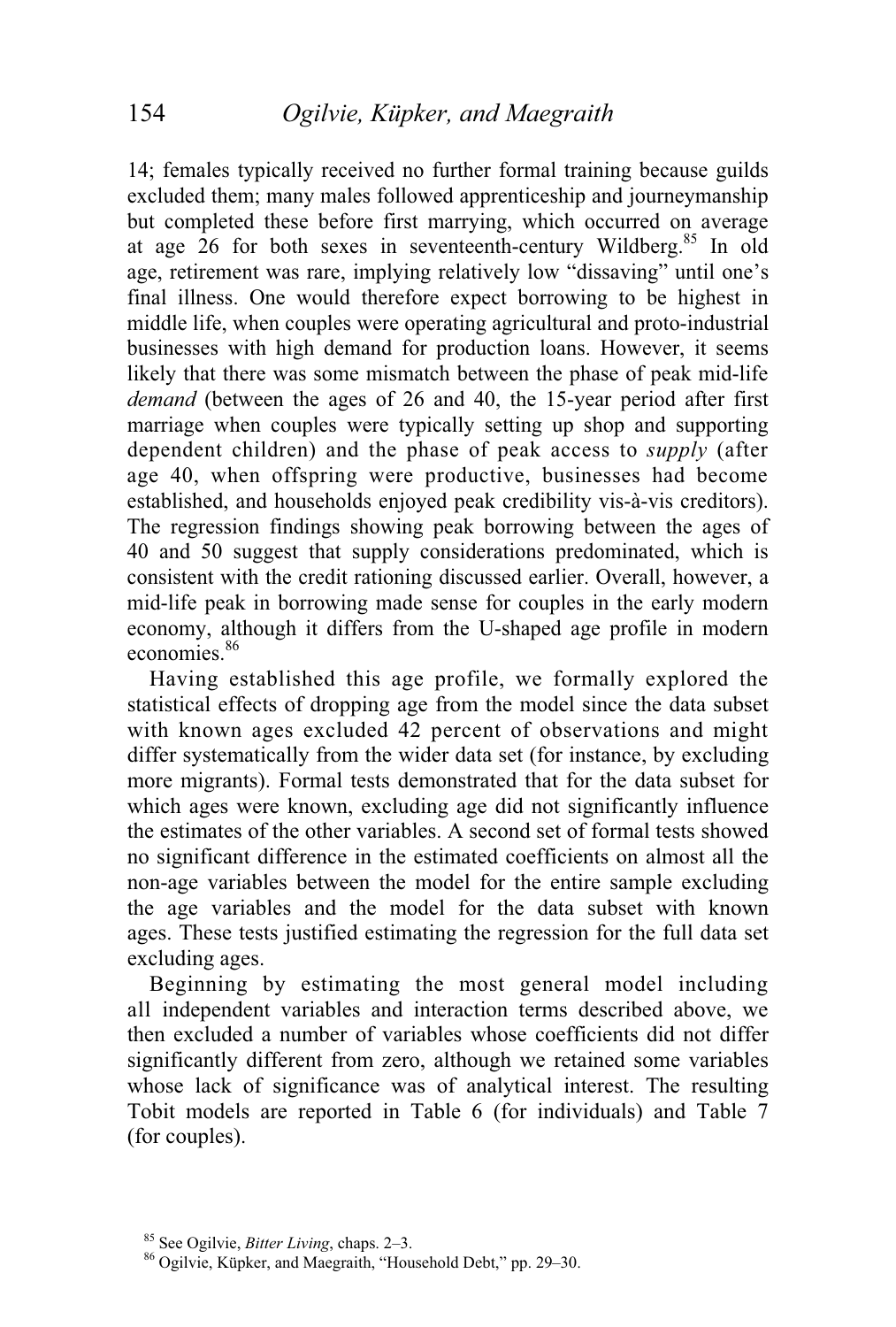| Variable                                      | Tobit<br>Coefficient  | Marginal<br>Effect     |
|-----------------------------------------------|-----------------------|------------------------|
| Period 1602-1633                              | $-3.646***$           | $-0.591***$            |
|                                               | (1.210)               | (0.193)                |
| Period 1634–1648                              | $3.408*$              | $0.553*$               |
|                                               | (2.042)               | (0.330)                |
| Period 1649–1686                              | $-0.308$              | $-0.0500$              |
|                                               | (0.585)               | (0.0947)               |
| Period 1687-1700                              | $3.095*$              | $0.502*$               |
|                                               | (1.666)               | (0.267)                |
| Female single                                 | $-30.44$              | $-4.982$               |
|                                               | (19.98)               | (3.298)                |
| Male widowed                                  | 96.16***              | 22.52***               |
|                                               | (18.88)               | (5.578)                |
| Female widowed                                | $100.661***$          | 28.007***              |
|                                               | (20.630)              | (8.079)                |
| Husband migrated                              | $-11.70$              | $-1.898$               |
|                                               | (10.99)               | (1.764)                |
| Wife migrated                                 | 7.541                 | 1.223                  |
|                                               | (8.889)               | (1.433)                |
| Death inventory                               | 69.59**               | $17.02*$               |
|                                               | (27.47)               | (8.794)                |
| No. live children                             | $-8.027$              | $-1.302$               |
|                                               | (6.189)               | (1.005)                |
| No. non-child heirs                           | $-0.554$              | $-0.0899$              |
|                                               | (3.553)               | (0.577)                |
| Known proto-industrial occupation             | $-15.25*$             | $-2.459*$              |
|                                               | (9.182)               | (1.484)                |
| Unknown if proto-industrial occupation        | 16.78                 | 2.981                  |
|                                               | (15.53)<br>$0.943***$ | (2.977)                |
| Buildings in marriage inventory for unmarried |                       | $0.153***$             |
|                                               | (0.136)<br>$0.583***$ | (0.0213)<br>$0.095***$ |
| Buildings in death inventory for unmarried    |                       |                        |
| Buildings in marriage inventory for widowed   | (0.152)<br>$0.369***$ | (0.024)<br>$0.600***$  |
|                                               | (0.074)               | (0.012)                |
| Buildings in death inventory for widowed      | 0.009                 | 0.001                  |
|                                               | (0.108)               | (0.018)                |
| Land                                          | $-0.0109$             | $-0.00177$             |
|                                               | (0.0702)              | (0.0114)               |
| Furniture for unmarried                       | $-4.303$              | $-0.698$               |
|                                               | (3.162)               | (0.493)                |
| Furniture for widowed                         | $7.423***$            | 1.902***               |
|                                               | (1.957)               | (0.566)                |
| Cash                                          | $-0.149$              | $-0.0241$              |
|                                               | (0.120)               | (0.0191)               |
| Silver for males                              | 11.58***              | 1.879***               |
|                                               | (4.166)               | (0.696)                |
| Silver for females                            | $-10.73$              | $-1.740$               |
|                                               | (8.649)               | (1.402)                |
| Financial assets for unmarried                | $0.241***$            | $0.0391***$            |
|                                               | (0.0689)              | (0.0111)               |

TABLE 6 TOBIT MODEL OF VALUE OF INDIVIDUALS' BORROWING, WILDBERG, 1602-1700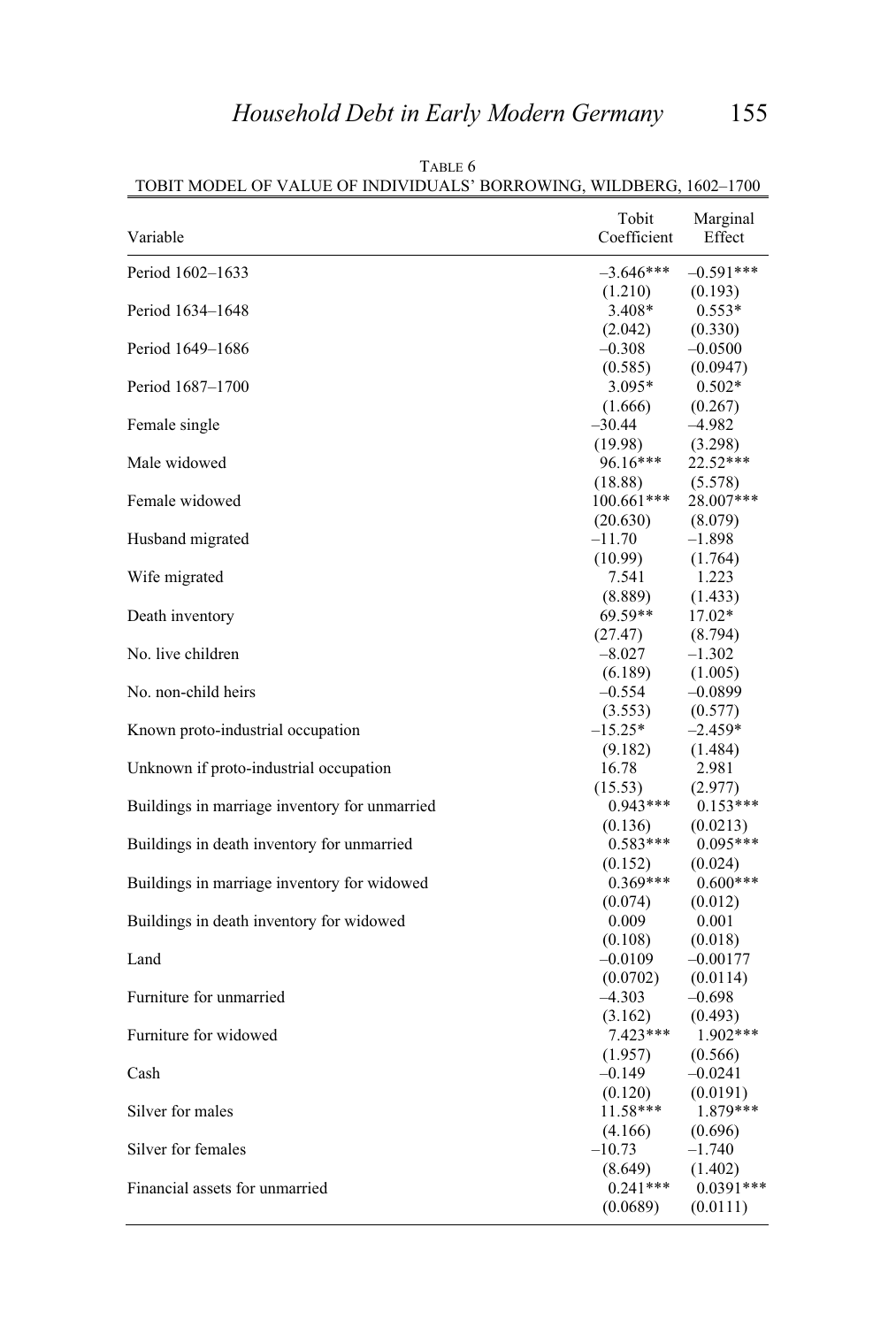| Variable                                 | Tobit<br>Coefficient | Marginal<br>Effect |
|------------------------------------------|----------------------|--------------------|
| Financial assets for widowed             | 0.036                | 0.006              |
|                                          | (0.0463)             | (0.007)            |
| Personal items for males                 | 0.287                | 0.0465             |
|                                          | (0.482)              | (0.0784)           |
| Personal items for females               | $-0.766*$            | $-0.124*$          |
|                                          | (0.417)              | (0.011)            |
| Nondurable household goods for unmarried | $0.855***$           | $0.139***$         |
|                                          | (0.314)              | (0.0485)           |
| Nondurable household goods for widowed   | $-0.151$             | $-0.163***$        |
|                                          | (0.188)              | (0.0502)           |

TABLE 6 — continued

\* significant at the 0.10 level.

\*\* significant at the 0.05 level.

\*\*\* significant at the 0.01 level.

*Notes: N* = 1,182. Robust standard errors in parentheses. Marginal effect is effect on mean value of dependent variable, assessed at sample mean of all other variables, conditional on dependent variable being positive or zero. Occupations: omitted category is "Known non-proto-industrial occupation."

 Beginning with the analytically interesting variables that failed to manifest the expected link with debt, the regressions showed that migration status was not associated with borrowing. At least in early modern Wildberg, there is no indication that nonlocals who were potentially less integrated into local personalized lending networks borrowed less. Nor was debt linked with numbers of surviving children or heirs, providing no support for the idea that individuals or couples substituted offspring or other kin for financial borrowing.

 But a core set of variables showed significant links with borrowing for both individuals and couples: date, proto-industry, inventory type, and value of buildings, financial assets, furniture, and silver. Individual debt was also significantly linked with sex, marital status, land, personal possessions, and nondurable household goods, while couples' borrowing was significantly linked with stocks of cattle, cash, and work-related tools.

 Borrowing changed significantly across the seventeenth century for both individuals and couples. From 1602 to 1634 borrowing fell substantially with each year that passed. It then stalled, with no significant change throughout the entire wartime period  $(1634-1648)$ and postwar recovery  $(1649–1687)$ , before rising again with every year that passed from 1687 to 1700, albeit with borderline significance for individuals. This region of rural central Europe thus fails to show anything like the seventeenth-century expansion of credit described for North Atlantic economies such as England, France, or the Low Countries. That this long financial stagnation may have been linked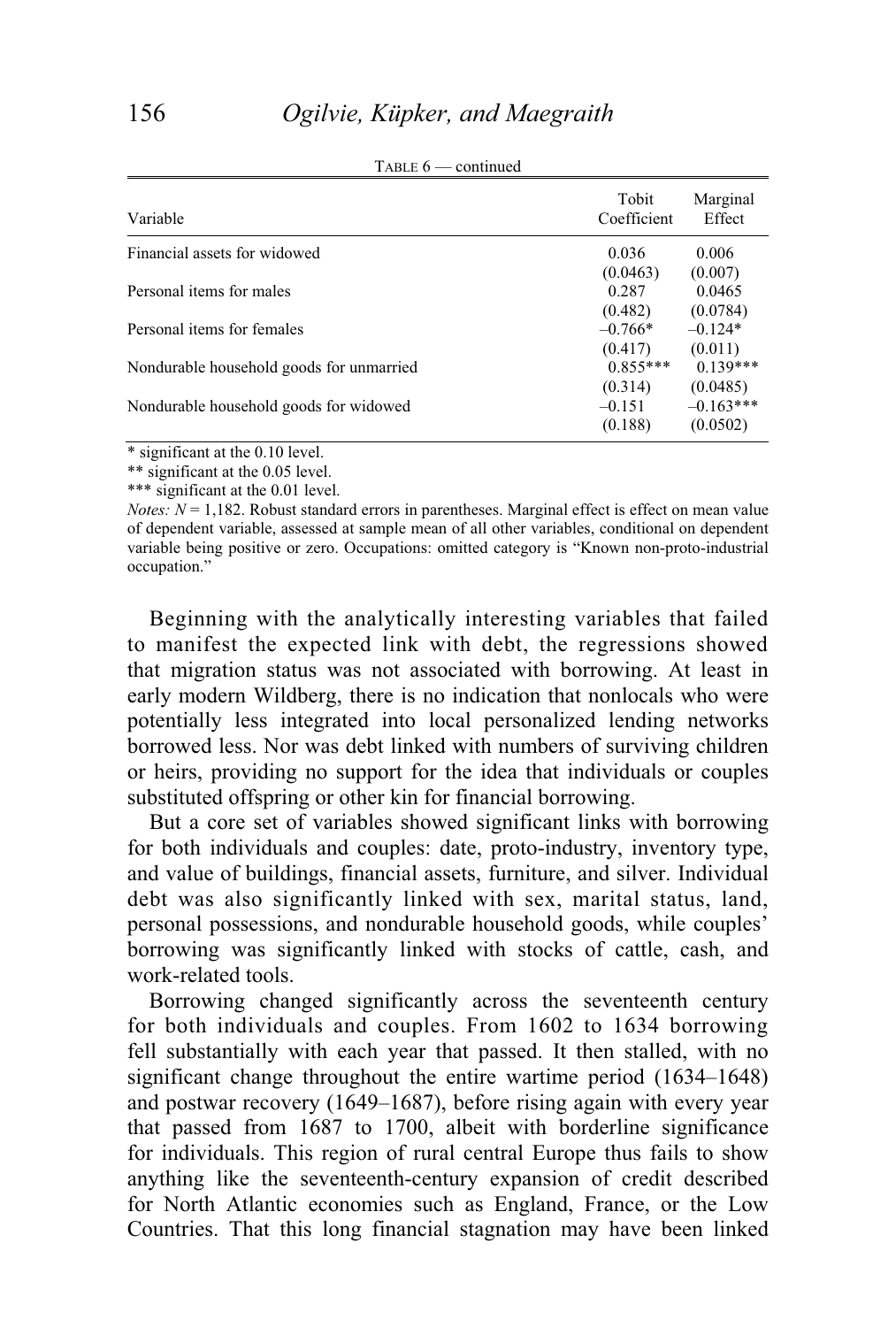| Coefficient<br>Marginal<br>Variable<br>(standard error)<br>Effect<br>Period 1602-1633<br>$-3.073***$<br>$-1.526***$<br>(0.502)<br>(1.015)<br>$-1.964$<br>$-0.975$<br>Period 1634–1648<br>(1.860)<br>(0.920)<br>0.891<br>0.442<br>Period 1649–1686<br>(0.618)<br>(0.306)<br>Period 1687-1700<br>$4.481**$<br>$2.225**$<br>(1.937)<br>(0.951)<br>$-20.88$<br>Husband migrated<br>$-10.37$<br>(13.86)<br>(6.836)<br>Wife migrated<br>10.81<br>5.366<br>(11.06)<br>(5.481)<br>$120.4***$<br>71.66***<br>Death inventory<br>(19.84)<br>(12.89)<br>No. live children<br>$-0.199$<br>$-0.0989$<br>(5.812)<br>(2.886)<br>No. non-child heirs<br>0.928<br>0.461<br>(4.333)<br>(2.150)<br>$-40.57***$<br>$-19.79***$<br>Proto-industrial<br>(11.26)<br>(5.300)<br>Unknown if proto-industrial<br>$-7.023$<br>$-3.426$<br>(17.48)<br>(8.395)<br>$0.602***$<br>$0.299***$<br>Buildings in marriage inventory<br>(0.118)<br>(0.0550)<br>Buildings in death inventory<br>0.081<br>0.040<br>(0.068)<br>(0.034)<br>Land in marriage inventory<br>$-0.132$<br>$-0.0655$<br>(0.142)<br>(0.0698)<br>$0.347***$<br>$0.172***$<br>Land in death inventory<br>(0.115)<br>(0.057)<br>Cattle in marriage inventory<br>$-0.867$<br>$-0.431$<br>(0.281)<br>(0.564)<br>$-2.832***$<br>$-1.406***$<br>Cattle in death inventory<br>(0.765)<br>(0.380)<br>Furniture<br>$2.731**$<br>1.356*<br>(1.369)<br>(0.693)<br>$-0.220**$<br>$-0.109**$<br>Cash<br>(0.0868)<br>(0.0425)<br>Silver in marriage inventory<br>16.64***<br>8.260***<br>(3.895)<br>(1.998)<br>4.598*<br>2.238*<br>Silver in death inventory<br>(2.722)<br>(1.353)<br>$0.373**$<br>$0.185**$<br>Financial assets in marriage inventory<br>(0.162)<br>(0.0781)<br>Financial assets in death inventory<br>0.039<br>0.019<br>(0.030)<br>(0.015)<br>Work-related tools and wares<br>$1.440***$<br>$0.715***$ | Tobit   |         |
|--------------------------------------------------------------------------------------------------------------------------------------------------------------------------------------------------------------------------------------------------------------------------------------------------------------------------------------------------------------------------------------------------------------------------------------------------------------------------------------------------------------------------------------------------------------------------------------------------------------------------------------------------------------------------------------------------------------------------------------------------------------------------------------------------------------------------------------------------------------------------------------------------------------------------------------------------------------------------------------------------------------------------------------------------------------------------------------------------------------------------------------------------------------------------------------------------------------------------------------------------------------------------------------------------------------------------------------------------------------------------------------------------------------------------------------------------------------------------------------------------------------------------------------------------------------------------------------------------------------------------------------------------------------------------------------------------------------------------------------------------------------------------------------------------------------------------------------------|---------|---------|
|                                                                                                                                                                                                                                                                                                                                                                                                                                                                                                                                                                                                                                                                                                                                                                                                                                                                                                                                                                                                                                                                                                                                                                                                                                                                                                                                                                                                                                                                                                                                                                                                                                                                                                                                                                                                                                            |         |         |
|                                                                                                                                                                                                                                                                                                                                                                                                                                                                                                                                                                                                                                                                                                                                                                                                                                                                                                                                                                                                                                                                                                                                                                                                                                                                                                                                                                                                                                                                                                                                                                                                                                                                                                                                                                                                                                            |         |         |
|                                                                                                                                                                                                                                                                                                                                                                                                                                                                                                                                                                                                                                                                                                                                                                                                                                                                                                                                                                                                                                                                                                                                                                                                                                                                                                                                                                                                                                                                                                                                                                                                                                                                                                                                                                                                                                            |         |         |
|                                                                                                                                                                                                                                                                                                                                                                                                                                                                                                                                                                                                                                                                                                                                                                                                                                                                                                                                                                                                                                                                                                                                                                                                                                                                                                                                                                                                                                                                                                                                                                                                                                                                                                                                                                                                                                            |         |         |
|                                                                                                                                                                                                                                                                                                                                                                                                                                                                                                                                                                                                                                                                                                                                                                                                                                                                                                                                                                                                                                                                                                                                                                                                                                                                                                                                                                                                                                                                                                                                                                                                                                                                                                                                                                                                                                            |         |         |
|                                                                                                                                                                                                                                                                                                                                                                                                                                                                                                                                                                                                                                                                                                                                                                                                                                                                                                                                                                                                                                                                                                                                                                                                                                                                                                                                                                                                                                                                                                                                                                                                                                                                                                                                                                                                                                            |         |         |
|                                                                                                                                                                                                                                                                                                                                                                                                                                                                                                                                                                                                                                                                                                                                                                                                                                                                                                                                                                                                                                                                                                                                                                                                                                                                                                                                                                                                                                                                                                                                                                                                                                                                                                                                                                                                                                            |         |         |
|                                                                                                                                                                                                                                                                                                                                                                                                                                                                                                                                                                                                                                                                                                                                                                                                                                                                                                                                                                                                                                                                                                                                                                                                                                                                                                                                                                                                                                                                                                                                                                                                                                                                                                                                                                                                                                            |         |         |
|                                                                                                                                                                                                                                                                                                                                                                                                                                                                                                                                                                                                                                                                                                                                                                                                                                                                                                                                                                                                                                                                                                                                                                                                                                                                                                                                                                                                                                                                                                                                                                                                                                                                                                                                                                                                                                            |         |         |
|                                                                                                                                                                                                                                                                                                                                                                                                                                                                                                                                                                                                                                                                                                                                                                                                                                                                                                                                                                                                                                                                                                                                                                                                                                                                                                                                                                                                                                                                                                                                                                                                                                                                                                                                                                                                                                            |         |         |
|                                                                                                                                                                                                                                                                                                                                                                                                                                                                                                                                                                                                                                                                                                                                                                                                                                                                                                                                                                                                                                                                                                                                                                                                                                                                                                                                                                                                                                                                                                                                                                                                                                                                                                                                                                                                                                            |         |         |
|                                                                                                                                                                                                                                                                                                                                                                                                                                                                                                                                                                                                                                                                                                                                                                                                                                                                                                                                                                                                                                                                                                                                                                                                                                                                                                                                                                                                                                                                                                                                                                                                                                                                                                                                                                                                                                            |         |         |
|                                                                                                                                                                                                                                                                                                                                                                                                                                                                                                                                                                                                                                                                                                                                                                                                                                                                                                                                                                                                                                                                                                                                                                                                                                                                                                                                                                                                                                                                                                                                                                                                                                                                                                                                                                                                                                            |         |         |
|                                                                                                                                                                                                                                                                                                                                                                                                                                                                                                                                                                                                                                                                                                                                                                                                                                                                                                                                                                                                                                                                                                                                                                                                                                                                                                                                                                                                                                                                                                                                                                                                                                                                                                                                                                                                                                            |         |         |
|                                                                                                                                                                                                                                                                                                                                                                                                                                                                                                                                                                                                                                                                                                                                                                                                                                                                                                                                                                                                                                                                                                                                                                                                                                                                                                                                                                                                                                                                                                                                                                                                                                                                                                                                                                                                                                            |         |         |
|                                                                                                                                                                                                                                                                                                                                                                                                                                                                                                                                                                                                                                                                                                                                                                                                                                                                                                                                                                                                                                                                                                                                                                                                                                                                                                                                                                                                                                                                                                                                                                                                                                                                                                                                                                                                                                            |         |         |
|                                                                                                                                                                                                                                                                                                                                                                                                                                                                                                                                                                                                                                                                                                                                                                                                                                                                                                                                                                                                                                                                                                                                                                                                                                                                                                                                                                                                                                                                                                                                                                                                                                                                                                                                                                                                                                            |         |         |
|                                                                                                                                                                                                                                                                                                                                                                                                                                                                                                                                                                                                                                                                                                                                                                                                                                                                                                                                                                                                                                                                                                                                                                                                                                                                                                                                                                                                                                                                                                                                                                                                                                                                                                                                                                                                                                            |         |         |
|                                                                                                                                                                                                                                                                                                                                                                                                                                                                                                                                                                                                                                                                                                                                                                                                                                                                                                                                                                                                                                                                                                                                                                                                                                                                                                                                                                                                                                                                                                                                                                                                                                                                                                                                                                                                                                            |         |         |
|                                                                                                                                                                                                                                                                                                                                                                                                                                                                                                                                                                                                                                                                                                                                                                                                                                                                                                                                                                                                                                                                                                                                                                                                                                                                                                                                                                                                                                                                                                                                                                                                                                                                                                                                                                                                                                            |         |         |
|                                                                                                                                                                                                                                                                                                                                                                                                                                                                                                                                                                                                                                                                                                                                                                                                                                                                                                                                                                                                                                                                                                                                                                                                                                                                                                                                                                                                                                                                                                                                                                                                                                                                                                                                                                                                                                            |         |         |
|                                                                                                                                                                                                                                                                                                                                                                                                                                                                                                                                                                                                                                                                                                                                                                                                                                                                                                                                                                                                                                                                                                                                                                                                                                                                                                                                                                                                                                                                                                                                                                                                                                                                                                                                                                                                                                            |         |         |
|                                                                                                                                                                                                                                                                                                                                                                                                                                                                                                                                                                                                                                                                                                                                                                                                                                                                                                                                                                                                                                                                                                                                                                                                                                                                                                                                                                                                                                                                                                                                                                                                                                                                                                                                                                                                                                            |         |         |
|                                                                                                                                                                                                                                                                                                                                                                                                                                                                                                                                                                                                                                                                                                                                                                                                                                                                                                                                                                                                                                                                                                                                                                                                                                                                                                                                                                                                                                                                                                                                                                                                                                                                                                                                                                                                                                            |         |         |
|                                                                                                                                                                                                                                                                                                                                                                                                                                                                                                                                                                                                                                                                                                                                                                                                                                                                                                                                                                                                                                                                                                                                                                                                                                                                                                                                                                                                                                                                                                                                                                                                                                                                                                                                                                                                                                            |         |         |
|                                                                                                                                                                                                                                                                                                                                                                                                                                                                                                                                                                                                                                                                                                                                                                                                                                                                                                                                                                                                                                                                                                                                                                                                                                                                                                                                                                                                                                                                                                                                                                                                                                                                                                                                                                                                                                            |         |         |
|                                                                                                                                                                                                                                                                                                                                                                                                                                                                                                                                                                                                                                                                                                                                                                                                                                                                                                                                                                                                                                                                                                                                                                                                                                                                                                                                                                                                                                                                                                                                                                                                                                                                                                                                                                                                                                            |         |         |
|                                                                                                                                                                                                                                                                                                                                                                                                                                                                                                                                                                                                                                                                                                                                                                                                                                                                                                                                                                                                                                                                                                                                                                                                                                                                                                                                                                                                                                                                                                                                                                                                                                                                                                                                                                                                                                            |         |         |
|                                                                                                                                                                                                                                                                                                                                                                                                                                                                                                                                                                                                                                                                                                                                                                                                                                                                                                                                                                                                                                                                                                                                                                                                                                                                                                                                                                                                                                                                                                                                                                                                                                                                                                                                                                                                                                            |         |         |
|                                                                                                                                                                                                                                                                                                                                                                                                                                                                                                                                                                                                                                                                                                                                                                                                                                                                                                                                                                                                                                                                                                                                                                                                                                                                                                                                                                                                                                                                                                                                                                                                                                                                                                                                                                                                                                            |         |         |
|                                                                                                                                                                                                                                                                                                                                                                                                                                                                                                                                                                                                                                                                                                                                                                                                                                                                                                                                                                                                                                                                                                                                                                                                                                                                                                                                                                                                                                                                                                                                                                                                                                                                                                                                                                                                                                            |         |         |
|                                                                                                                                                                                                                                                                                                                                                                                                                                                                                                                                                                                                                                                                                                                                                                                                                                                                                                                                                                                                                                                                                                                                                                                                                                                                                                                                                                                                                                                                                                                                                                                                                                                                                                                                                                                                                                            |         |         |
|                                                                                                                                                                                                                                                                                                                                                                                                                                                                                                                                                                                                                                                                                                                                                                                                                                                                                                                                                                                                                                                                                                                                                                                                                                                                                                                                                                                                                                                                                                                                                                                                                                                                                                                                                                                                                                            |         |         |
|                                                                                                                                                                                                                                                                                                                                                                                                                                                                                                                                                                                                                                                                                                                                                                                                                                                                                                                                                                                                                                                                                                                                                                                                                                                                                                                                                                                                                                                                                                                                                                                                                                                                                                                                                                                                                                            |         |         |
|                                                                                                                                                                                                                                                                                                                                                                                                                                                                                                                                                                                                                                                                                                                                                                                                                                                                                                                                                                                                                                                                                                                                                                                                                                                                                                                                                                                                                                                                                                                                                                                                                                                                                                                                                                                                                                            |         |         |
|                                                                                                                                                                                                                                                                                                                                                                                                                                                                                                                                                                                                                                                                                                                                                                                                                                                                                                                                                                                                                                                                                                                                                                                                                                                                                                                                                                                                                                                                                                                                                                                                                                                                                                                                                                                                                                            |         |         |
|                                                                                                                                                                                                                                                                                                                                                                                                                                                                                                                                                                                                                                                                                                                                                                                                                                                                                                                                                                                                                                                                                                                                                                                                                                                                                                                                                                                                                                                                                                                                                                                                                                                                                                                                                                                                                                            |         |         |
|                                                                                                                                                                                                                                                                                                                                                                                                                                                                                                                                                                                                                                                                                                                                                                                                                                                                                                                                                                                                                                                                                                                                                                                                                                                                                                                                                                                                                                                                                                                                                                                                                                                                                                                                                                                                                                            |         |         |
|                                                                                                                                                                                                                                                                                                                                                                                                                                                                                                                                                                                                                                                                                                                                                                                                                                                                                                                                                                                                                                                                                                                                                                                                                                                                                                                                                                                                                                                                                                                                                                                                                                                                                                                                                                                                                                            |         |         |
|                                                                                                                                                                                                                                                                                                                                                                                                                                                                                                                                                                                                                                                                                                                                                                                                                                                                                                                                                                                                                                                                                                                                                                                                                                                                                                                                                                                                                                                                                                                                                                                                                                                                                                                                                                                                                                            |         |         |
|                                                                                                                                                                                                                                                                                                                                                                                                                                                                                                                                                                                                                                                                                                                                                                                                                                                                                                                                                                                                                                                                                                                                                                                                                                                                                                                                                                                                                                                                                                                                                                                                                                                                                                                                                                                                                                            |         |         |
|                                                                                                                                                                                                                                                                                                                                                                                                                                                                                                                                                                                                                                                                                                                                                                                                                                                                                                                                                                                                                                                                                                                                                                                                                                                                                                                                                                                                                                                                                                                                                                                                                                                                                                                                                                                                                                            |         |         |
|                                                                                                                                                                                                                                                                                                                                                                                                                                                                                                                                                                                                                                                                                                                                                                                                                                                                                                                                                                                                                                                                                                                                                                                                                                                                                                                                                                                                                                                                                                                                                                                                                                                                                                                                                                                                                                            |         |         |
|                                                                                                                                                                                                                                                                                                                                                                                                                                                                                                                                                                                                                                                                                                                                                                                                                                                                                                                                                                                                                                                                                                                                                                                                                                                                                                                                                                                                                                                                                                                                                                                                                                                                                                                                                                                                                                            |         |         |
|                                                                                                                                                                                                                                                                                                                                                                                                                                                                                                                                                                                                                                                                                                                                                                                                                                                                                                                                                                                                                                                                                                                                                                                                                                                                                                                                                                                                                                                                                                                                                                                                                                                                                                                                                                                                                                            |         |         |
|                                                                                                                                                                                                                                                                                                                                                                                                                                                                                                                                                                                                                                                                                                                                                                                                                                                                                                                                                                                                                                                                                                                                                                                                                                                                                                                                                                                                                                                                                                                                                                                                                                                                                                                                                                                                                                            |         |         |
|                                                                                                                                                                                                                                                                                                                                                                                                                                                                                                                                                                                                                                                                                                                                                                                                                                                                                                                                                                                                                                                                                                                                                                                                                                                                                                                                                                                                                                                                                                                                                                                                                                                                                                                                                                                                                                            |         |         |
|                                                                                                                                                                                                                                                                                                                                                                                                                                                                                                                                                                                                                                                                                                                                                                                                                                                                                                                                                                                                                                                                                                                                                                                                                                                                                                                                                                                                                                                                                                                                                                                                                                                                                                                                                                                                                                            | (0.347) | (0.169) |

TABLE 7 TOBIT MODEL OF VALUE OF COUPLES' BORROWING, WILDBERG, 1602-1700

*Notes*:  $N = 638$ . Otherwise, see the notes for Table 6.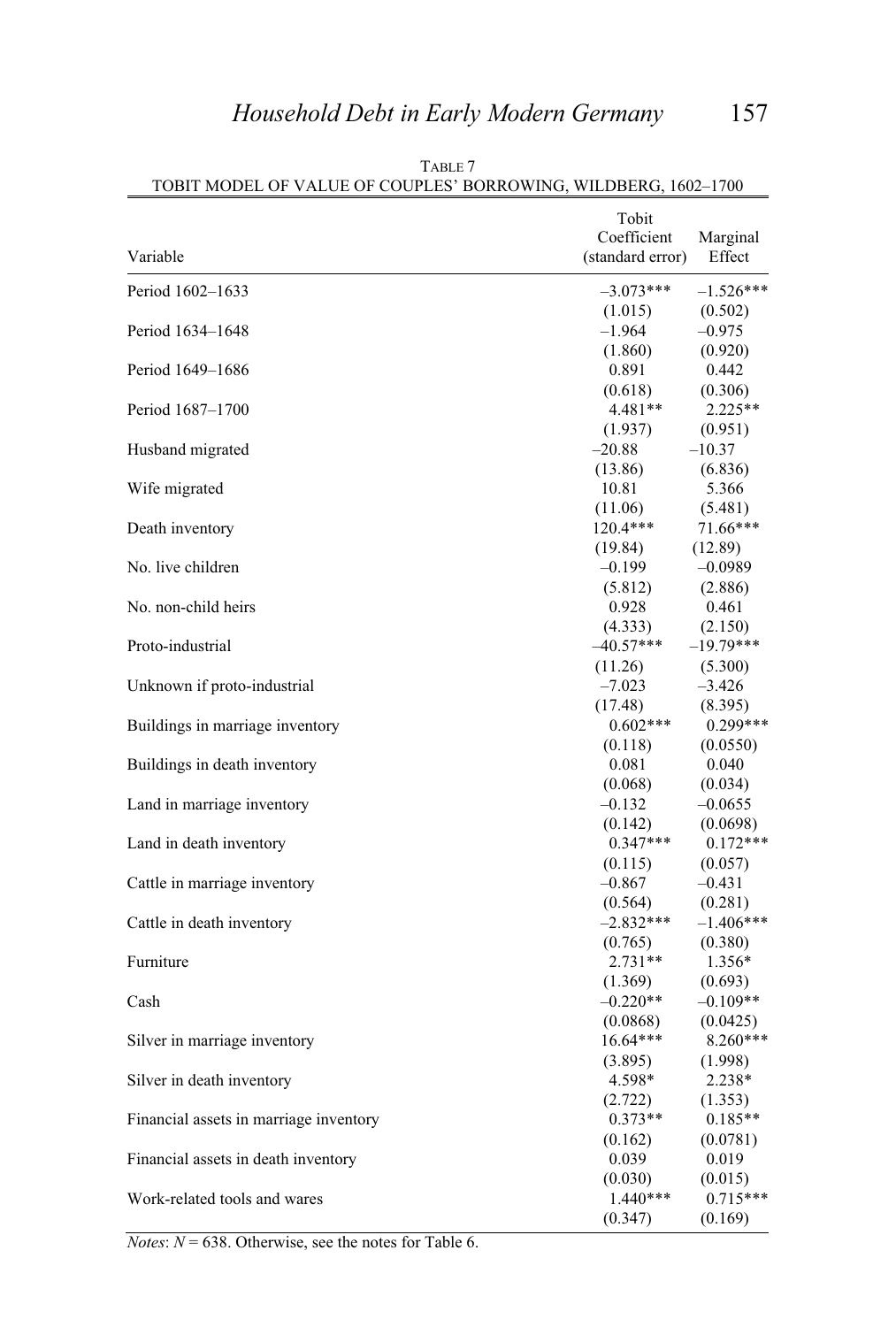to the catastrophic economic fallout of the Thirty Years War and the agonizingly slow postwar recovery is supported by micro-studies documenting how the Thirty Years War reduced savings, depressed collateral values, and strangled credit markets in rural Germany.<sup>87</sup>

 Early modern Wildberg also casts doubt on a second widely held view based primarily on northwest European evidence—that proto-industry intensified rural involvement in credit.<sup>88</sup> Proto-industrial worsted-weaving was the single most important livelihood in seventeenth-century Wildberg, but it involved *less* borrowing than average.89 Weaving couples had 19.8 fl lower debts than non-weavers, a substantial effect given mean total borrowing of 61 fl, though the effect for individuals was smaller and less significant. Admittedly proto-industrial weavers were significantly poorer than non-weavers, but this cannot explain their lower borrowing since the regressions control for wealth. The pervasive involvement in credit markets in this early modern German society was not driven by some putative commercial precocity among proto-industrial workers—indeed, rather the opposite. The roots of financial activity must be sought elsewhere in this rural economy.

 Our earlier findings on the age profile of borrowing are confirmed by the significant link between debt and the life-cycle juncture of the inventory. Borrowing was higher at death (of oneself or one's spouse) than at marriage by 17 fl for individuals (a large difference, given mean individual liabilities of 24 fl) and 71 fl for couples (also striking, given mean couple debts of 61 fl). One contributory factor may have been that decrepitude of a recently deceased individual or spouse swelled the debts in death inventories, although the value of medical and funeral debts in Table 1 is low. $90$  Arguably more important was the early modern economic life cycle already discussed, in which newly married people had not yet amassed wealth and reputation needed to access credit, whereas someone closer to death enjoyed an established position that facilitated borrowing, especially where credit was rationed as in early modern Württemberg.<sup>91</sup>

 Life-cycle juncture also influenced how liabilities interacted with assets. Buildings, for instance, were positively associated with borrowing at marriage for both individuals and couples, but at death this was only true for unmarried individuals, not for widows or

<sup>87</sup> Sczesny, *Zwischen Kontinuität*, p. 299; and Ogilvie, Küpker, and Maegraith, "Household

<sup>&</sup>lt;sup>88</sup> Kriedte, Medick, and Schlumbohm, *Industrialization*, pp. 47–50, 102–07; and Fertig, "Kreditmärkte," pp. 161–62.

<sup>&</sup>lt;sup>9</sup> Ogilvie, State Corporatism, chap. 4; and Ogilvie, Küpker, and Maegraith, "Community Characteristics," pp. 155–73 and "Household Debt," pp. 32–33.<br><sup>90</sup> As also in McCants, "Inequality," pp. 9–11.<br><sup>91</sup> Ogilvie, *Bitter Living*, chap. 4.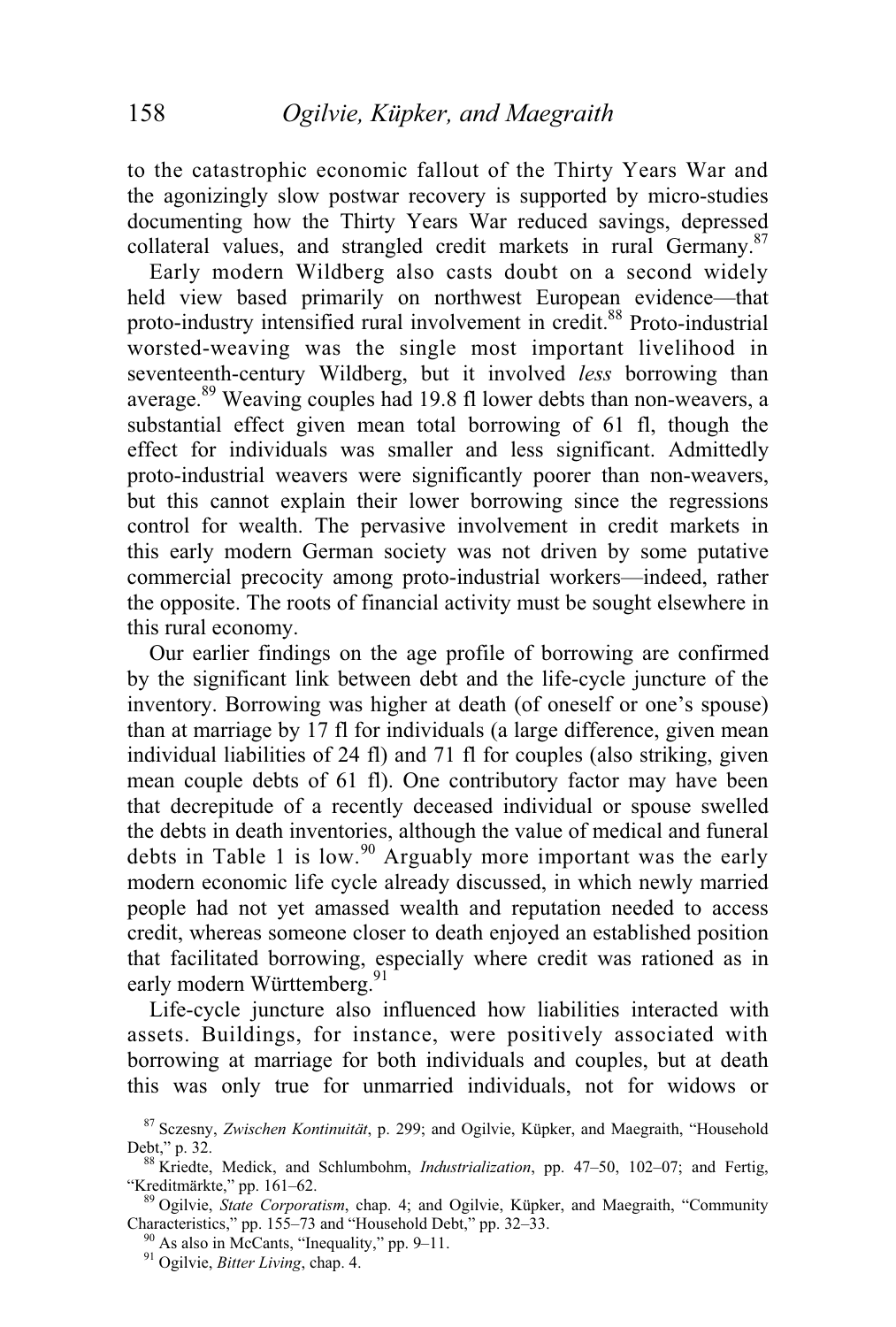couples. Silver, too, was positively associated with borrowing for individual males and for couples at marriage, but at death the link for couples had disappeared. $92$  Financial assets, likewise, were positively associated with borrowing for couples at marriage but not at death. These findings show that these core asset types were positively linked with debts for almost all demographic groups, but that although borrowing rose between marriage and death, the link with assets weakened—a result consistent with the argument proposed earlier, concerning the importance of established position and reputation.

 Above all, however, the consistently positive link between the value of assets and the value of debts hammers home the fact that borrowing in this early modern economy was not associated with poverty or distress. Rather, it was linked to ownership of the single largest and most important piece of real property (a house and its appurtenances), with precious metals, with financial assets, and with large amounts of valuable furniture (the most durable of household moveables). It seems likely that these very pronounced and consistent links arose from the fact that these asset categories provided collateral to support higher borrowing. Collateral plays a role in most credit markets, but studies of modern developing economies show it to be particularly important for access to credit where, as in Württemberg, legislation prohibits interest rates from being adjusted to reflect the risks of lending.<sup>9</sup>

 In this context, it might seem odd that land, which could also be used as collateral, was not consistently associated with higher borrowing—it showed a positive link for couples at death but not otherwise. In the Wildberg context, however, this is not so surprising. Although most Wildberg citizens owned some land, few of them relied on it wholly for their livelihood, whereas almost all needed a building for their secondary- or tertiary-sector by-employment.<sup>94</sup> On average, individuals owned 46 fl worth of buildings but only 35 fl worth of land; couples owned 120 fl worth of buildings but only 84 fl worth of land. Furthermore, by far the most common type of inventoried building was a *Behausung* (abode, dwelling), which often included a garden and agricultural infrastructure (barns, stables, sheds, manure racks, etc.). In Wildberg, therefore, buildings typically included some land and exceeded pure land in value, so their greater importance as collateral is hardly surprising. For a locality more dependent on full-time farming,

 $92$  See Ogilvie, Küpker, and Maegraith, "Household Debt," p. 36 with n. 113, for further

considerations on silver.<br><sup>93</sup> Paxson, "Borrowing," pp. 535–37, 542; World Bank, *World Development Report*, pp. 30, 83, 100, 128–29; and Ogilvie, Küpker, and Maegraith, "Household Debt," pp. 36–37.

<sup>&</sup>lt;sup>94</sup> On by-employments, see Ogilvie, Küpker, and Maegraith, "Community Characteristics," pp. 155-73.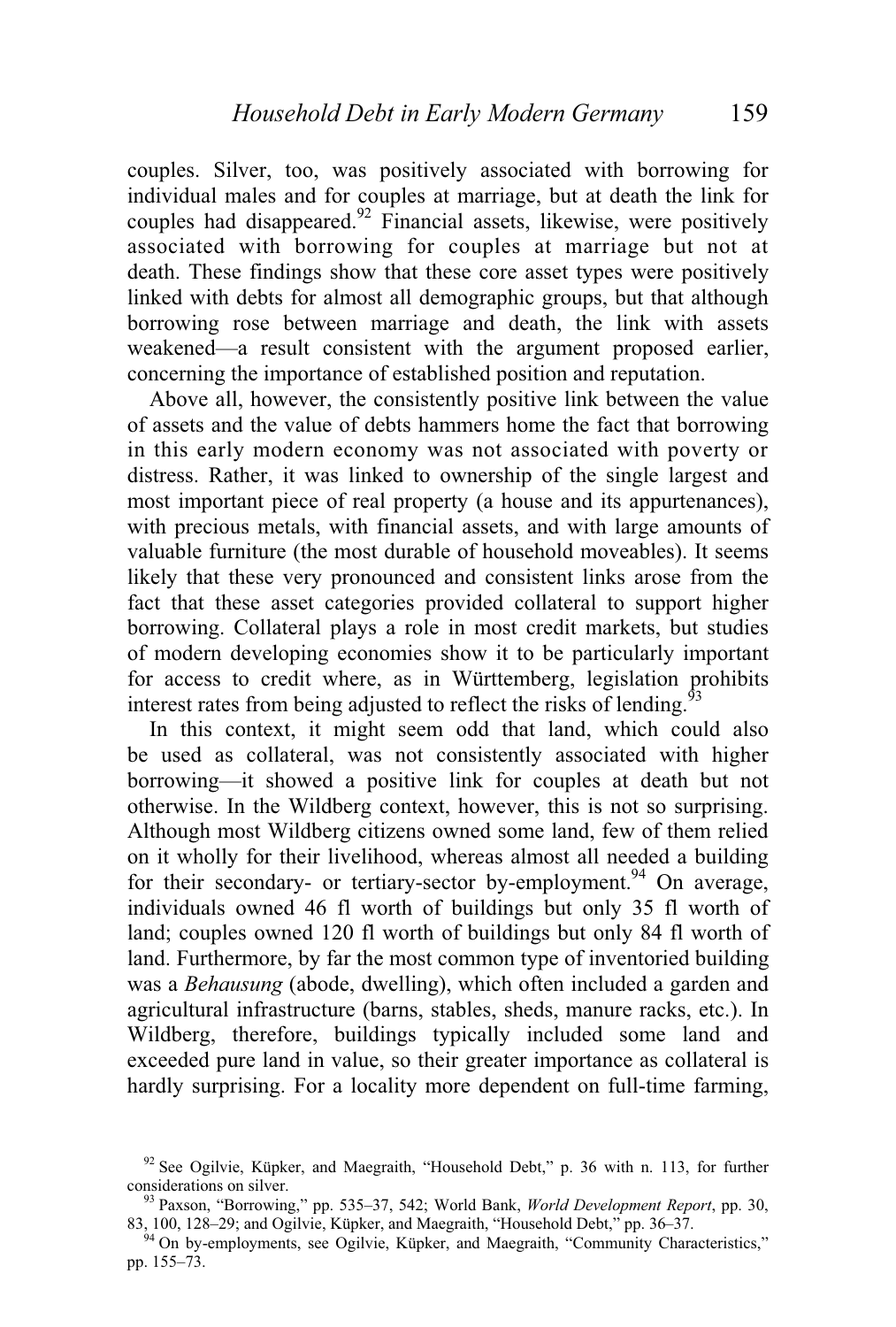pure land ownership might well play the role that possession of a *Behausung* did in proto-industrial Wildberg.

 The regression findings also show a significant *negative* link between borrowing and *liquid* assets—particularly cash (more significant for individuals) and cattle (more important for couples, especially at death). These results mirror findings for economies as diverse as medieval Nürnberg,<sup>95</sup> sixteenth-century Württemberg,<sup>96</sup> and early modern England, $97$  where cattle and cash also substituted for borrowing. Thus one function of borrowing in the premodern rural economy was to enable those temporarily short of liquid resources whether cash or cattle—to smooth consumption and make profitable investments which could not be funded from current assets. This is consistent with the idea that people borrowed to solve cash-flow problems, not because they were fundamentally lacking in assets.

 Finally, the effects of gender and marital status on borrowing confirm and intensify the emerging pattern whereby borrowing in this early modern rural economy was associated not with poverty and disadvantage but with more substantial socioeconomic status. Debts were significantly and substantially higher among males than females and among widows than unmarried people. Although spinsters were not totally excluded from the credit market—about 7 percent of them entered marriage with debts—their borrowing was significantly lower than that of bachelors, widows, or widowers. Bachelors in turn had significantly and substantially lower borrowing than widowers —or, indeed, widows. Interestingly, borrowing was more significantly linked with marital status than with gender, as shown by the fact that borrowing did not differ significantly between widowers and widows.

 These findings are fully consistent with our rich evidence on the institutional disadvantages suffered by females and unmarried persons in the premodern Württemberg economy.<sup>98</sup> Females were subject to gender guardianship which hindered them from transacting as independent legal agents.<sup>99</sup> They were excluded by guilds and other occupational associations from most craft, proto-industrial, commercial and professional occupations.<sup>100</sup> Despite their equal inheritance rights under the Württemberg partible inheritance system, other institutions caused women's property rights to be less secure than men's.<sup>101</sup> And females lacked any voice in the powerful community councils that

<sup>&</sup>lt;sup>95</sup> Schuster, "Age," pp. 43–44.<br><sup>96</sup> Boelcke, "Zur Entwicklung," p. 322.<br><sup>97</sup> Muldrew, *Economy*, chap. 4.<br><sup>98</sup> Ogilvie, *Bitter Living*, chaps. 4–6; and Mauch, "Ländliches Darlehenswesen," pp. 42–45.<br><sup>99</sup> Ogilvie, *Bitt*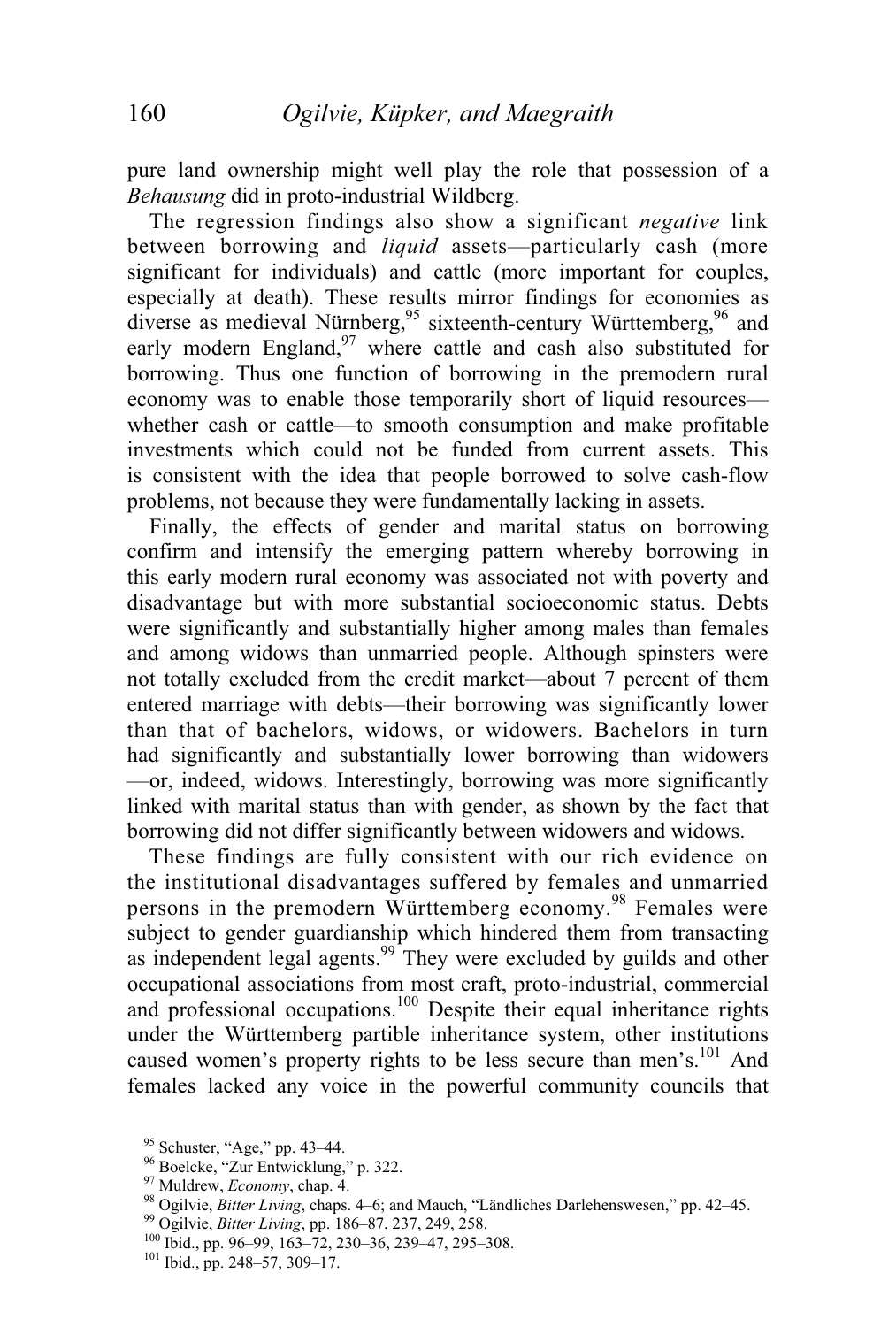regulated most factor and product markets in rural Württemberg.<sup>102</sup> All these disadvantages made women poorer and riskier borrowers, deterring lenders. Marital status was also associated with noticeable economic disadvantages in premodern Württemberg, particularly community and guild rules preventing never-married persons from practicing most occupations independently.103 Both sets of institutional disadvantages coincided for unmarried females who, when they sought to conduct a livelihood independently outside a household headed by a male relative or master, were pejoratively dubbed *Eigenbrötlerinnen* (literally, "own-breaders") and persecuted at the discretion of communal, guild, ecclesiastical, and governmental authorities.104 Lower borrowing by females and the unmarried—and lower willingness to lend to them—was rational, given these severe institutional and economic restrictions. The pronounced positive effects of male gender and ever-married status on the value of one's debts provide further confirmation that in this premodern rural economy borrowing was associated with a higher, not a lower, socioeconomic position.

### **CONCLUSION**

 What can we conclude from these findings about financial activity in the "less-developed" rural interior of early modern Europe? Württemberg was a relatively undynamic economy compared to Flanders, Holland, England, or many parts of France in the early modern period.<sup>105</sup> Nonetheless, borrowing was widespread, even in a remote rural community such as Wildberg. Debtors included women and men, poor people and rich ones, young adults and the elderly, those about to marry and those about to die, and persons of all marital statuses. Although few lifelong celibates were inventoried, those who *were* recorded had all borrowed money, indicating that at least some even of this disadvantaged group had access to credit.<sup>106</sup> Almost everyone was able to borrow, and could to some extent smooth consumption, finance investments, and diversify risks. In so doing, they enabled other rural people to hold their savings in financial form and diversify their investments.<sup>107</sup> Württemberg thus resembles many other medieval and early modern European rural societies, $108$  but contrasts sharply with portrayals of modern less-

<sup>&</sup>lt;sup>102</sup> Ibid., pp. 251–52.<br><sup>103</sup> Ibid., chaps. 4–6.<br><sup>104</sup> Ibid., chap. 6.<br><sup>105</sup> On this lack of economic dynamism, see Ogilvie, *State Corporatism* and "Consumption."<br><sup>106</sup> On their disadvantages, see Ogilvie, *Bitter Livin* 

Term Rural Credit."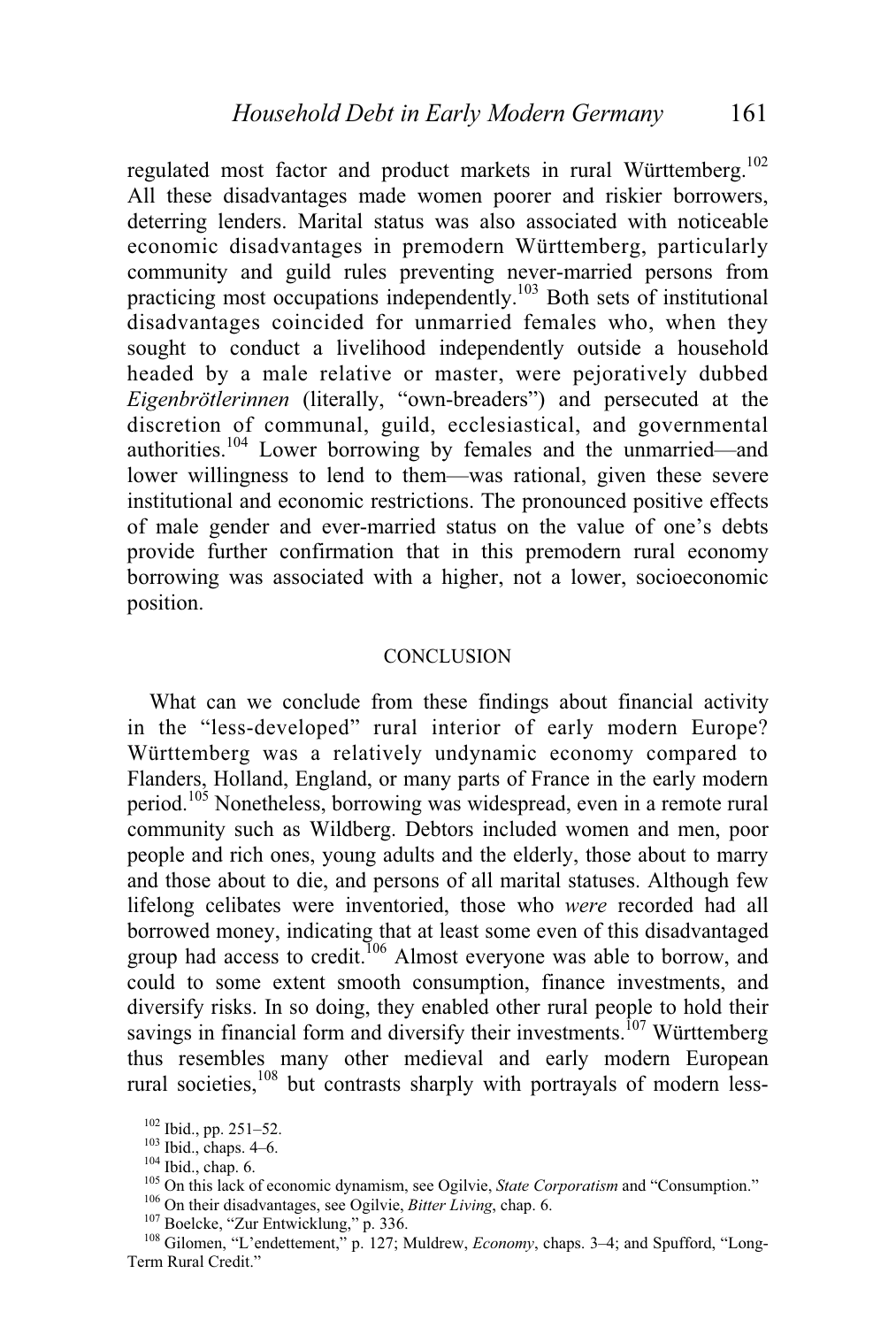developed economies in which people—especially in rural areas—are constrained to consume what they themselves produce and can only expand production using their own hoarded savings. $109$ 

 Credit markets in seventeenth century Württemberg were also quite variegated. Borrowing was not conducted purely on the basis of personalized relationships, but encompassed a wide range of sources the state, the community, the church, charitable foundations, hospitals, guilds, and groups of heirs and children in guardianship. Most strikingly, individuals borrowed from each other—a testimony to the savings potential of rural people, even in a relatively slow-growing economy such as this one.

 The individuals able and willing to provide credit in early modern Wildberg were also variegated, with the vast majority consisting not of family members or other close associates, but people with whom the borrower had no recorded relationship other than the borrowing itself. Well over one-quarter of borrowing by value was undertaken with creditors outside the local community. Nor does early modern Wildberg show any sign of being dominated by a *Dorfkönig* (village king) who monopolized local lending: rural Württemberg was teeming with a diversity of lenders, even the largest of whom did not monopolize supply.<sup> $110$ </sup> This was not the type of rural economy in which borrowing takes place only through highly personalized relationships or where lending is monopolized by a dominant village moneylender who can charge ruinously high interest rates and keep peasants in "debt peonage" because he has no competitors.<sup>111</sup>

 Within this reasonably diversified Württemberg credit market, people behaved in ways consistent with the basic economic hypotheses with which this article began. Debt was not an indicator of distress or crisis, but rather was higher for the owners of buildings, silver, and other durable and valuable assets, for males, for those who had achieved the married state, for substantial couples in middle life, and for other relatively well-off groups such as those in non-proto-industrial occupations. Associated as it was with economic substance rather than impoverishment, borrowing rarely meant economic ruin or even the "overindebtedness" criticized by medieval and early modern elites and lamented by some modern historians. $112$ 

<sup>109</sup> World Bank, *World Development Report*; Basu, *Analytical Development Economics*, pp. 267–80; Chayanov, "On the Theory," p. 5; Brunner, "Das Ganze Haus," p. 107; Kriedte, Medick, and Schlumbohm, *Industrialization*, p. 53; Figes, *Peasant*, p. 12; and Pallot, *Land*, pp.  $14-16$ .<br><sup>110</sup> Boelcke, "Zur Entwicklung," esp. pp. 336–41.

<sup>&</sup>lt;sup>111</sup> Basu, *Analytical Development Economics*, pp. 267–80.<br><sup>112</sup> Boelcke, "Zur Entwicklung," pp. 324–35 and "Agrarkredit," pp. 195, 198, 200, 202, 207–11; Blömer, *Entwicklung*, pp. 2–43; and Blessing, "'Ökonom'," p. 879.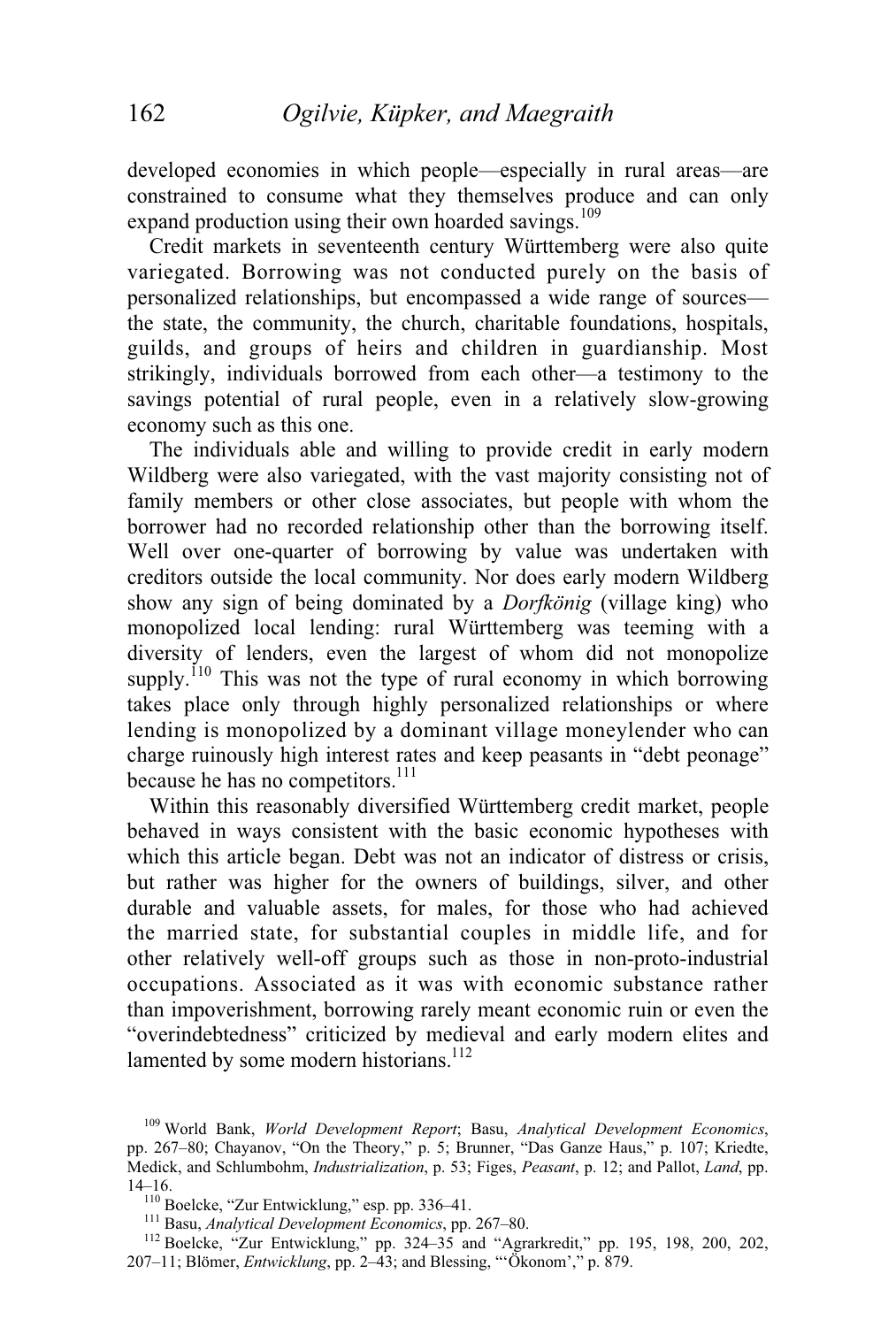The positive economic role played by borrowing is confirmed by the composition of inventoried debts. Borrowing made it possible to smooth consumption over time, funding necessities and enabling minor discretionary spending on clothing, medical care, weddings, and funerals, although there is no sign that it financed a rural Consumer Revolution. Borrowing also enabled people to smooth payment of the rising burden of taxes extorted by the expanding early modern state. But above all, borrowing facilitated profitable investments, enabling farmers to purchase land and animals, employers to pay servants and laborers, and rural artisans to finance the delay between buying inputs and selling industrial goods. In short, credit markets made markets in land, labor, and output work better. The ubiquitous borrowing we observe in seventeenthcentury Wildberg played a positive role in enabling people to survive as well as they did.

 But credit in early modern Württemberg also—unsurprisingly—had a darker side. For one thing, access to the credit market—like all economic dealings in rural Württemberg—was supervised and regulated to an extraordinary degree, and formal borrowing was not possible without the favor of one's communal council and the local state officials. Secondly—and possibly partly as a consequence of this strong communal and governmental surveillance—borrowing was associated with substantial socioeconomic status to a very pronounced degree. This meant that if you were female, never-married, very young, very old, propertiless, or proto-industrial, it could be difficult to obtain credit.<sup>113</sup> The 5 percent interest rate ceiling enforced by the Württemberg state was significantly lower than legal ceilings (or actual interest rates charged) in seventeenth-century England, Flanders, or Holland, and was probably inappropriately low for the Württemberg economy in the seventeenth century, as shown by the evidence that poor borrowers sought to borrow in the black market at implicit interest rates that violated the rate ceiling.<sup>114</sup> As in modern developing economies, the low interest rate ceiling in early modern Württemberg probably rationed credit to higher-risk borrowers such as women, young adults, the elderly, the poor, and the propertiless, pushing them into the informal sector where they were exposed to greater exploitation. $115$ 

 Nor does the credit market in early modern Württemberg appear to have been as extensive or variegated as that of many North Atlantic economies or to show any sign of becoming more impersonal, intermediated, or formal over the seventeenth century. In the early

<sup>&</sup>lt;sup>113</sup> As also pointed out in Fontaine, *L'économie*.<br><sup>114</sup> Reyscher, *Sammlung*, vol. 12, pp. 202–05, #49 (2.1.1552), vol. 6, pp. 177–183, #212  $(5.12.1692)$ ; and Ogilvie, *Bitter Living*, pp. 241–42.<br><sup>115</sup> Lipp, "Aspekte," p. 32; Paxson, "Borrowing," pp. 535–37, 542; and World Bank, *World* 

*Development Report*, pp. 30, 83, 100, 128-29.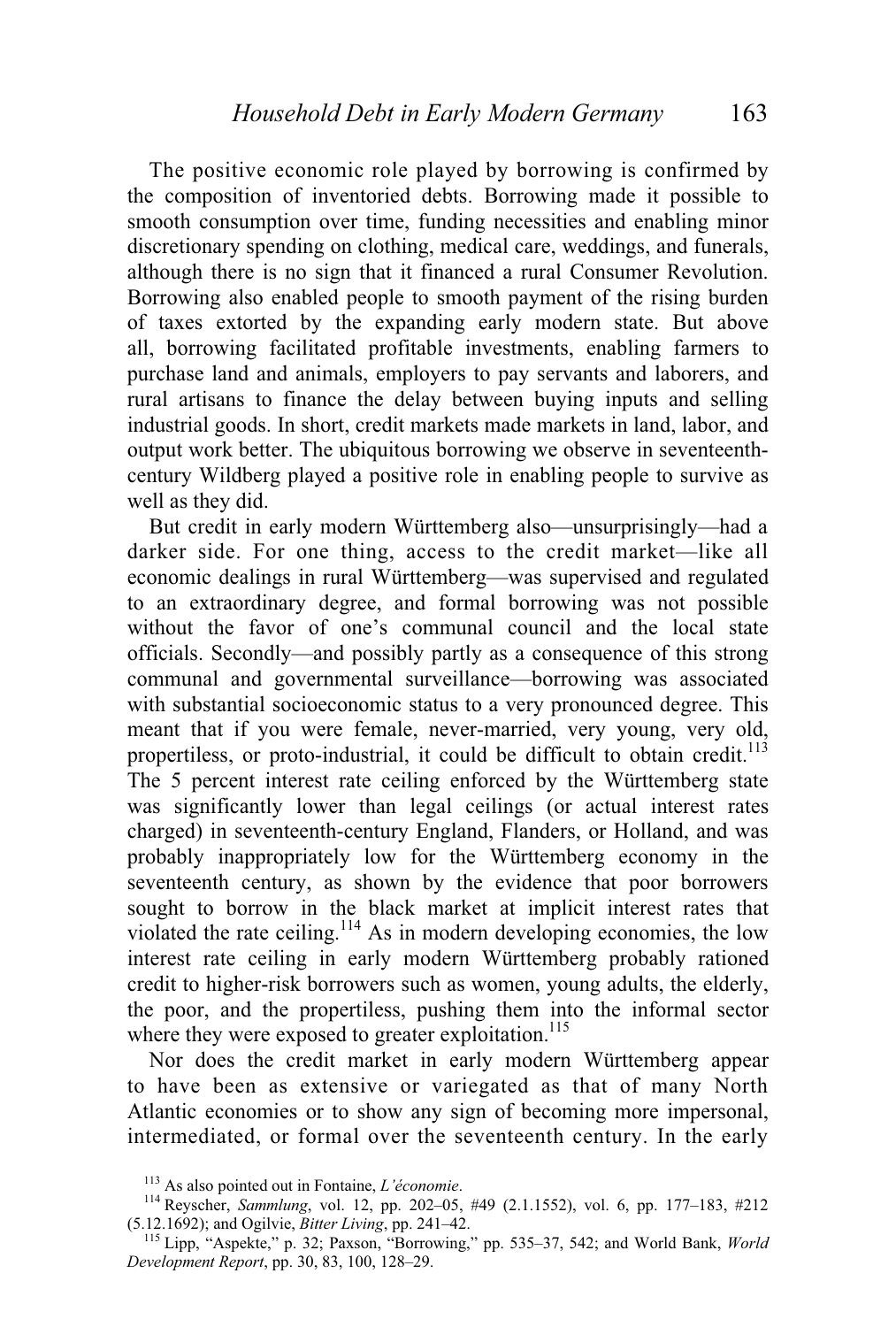modern Netherlands, for instance, inventories even of poor families record borrowing from pawnshops and in the formal credit markets of the public debt, financial mechanisms never mentioned in inventories for early modern Wildberg.116 During a century in which English, Dutch, Flemish, and French credit markets enjoyed a growing impersonality and sophistication which extended into the countryside, in Wildberg the proportion of extra-familial or extra-communal borrowing did not observably increase.

 Finally, the debts recorded in Wildberg inventories do not manifest the degree or sophistication of documentary support observed in England, France, Flanders, or Holland at the same period. Most forms of debt documentation mentioned for these ordinary German artisans and farmers were generated by bureaucratic accounts, official registers, or public administration of the inheritance system. Inventories recorded hardly any credit market-specific documents hinting at formal or negotiable financial instruments. This is not surprising, given Württemberg legislation requiring ordinary people to obtain communal or state permission before borrowing money even on bonds, let alone on more sophisticated credit instruments. Whether the institutional arrangements observed in this early modern German economy offered mechanisms for smoothing economic decisions and managing risks that (despite their differences) were as effective as those in the North Atlantic economies, or whether these differences alternatively contributed to slower German growth and development, constitutes a challenge for future comparative research.

<sup>116</sup> McCants, "Inequality," pp. 10, 21.

#### **REFERENCES**

- Attanasio, Orazio P., and Guglielmo Weber. "Consumption and Saving: Models of Intertemporal Allocation and Their Implications for Public Policy." *Journal of Economic Literature* 48, no. 3 (2010): 693-751
- Basu, Kaushik. *Analytical Development Economics: The Less Developed Economy Revisited*. Cambridge, MA: MIT Press, 1997.
- Béaur, Gérard. "Credit and Land in Eighteenth-Century France." In *Credit and the Rural Economy in North-Western Europe, c.1200–c.1850*, edited by Philip R. Schofield and Thijs Lambrecht, 153-68. Turnhout: CORN, 2009.
- Benscheidt, Anja R. *Kleinbürgerlicher Besitz: Nürtinger Handwerker-Inventare von 16601840*. Münster: Lit-Verlag, 1985.
- Blessing, Werner K. "'Ökonom' und Geld. Zum bäuerlichen Kredit im Bayern des 19. Jahrhunderts." Zeitschrift für Bayerische Landesgeschichte 60 (1997): 861–88.
- Blömer, Maria. *Die Entwicklung des Agrarkredits in der preußischen Provinz Westfalen im 19. Jahrhundert*. Frankfurt am Main: Knapp, 1990.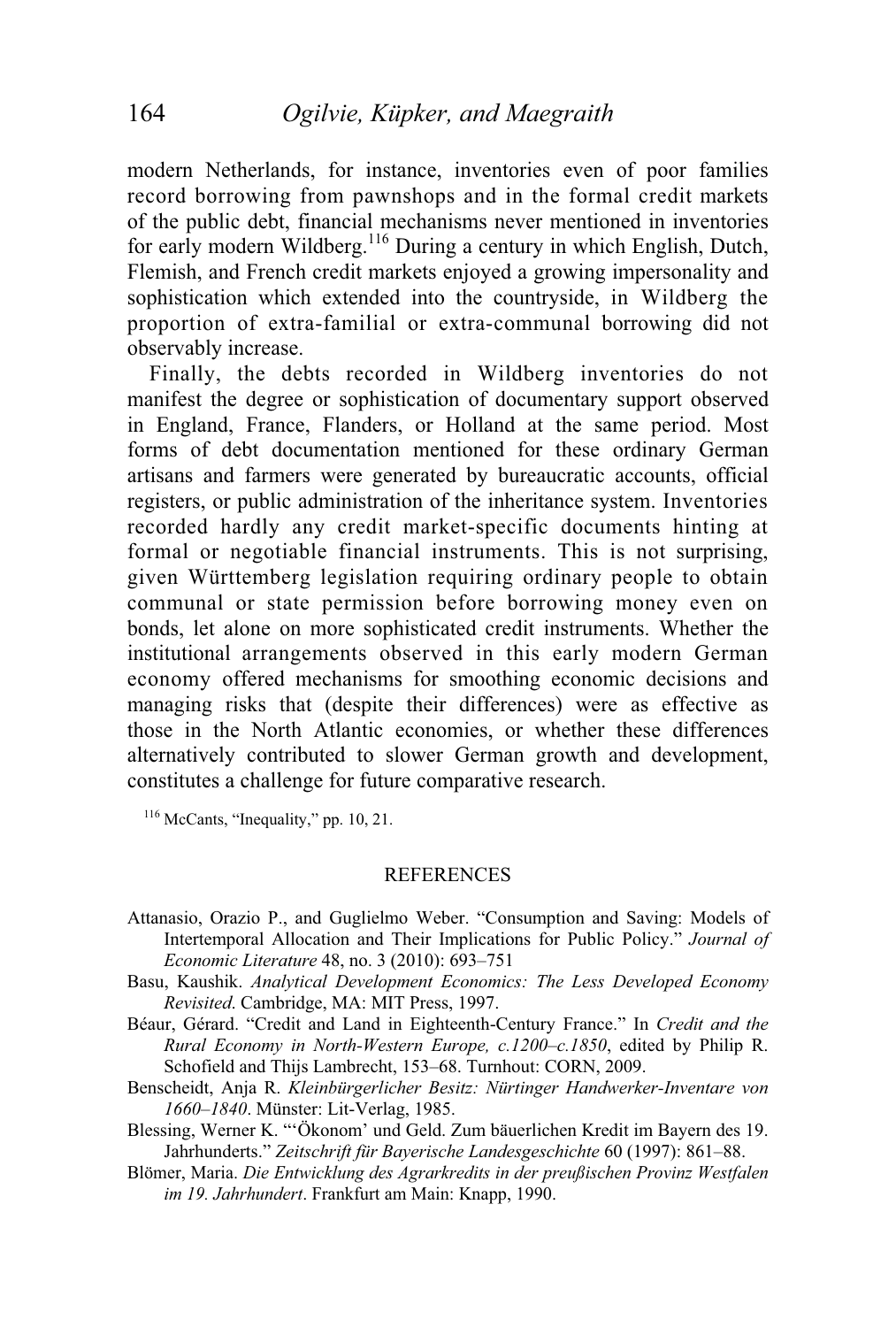Boelcke, Willi A. "Zur Entwicklung des bäuerlichen Kreditwesens in Württemberg vom späten Mittelalter bis Anfang des 17. Jahrhunderts." *Jahrbücher für Nationalökonomie und Statistik* 176 (1964): 319–58.

\_\_\_\_\_\_. "Der Agrarkredit in deutschen Territorialstaaten vom Mittelalter bis Anfang des 18. Jahrhunderts." In *Kredit im spätmittelalterlichen und frühneuzeitlichen Europa*, edited by Michael North, 193-216. Cologne/Vienna: Böhlau, 1991.

- Brunner, Otto "Das Ganze Haus und die Alteuropäische Ökonomik." In *Neue Wege*  der Sozialgeschichte, edited by Otto Brunner, 103-27. Göttingen: Vandenhoeck & Ruprecht, 1968.
- Chayanov, Aleksander V. "On the Theory of Non-Capitalist Economic Systems." In *A. V. Chayanov on the Theory of the Peasant Economy*, edited by Daniel Thorner, Basile Kerblay, and R. E. F. Smith, 1-28. Manchester: Manchester University Press, 1986.
- Clemens, Gabriele B., and Daniel Reupke. "Kreditvergabe im 19. Jahrhundert zwischen privaten Netzwerken und institutioneller Geldleihe." In *Schuldenlast und Schuldenwert. Kreditnetzwerke in der europäischen Geschichte 13001900*, edited by Gabriele B. Clemens, 211-38. Trier: Kliomedia, 2008.
- Fertig, Christine. "Kreditmärkte und Kreditbeziehungen im ländlichen Westfalen (19. Jh.): Soziale Netzwerke und städtisches Kapital." In *Schuldenlast und Schuldenwert. Kreditnetzwerke in der europäischen Geschichte 13001900*, edited by Gabriele B. Clemens, 161-75. Trier: Kliomedia, 2008.

\_\_\_\_\_\_. "Urban Capital and Agrarian Reforms: Rural Credit Markets in Nineteenth-Century Westphalia." In *Credit and the Rural Economy in North-Western Europe, c.1200–c.1850*, edited by P. R. Schofield and T. Lambrecht, 169–96. Turnhout: CORN, 2009.

- Figes, Orlando. *Peasant Russia, Civil War: The Volga Countryside in Revolution (19171921)*. Oxford: Clarendon, 1989.
- Fontaine, Laurence. *L'économie morale, pauvreté, crédit et confiance dans l'Europe préindustrielle*. Paris: Gallimard, 2008.
- Frey, Dennis A. "Industrious Households: Survival Strategies of Artisans in a Southwest German Town During the Eighteenth and Early Nineteenth Centuries." In *Household Strategies for Survival, 1600࣓2000: Fission, Faction, and Cooperation*, edited by Laurence Fontaine and Jürgen Schlumbohm, 115-35. Cambridge: Cambridge University Press, 2000.
- Gilomen, Hans-Jörg. "L'endettement paysan et la question du crédit dans les pays d'Empire au Moyen Âge." In *Endettement paysan & crédit rural dans l'Europe médiévale et moderne*, edited by Maurice Berthe, 99-138. Toulouse: Presses Universitaires de Mirail, 1998.
- Guinnane, Timothy W. "Cooperatives as Information Machines: German Rural Credit Cooperatives, 1883–1914." *The Journal of Economic History* 61, no. 2 (2001): 366-89.
- Hoffman, Philip T., Gilles Postel-Vinay, and Jean-Laurent Rosenthal. "Information and Economic History: How the Credit Market in Old Regime Paris Forces Us to Rethink the Transition to Capitalism." *American Historical Review* 104, no. 1  $(1999): 69 - 94.$

"Révolution et évolution: Les marchés du crédit notarié en France, 1780-1840." *Annales: histoire, sciences sociales* 59, no. 2 (2004): 387-424.

Holderness, B. A. "Credit in English Rural Society Before the Nineteenth Century, with Special Reference to the Period, 1650-1720." *Agricultural History Review* 24, no. 2 (1976): 97–109.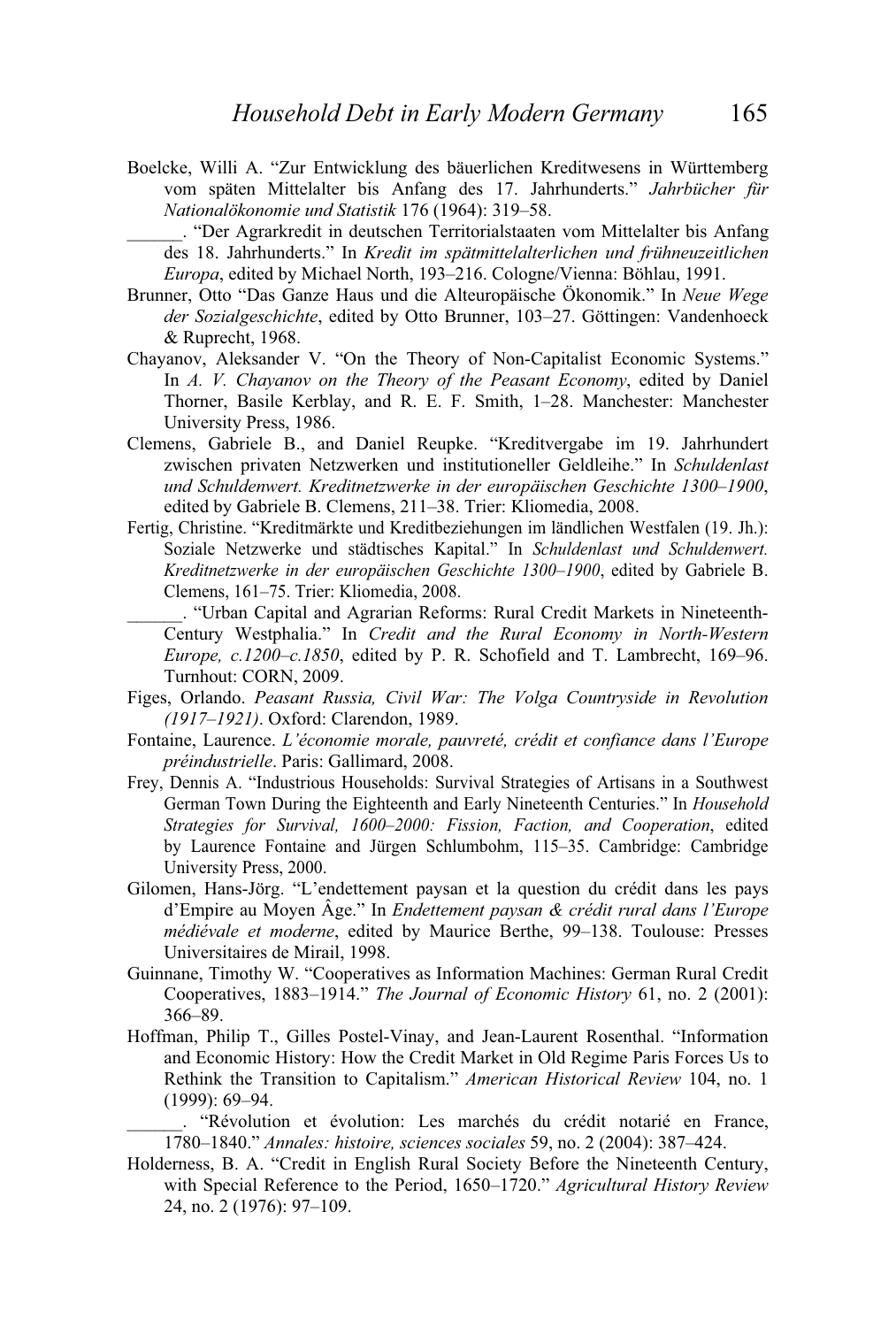- Kriedte, Peter, Hans Medick, and Jürgen Schlumbohm. *Industrialization Before Industrialization: Rural Industry in the Genesis of Capitalism*. Cambridge: Cambridge University Press, 1981.
- Lambrecht, Thijs. "Rural Credit and the Market for Annuities in Eighteenth-Century Flanders." In *Credit and the Rural Economy in North-Western Europe,*   $c.1200-c.1850$ , edited by Philip R. Schofield and Thijs Lambrecht,  $161-75$ . Turnhout: CORN, 2009.
- Laufer, Johannes. "'Soziale Kredite': Kredit als Element der Sozialordnung in den Oberharzer Bergstädten des 19. Jahrhunderts." In *Soziale Praxis des Kredits. 16.* -20. Jahrhundert, edited by J. Schlumbohm, 99-120. Hanover: Hahnsche Buchhandlung, 2007.
- Limberger, Michael. "Credit, the Land Market, and the Connection Between the Rural and Urban Economy: The Use of Perpetual Annuities in Aartselaar (Brabant) from the Fourteenth to the Sixteenth Century." In *Credit and the Rural Economy in North-Western Europe, c.1200c.1850*, edited by P. R. Schofield and T. Lambrecht, 63-74. Turnhout: CORN, 2009.
- Lindgren, Hakan "The Modernization of Swedish Credit Markets, 1840-1905: Evidence from Probate Records." *The Journal of Economic History* 62, no. 3 (2002): 810-32.
- Lipp, Carola. "Aspekte der mikrohistorischen und kulturanthropologischen Kreditforschung." In *Soziale Praxis des Kredits. 16. 20. Jahrhundert*, edited by J. Schlumbohm, 15-36. Hanover: Hahnsche Buchhandlung, 2007.
- Maisch, Andreas. *Notdürftiger Unterhalt und gehörige Schranken: Lebensbedingungen und Lebensstile in württembergischen Dörfern der frühen Neuzeit*. Stuttgart: Fischer, 1992.
- Mannheims, Hildegard. *Wie wird ein Inventar erstellt? Rechtskommentare als Quelle der volkskundlichen Forschung*. Münster: Coppenrath, 1991.
- Mauch, Anne. "Ländliches Darlehenswesen in wirtschaftlichen Krisenzeiten. Eine Untersuchung am Beispiel der Beurener Unterpfandsbücher und -protokolle  $(1846-1854)$ ." M.A. thesis, University of Tübingen, 2009.
- McCants, Anne. "Inequality Among the Poor of Eighteenth-Century Amsterdam." *Explorations in Economic History* 44, no. 1 (2007): 1–21.
- Medick, Hans. *Weben und Überleben in Laichingen, 16501900*. Göttingen: Vandenhoeck & Ruprecht, 1996.
- Muldrew, Craig. *The Economy of Obligation: The Culture of Credit and Social Relations in Early Modern England*. New York/Basingstoke: St. Martin's Press, 1998.
- Ogilvie, Sheilagh. *State Corporatism and Proto-Industry: The Württemberg Black Forest, 15801797*. Cambridge: Cambridge University Press, 1997.
	- \_\_\_\_\_\_. "The German State: A Non-Prussian View." In *Rethinking Leviathan: The Eighteenth-Century State in Britain and Germany*, edited by Eckhard Hellmuth and John Brewer, 167-202. Oxford: Oxford University Press, 1999.
	- \_\_\_\_\_\_. *A Bitter Living: Women, Markets, and Social Capital in Early Modern Germany*. Oxford: Oxford University Press, 2003.
	- \_\_\_\_\_\_. "Consumption, Social Capital, and the 'Industrious Revolution' in Early Modern Germany." *The Journal of Economic History* 70, no. 2 (2010): 287-325.
- Ogilvie, Sheilagh, Markus Küpker, and Janine Maegraith. "Community Characteristics and Demographic Development: Three Württemberg Communities, 1558-1914." Cambridge Working Papers in Economics 0910, 2009.
	- \_\_\_\_\_\_. "Household Debt in Early Modern Germany: Evidence from Personal Inventories (Long Version)." Cambridge Working Papers in Economics 1148, 2011.